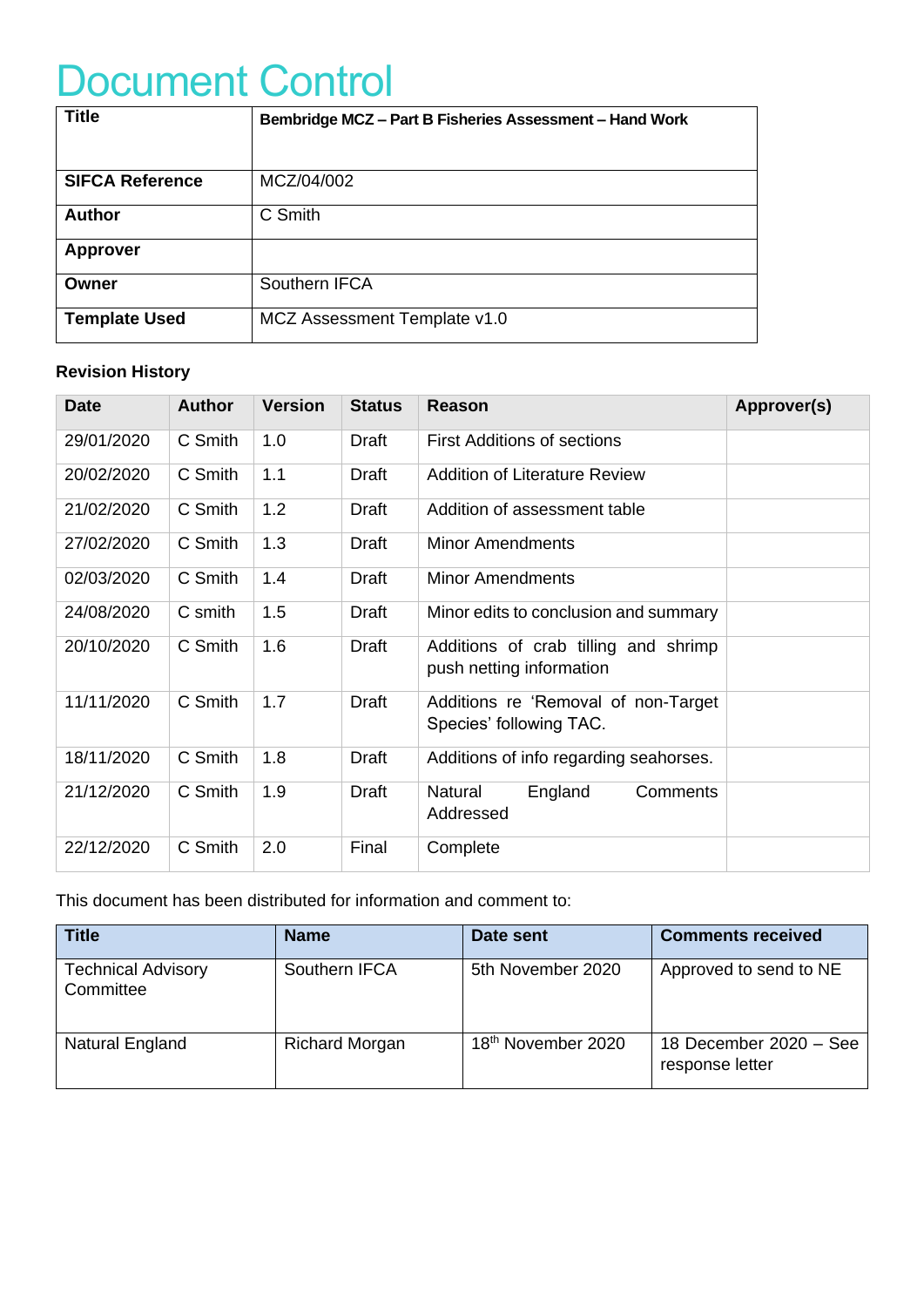# Southern Inshore Fisheries and Conservation Authority (IFCA) Marine Conservation Zone Fisheries Assessment (Part B)

**Marine Conservation Zone:** Bembridge MCZ

**Feature:** Seagrass beds

**Broad Gear Type:** Intertidal Handwork / Miscellaneous / Bait collection

**Gear type(s) Assessed:** Hand Work (access from land) / Digging with Forks / Crab tilling / Shrimp/prawn push netting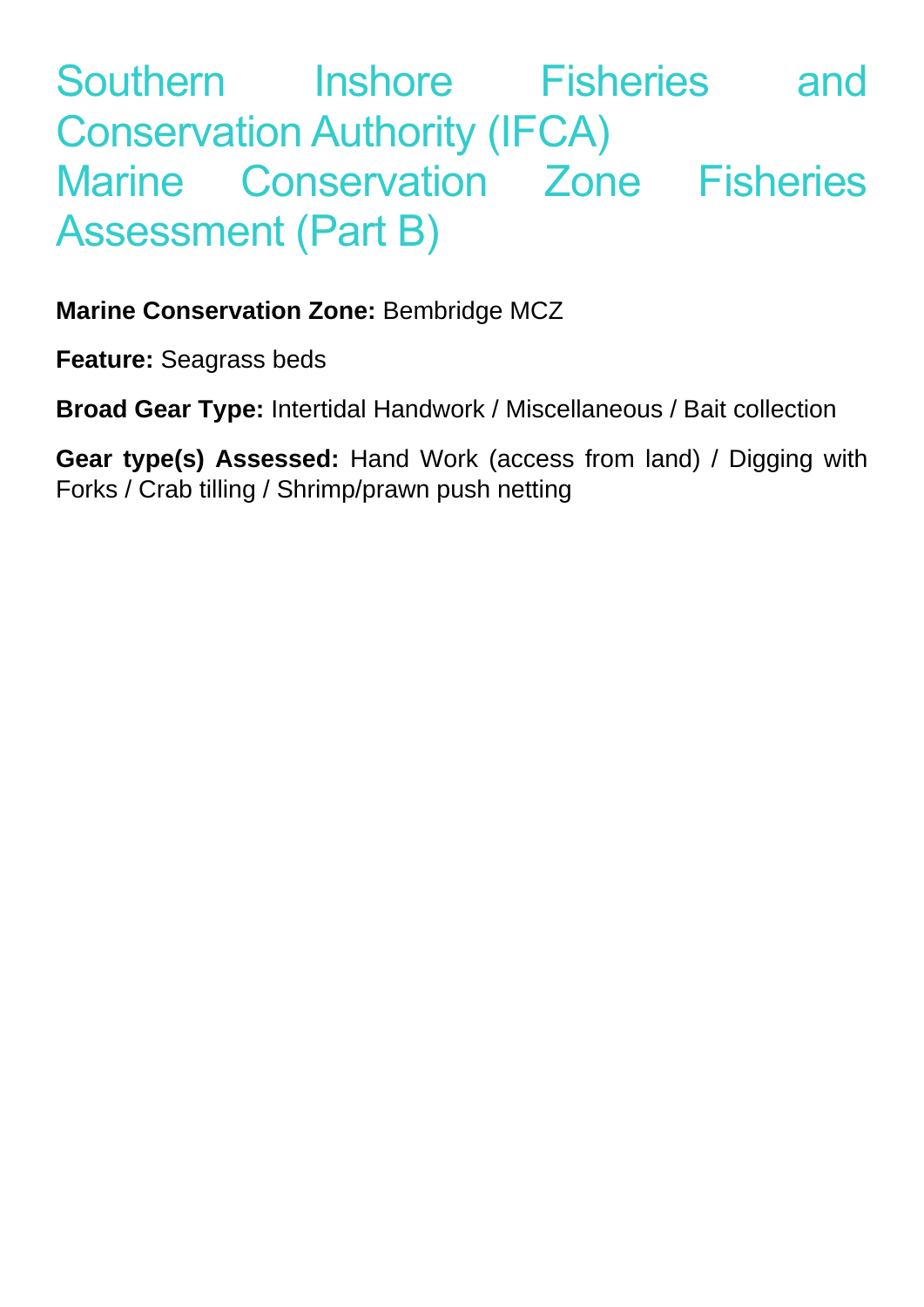# Technical Summary

As part of the MCZ assessment process for the tranche three Bembridge MCZ, it was identified that Hand gathering (specifically hand work/ digging with forks/ crab tilling/push netting) and their potential impacts required an in-depth assessment. Fishing activity in the site is not well understood, however, due to habitat type and access it is believed the activity only occurs at a light level.

The potential pressures likely to be exerted by the activity upon designated features were identified as abrasion, disturbance and penetration of the seabed below and on the surface, Habitat structure changes removal of substratum (extraction) and, the removal of non-target and target species.

Scientific literature shows that hand work/ digging and trampling activity lead to the direct removal and burial of the substratum, mortality of target and non-target species and sediment structure changes. There is some variability in the level of the impact depending on the activity type, scale and method. Crab tilling has been shown to reduce the infaunal diversity and abundance in the substrate, and anecdotal evidence indicates the sediment structure changes over time, with the object slowly sinking into the sediment. No research evidence on the effects of push netting is available.

When considering that the activities occur within the Bembridge MCZ at a maximum of a light level, in combination with other evidence (scientific literature, sightings data, feature mapping) it was found that the hand work/digging with forks, crab tilling & push netting were likely to pose a significant risk to the seagrass beds feature. Therefore, current management is not considered sufficient to protect seagrass beds from these activities.

For hand work and crab tilling this was concluded due to knowledge that the activity may occur within the site and, that literature shows that the occurrence of the activities within seagrass beds can lead to the feature's immediate removal. Therefore, additional management which prohibits the activities from taking place within seagrass beds will be developed.

For push netting the activity is believed to occur at a maximum light level within the site, but more likely as a single pass over seagrass, the nature of the gear used does not penetrate the sediment but trampling effects may be possible. Seagrass has a medium sensitivity to abrasion and literature shows trampling can lead to reduced seagrass density. Therefore, additional management which prohibits the activities from taking place within seagrass beds will be developed.

When the current and proposed management is considered it is concluded that the activities will not hinder the achievement of the designated features 'recover' general management approach and that they will be compatible with the site's conservation objectives. Existing and proposed management measures are therefore considered sufficient to ensure that hand work/ digging with forks, crab tilling and push netting will remain consistent with the conservation objectives of the site.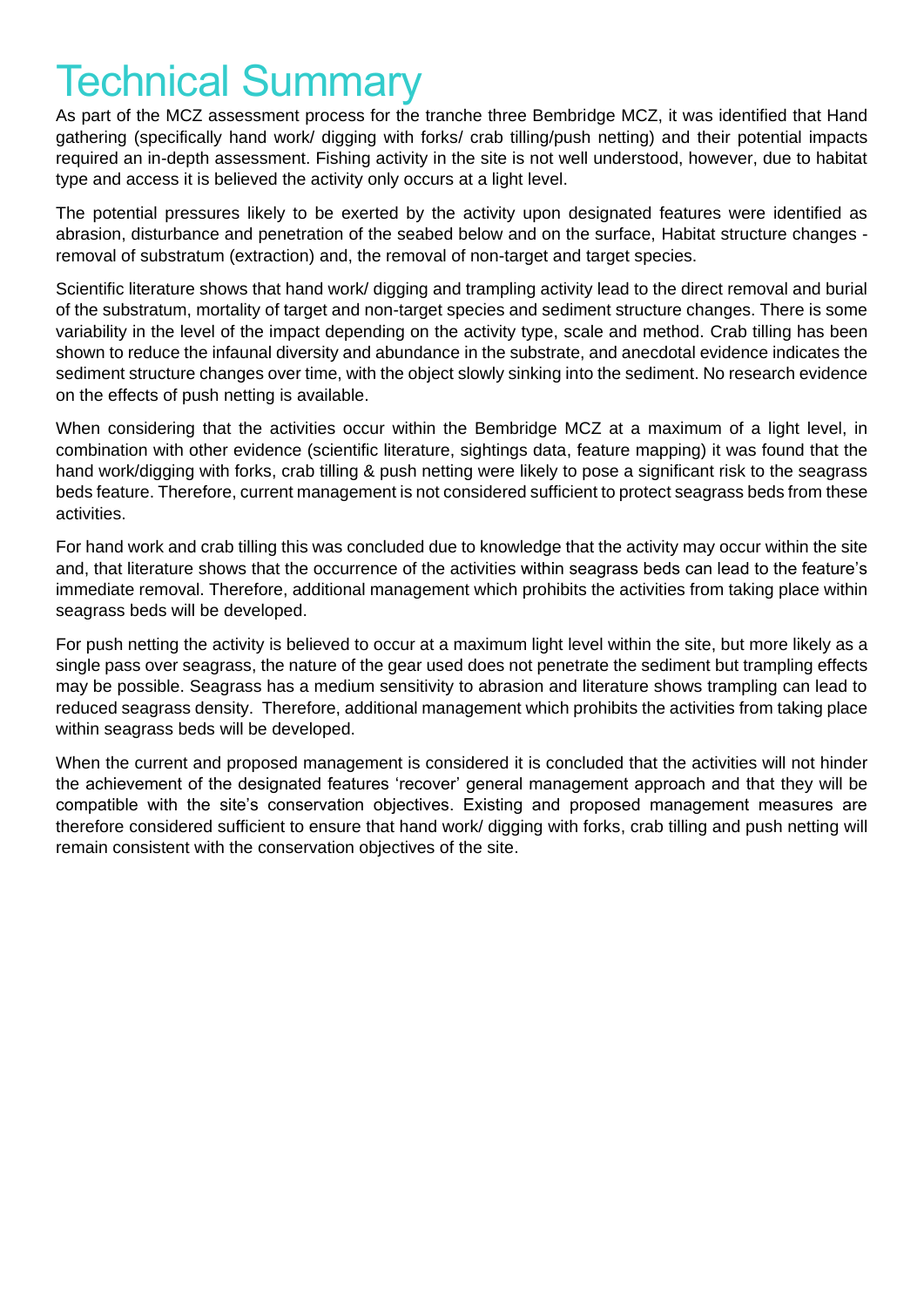# **Contents**

| $\mathbf{1}$   |     |       |  |                                                                                                                                                                                                  |  |  |  |  |  |
|----------------|-----|-------|--|--------------------------------------------------------------------------------------------------------------------------------------------------------------------------------------------------|--|--|--|--|--|
|                | 1.1 |       |  |                                                                                                                                                                                                  |  |  |  |  |  |
|                | 1.2 |       |  |                                                                                                                                                                                                  |  |  |  |  |  |
| $\overline{2}$ |     |       |  |                                                                                                                                                                                                  |  |  |  |  |  |
|                | 2.1 |       |  |                                                                                                                                                                                                  |  |  |  |  |  |
|                | 2.2 |       |  |                                                                                                                                                                                                  |  |  |  |  |  |
| 3              |     |       |  |                                                                                                                                                                                                  |  |  |  |  |  |
|                | 3.1 |       |  |                                                                                                                                                                                                  |  |  |  |  |  |
|                | 3.2 |       |  |                                                                                                                                                                                                  |  |  |  |  |  |
|                |     | 3.2.1 |  |                                                                                                                                                                                                  |  |  |  |  |  |
|                |     | 3.2.2 |  | Screening of commercial fishing activities based on pressure-feature interaction 8                                                                                                               |  |  |  |  |  |
| $\overline{4}$ |     |       |  |                                                                                                                                                                                                  |  |  |  |  |  |
|                | 4.1 |       |  |                                                                                                                                                                                                  |  |  |  |  |  |
|                |     | 4.1.1 |  |                                                                                                                                                                                                  |  |  |  |  |  |
|                |     | 4.1.2 |  |                                                                                                                                                                                                  |  |  |  |  |  |
|                |     | 4.1.3 |  |                                                                                                                                                                                                  |  |  |  |  |  |
|                |     | 4.1.4 |  |                                                                                                                                                                                                  |  |  |  |  |  |
|                |     | 4.1.5 |  |                                                                                                                                                                                                  |  |  |  |  |  |
|                |     | 4.1.6 |  |                                                                                                                                                                                                  |  |  |  |  |  |
|                |     | 4.1.7 |  |                                                                                                                                                                                                  |  |  |  |  |  |
|                | 4.2 |       |  |                                                                                                                                                                                                  |  |  |  |  |  |
|                |     | 4.2.1 |  | Abrasion/disturbance of the substrate on the surface of the seabed / Penetration and/or<br>disturbance of the substratum below the surface of the seabed, including abrasion / Habitat structure |  |  |  |  |  |
|                |     | 4.2.2 |  | Removal of non-target species / Removal of target species<br>13                                                                                                                                  |  |  |  |  |  |
|                |     | 4.2.3 |  |                                                                                                                                                                                                  |  |  |  |  |  |
|                | 4.3 |       |  |                                                                                                                                                                                                  |  |  |  |  |  |
|                | 4.4 |       |  |                                                                                                                                                                                                  |  |  |  |  |  |
| 5              |     |       |  |                                                                                                                                                                                                  |  |  |  |  |  |
| 6              |     |       |  |                                                                                                                                                                                                  |  |  |  |  |  |
| 7              |     |       |  |                                                                                                                                                                                                  |  |  |  |  |  |
|                |     |       |  | Annex 1 Broad-scale habitat and features of conservation Importance (FOCI) map for the Bembridge MCZ.                                                                                            |  |  |  |  |  |
|                |     |       |  |                                                                                                                                                                                                  |  |  |  |  |  |
|                |     |       |  |                                                                                                                                                                                                  |  |  |  |  |  |
|                |     |       |  | Annex 4. Natural England's Advice on Operations for the Needles MCZ and Shore Based Activities (species                                                                                          |  |  |  |  |  |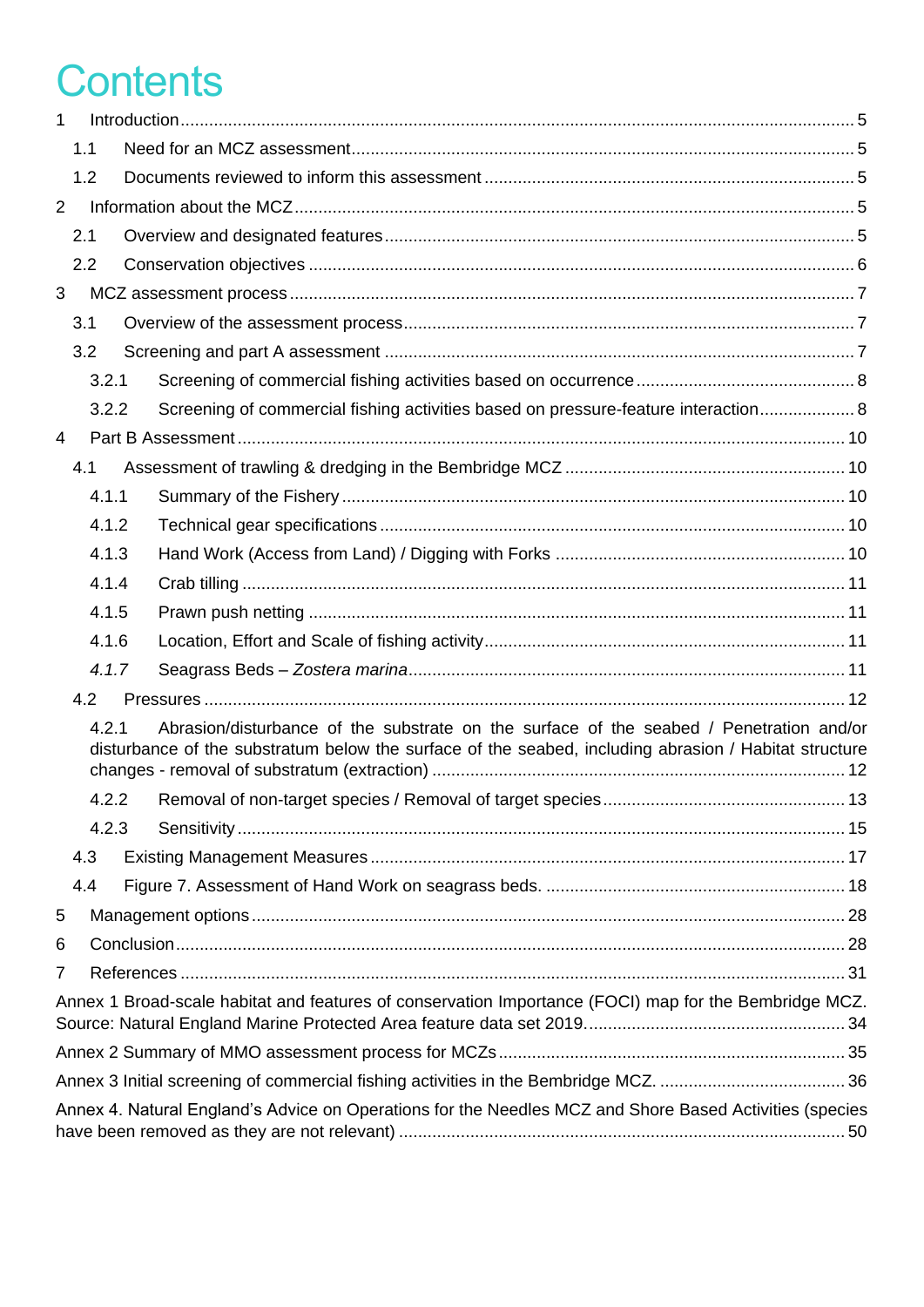## <span id="page-4-0"></span>1 Introduction

## <span id="page-4-1"></span>1.1 Need for an MCZ assessment

This assessment has been undertaken by Southern IFCA in order to document and determine whether management measures are required to achieve the conservation objectives of Bembridge Marine Conservation Zone (MCZ). Southern IFCA has duties under section 154 of the Marine and Coastal Access Act 2009 which states;

#### **154 Protection of marine conservation zones**

(1) The authority for an IFC district must seek to ensure that the conservation objectives of any MCZ in the district are furthered.

(2) Nothing in section 153(2) is to affect the performance of the duty imposed by this section.

(3) In this section—

(a) "MCZ" means a marine conservation zone designated by an order under section 116;

(b)the reference to the conservation objectives of an MCZ is a reference to the conservation objectives stated for the MCZ under section 117(2)(b).

Section 125 of the 2009 Act also requires that public bodies (which includes the IFCA) exercise its functions in a manner to best further (or, if not possible, least hinder) the conservation objectives for MCZs.

This MCZ assessment will complement Southern IFCA's assessment of commercial fishing activities in European Marine Sites (EMS) – designated to protect habitats and species in line with the EU Habitats Directive and Birds Directive. To bring fisheries in line with other activities, the Department for Environment, Food and Rural Affairs (DEFRA) announced on the 14th August 2012 a new approach to manage fishing activities within EMSs. This change in approach will promote sustainable fisheries while conserving the marine environment and resources, securing a sustainable future for both.

#### <span id="page-4-2"></span>1.2 Documents reviewed to inform this assessment

- Reference list (Section 8)
- Defra's matrix of fisheries gear types and European Marine Site protected features<sup>1</sup>
- Site map(s) feature location and extent (Annex 1)
- Fishing activity data (map(s), etc) (Annex 5)
- Natural England's Advice on Operations for the Needles MCZ<sup>2</sup>
- Natural England's Supplementary Advice on Conservation Objectives for the Needles MCZ<sup>3</sup>
- Fisheries Impact Evidence Database (FIED)

## <span id="page-4-3"></span>2 Information about the MCZ

### <span id="page-4-4"></span>2.1 Overview and designated features

The Bembridge MCZ was designated in May 2019 and covers an area of Coast surrounding the Isle of Wight's stretching from Seaview on the north east of the Island, to Dunnose, Bonchurch on the south east. The site covers an area of approximately 75km<sup>2</sup> an protects a number of rare and fragile habitats including Maerl beds, seagrass beds, subtidal sediments and sheltered muddy gravels. Additionally, the site protects a number of rare species including two stalked jellyfish species, sea pens and burrowing megafauna, peacock's tail (*Padina pavonica*) and the short snouted seahorse (*Hippocampus hippocampus*).

A summary of the site's designated features is provided in Table 1, together with the recommended General Management Approach (GMA) for each feature. The GMA required for a feature in a MCZ will either be for it to be maintained in favourable condition (if it is currently in this state), or for it to

[https://designatedsites.naturalengland.org.uk/Marine/SupAdvice.aspx?SiteCode=UKMCZ0040&SiteName=the%20needles&SiteNameDisplay=The](https://designatedsites.naturalengland.org.uk/Marine/SupAdvice.aspx?SiteCode=UKMCZ0040&SiteName=the%20needles&SiteNameDisplay=The+Needles+MCZ&countyCode=&responsiblePerson=&SeaArea=&IFCAArea=&NumMarineSeasonality=,0) [+Needles+MCZ&countyCode=&responsiblePerson=&SeaArea=&IFCAArea=&NumMarineSeasonality=,0](https://designatedsites.naturalengland.org.uk/Marine/SupAdvice.aspx?SiteCode=UKMCZ0040&SiteName=the%20needles&SiteNameDisplay=The+Needles+MCZ&countyCode=&responsiblePerson=&SeaArea=&IFCAArea=&NumMarineSeasonality=,0)

<sup>1</sup> <https://www.gov.uk/government/publications/fisheries-in-european-marine-sites-matrix> 2

[https://designatedsites.naturalengland.org.uk/Marine/FAPMatrix.aspx?SiteCode=UKMCZ0040&SiteName=the%20needles&SiteNameDisplay=The+](https://designatedsites.naturalengland.org.uk/Marine/FAPMatrix.aspx?SiteCode=UKMCZ0040&SiteName=the%20needles&SiteNameDisplay=The+Needles+MCZ&countyCode=&responsiblePerson=&SeaArea=&IFCAArea=&NumMarineSeasonality=) [Needles+MCZ&countyCode=&responsiblePerson=&SeaArea=&IFCAArea=&NumMarineSeasonality=](https://designatedsites.naturalengland.org.uk/Marine/FAPMatrix.aspx?SiteCode=UKMCZ0040&SiteName=the%20needles&SiteNameDisplay=The+Needles+MCZ&countyCode=&responsiblePerson=&SeaArea=&IFCAArea=&NumMarineSeasonality=) 3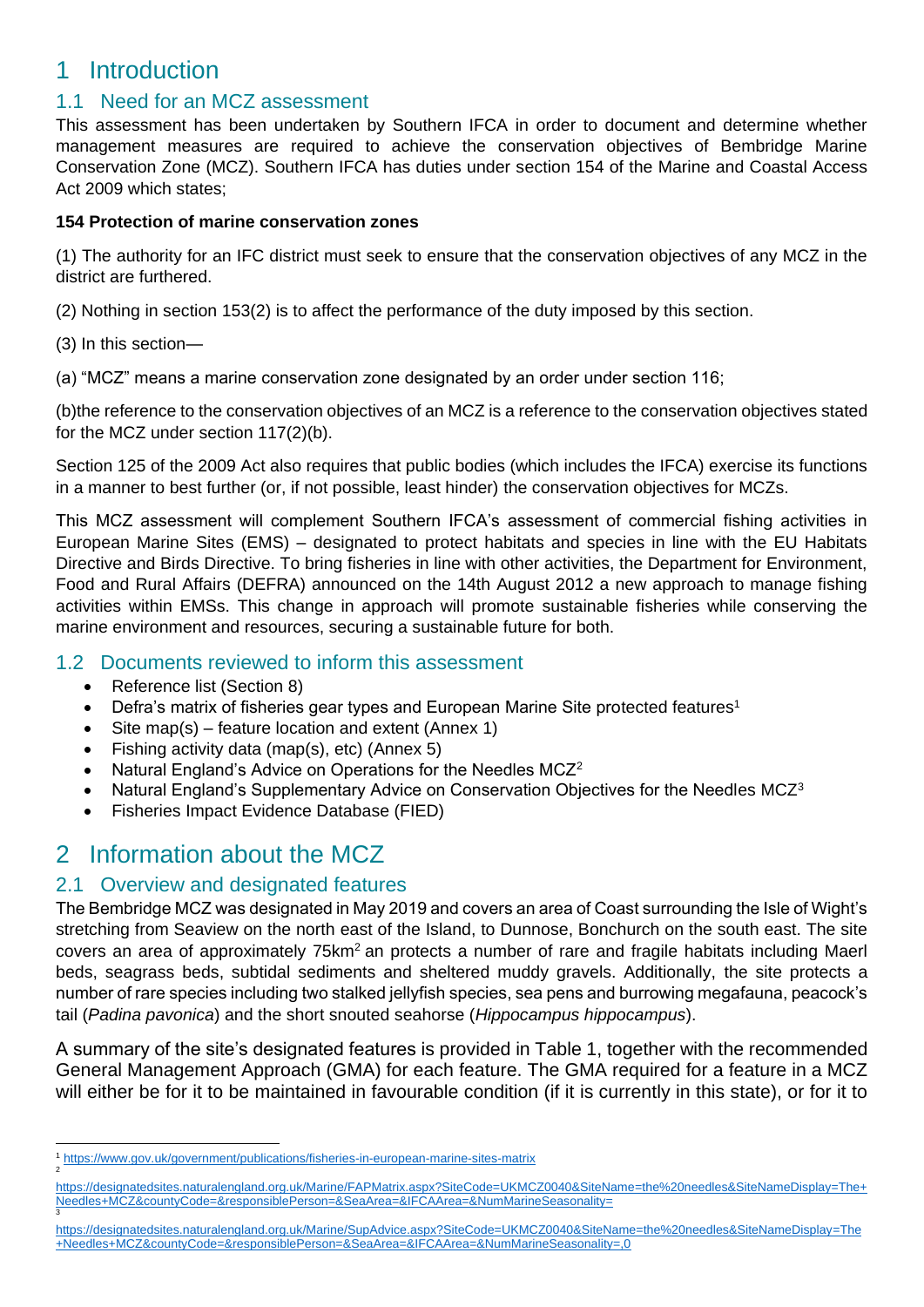be recovered to favourable condition (if it is currently in a damaged state) and then to be maintained in favourable condition.

| <b>Designated feature</b>                        | <b>General Management Approach</b> |
|--------------------------------------------------|------------------------------------|
| Short-snouted seahorse (Hippocampus hippocampus) | Maintain in favourable condition   |
| Stalked jellyfish (Calvadosia campanulata)       | Maintain in favourable condition   |
| Stalked jellyfish (Haliclystus species)          | Maintain in favourable condition   |
| Subtidal coarse sediment                         | Maintain in favourable condition   |
| Subtidal sand                                    | Maintain in favourable condition   |
| Sheltered muddy gravels                          | Maintain in favourable condition   |
| Sea-pens and burrowing megafauna                 | Recover to favourable condition    |
| Native oyster (Ostrea edulis)                    | Recover to favourable condition    |
| Peacock's tail (Padina pavonica)                 | Recover to favourable condition    |
| Maerl beds                                       | Recover to favourable condition    |
| Seagrass beds                                    | Recover to favourable condition    |
| Subtidal mixed sediments                         | Recover to favourable condition    |
| Subtidal mud                                     | Recover to favourable condition    |

**Figure 1. Designated features and their general management approach for the Bembridge MCZ.** 

Please refer to Annexes 1 for site feature maps of broad-scale habitats and features of conservation importance.

This feature data comes from the Natural England, 2019 data set given to Southern IFCA, containing a collation of marine habitat and species records that contribute to the designation of marine habitats and features. This corresponds with the feature data on Magic Map which represents Natural England's best available evidence [\(https://magic.defra.gov.uk/MagicMap.aspx\)](https://magic.defra.gov.uk/MagicMap.aspx).

### <span id="page-5-0"></span>2.2 Conservation objectives

The site's conservation objectives apply to the Marine Conservation Zone and the individual species and/or habitat for which the site has been designated (the "Designated features" listed below).

The conservation objective of each of the zones is that the protected habitats:

- 1. are maintained in favourable condition if they are already in favourable condition
- 2. be brought into favourable condition if they are not already in favourable condition

For each protected feature, favourable condition means that, within a zone:

- 1. its extent is stable or increasing
- 2. its structure and functions, its quality, and the composition of its characteristic biological communities (including diversity and abundance of species forming part or inhabiting the habitat) are sufficient to ensure that its condition remains healthy and does not deteriorate

Any temporary deterioration in condition is to be disregarded if the habitat is sufficiently healthy and resilient to enable its recovery.

For each species of marine fauna, favourable condition means that the population within a zone is supported in numbers which enable it to thrive, by maintaining:

- 1. the quality and quantity of its habitat
- 2. the number, age and sex ratio of its population. Any temporary reduction of numbers of a species is to be disregarded if the population is sufficiently thriving and resilient to enable its recovery.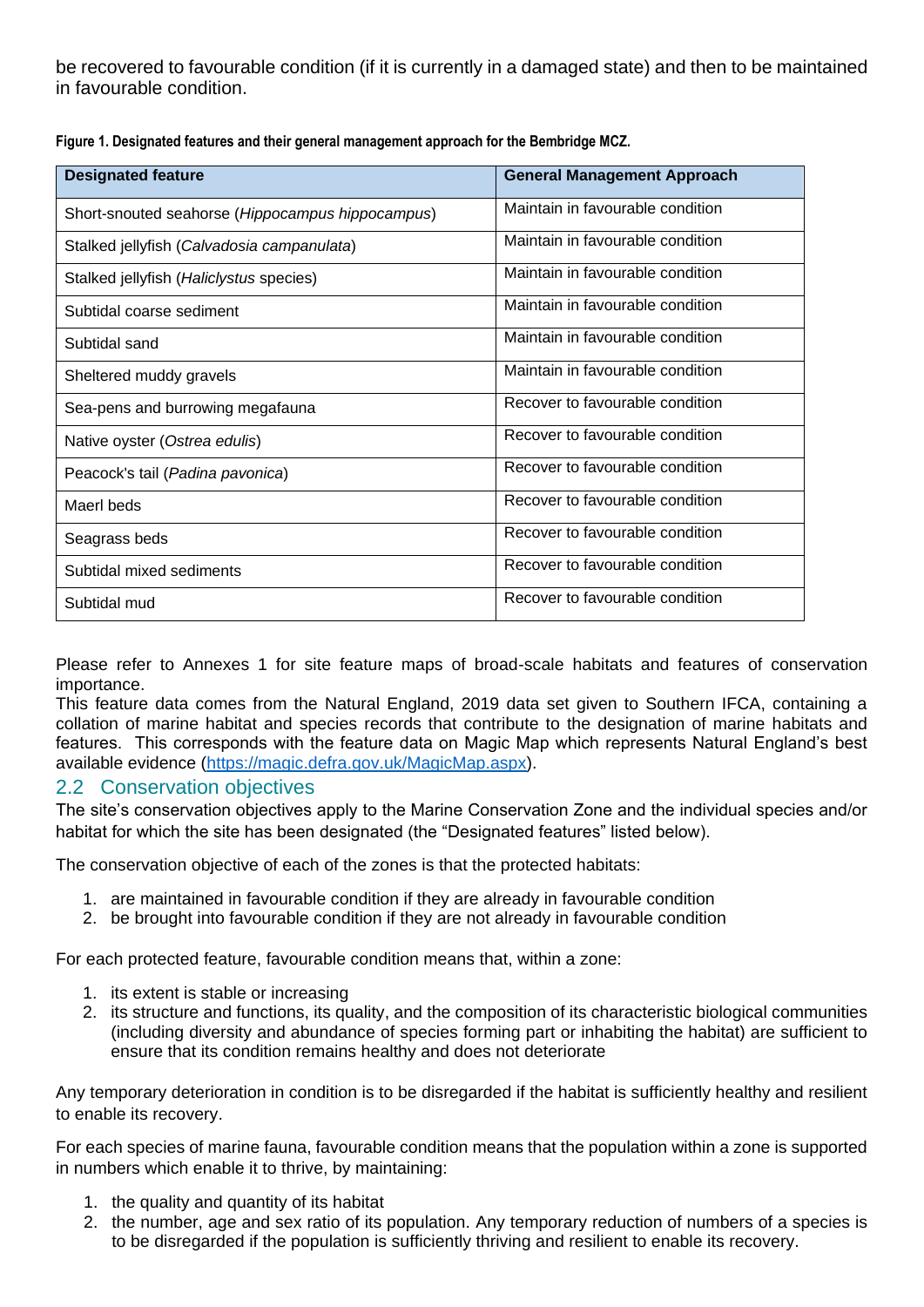Any alteration to a feature brought about entirely by natural processes is to be disregarded when determining whether a protected feature is in favourable condition.

## <span id="page-6-0"></span>3 MCZ assessment process

#### <span id="page-6-1"></span>3.1 Overview of the assessment process

The assessment of commercial fishing activities within the Bembridge MCZ will be undertaken using a staged process, akin to that proposed by the Marine Management Organisation (MMO)<sup>4</sup>, for marine license applications (Annex 2). The assessment process comprises of an initial screening stage to establish whether an activity occurs or is anticipated to occur/has the potential to occur within the site. Activities which are not screened out are subject to a simple 'part A' assessment, akin to the Test of Likely Significant Effect required by article 6(3) of the Habitats Directive. The aim of this assessment is to identify pressures capable of significantly affecting designated features or their related processes. Fishing activities and their associated pressures which are not screened out in the part A assessment and then subject to a more detailed 'part B' assessment, where assessment is undertaken on a gear type basis. A part B assessment is akin to the Appropriate Assessment required by article 6(3) of the Habitats Directive. The aim of this assessment is to determine whether there is a significant risk of the activity hindering the conservation objectives of the MCZ. Within this stage of assessment, 'hinder' is defined as any act that could, either alone or in combination:

- in the case of a conservation objective of 'maintain', increase the likelihood that the current status of a feature would go downwards (e.g. from favourable to degraded) either immediately or in the future (i.e. they would be placed on a downward trend); or
- in the case of a conservation objective of 'recover', decrease the likelihood that the current status of a feature could move upwards (e.g. from degraded to favourable) either immediately or in the future (i.e. they would be placed on a flat or downward trend) (MMO, 2013).

If the part B assessment is unable to conclude that there is no significant risk of an activity hindering the conservation objectives of the MCZ, then the activity may be subject to management and consideration will be given to whether or not the public benefit of the activity outweighs the risk of damage to the environment; and if so, whether the activity is able to deliver measures of equivalent environmental benefit to the damage that is likely to occur to the MCZ.

### <span id="page-6-2"></span>3.2 Screening and part A assessment

4

The aim of the screening stage and part A assessment is to determine whether, under section 125 and 154 of MCAA, fishing activities occurring or those which have the potential to occur within the site are compatible with the conservation objectives of the MCZ.

The screening of commercial fishing activities in Bembridge MCZ was undertaken using broad gear type categories. Sightings data collected by the Southern IFCA, together with officers' knowledge, was used to ascertain whether each activity occurs within the site, or has the potential to occur/is anticipated to occur in the foreseeable future. For these occurring/potentially occurring activities, an assessment of pressures upon MCZ designated features was undertaken using Natural England's Advice on Operations for The Needles MCZ, which contains the feature seagrass beds.

Activities were screened out for further part B assessment if they satisfied one or more of the following criteria:

The activity does not occur within the site, does not have the potential to occur and/or is not anticipated to occur in the foreseeable future.

- 1. The activity does occur but the pressure(s) does not significantly affect/ interact with the designated feature(s).
- 2. The activity does occur but the designated feature(s) is not sensitive to the pressure(s) exerted by the activity.

[https://www.gov.uk/government/uploads/system/uploads/attachment\\_data/file/410273/Marine\\_conservation\\_zones\\_and\\_marine\\_lic](https://www.gov.uk/government/uploads/system/uploads/attachment_data/file/410273/Marine_conservation_zones_and_marine_licensing.pdf) [ensing.pdf](https://www.gov.uk/government/uploads/system/uploads/attachment_data/file/410273/Marine_conservation_zones_and_marine_licensing.pdf)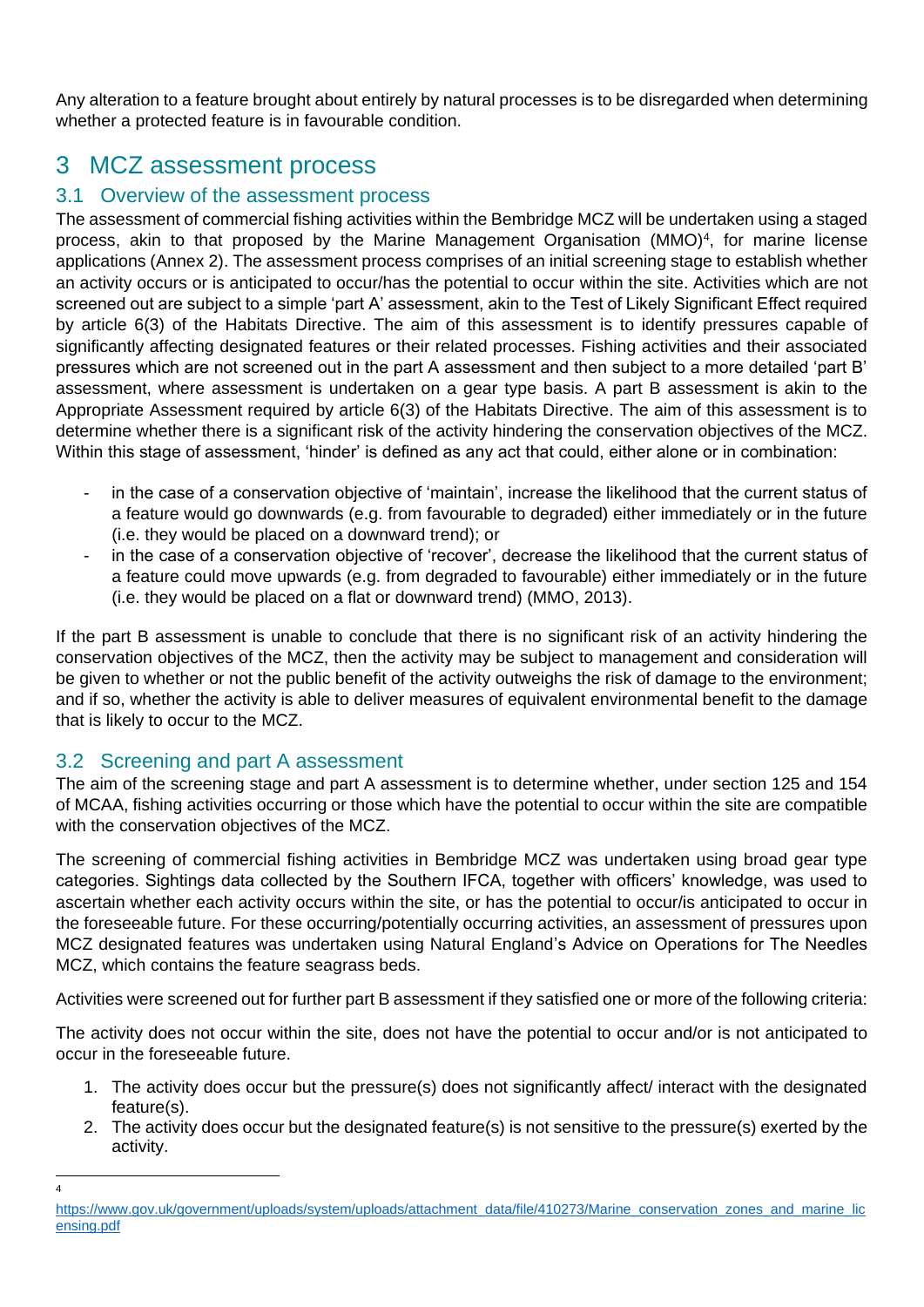#### <span id="page-7-0"></span>3.2.1 Screening of commercial fishing activities based on occurrence

Initial screening was undertaken to identify the commercial fishing activities which currently occur within the site, together with those which have the potential to occur or/and are reasonably foreseen to occur in the future (Annex 3). To maintain consistency with Southern IFCA's assessment of commercial fishing activities in European Marine Sites, the individual gear types identified in Defra's matrix were assessed and these were grouped into broad gear types.

#### <span id="page-7-1"></span>3.2.2 Screening of commercial fishing activities based on pressure-feature interaction

Fishing activities which were identified as occurring, have the potential to occur and/or are anticipated to occur in the foreseeable future within the site were screened with respect to the potential pressures which they may be exert upon designated features (Part A assessment). This screening exercise was undertaken using Natural England's Advice on Operations for The Needles MCZ (Annex 4). Supplementary Advice on Conservation Objectives was also used from these sites. The Advice on Operations provides a broad scale assessment of the sensitivity of designated features to different activity-derived pressures, using nationally available evidence on their resilience (an ability to recover) and resistance (the level of tolerance) to physical, chemical and biological pressures (Annex 4). The assessments of sensitivity to these pressures are measured against a benchmark. It should be noted that these benchmarks are representative of the likely intensity of a pressure caused by typical activities, and do not represent a threshold of an 'acceptable' intensity of a pressure. It is therefore necessary to consider how the level of fishing intensity observed within Bembridge MCZ compares with these benchmarks when screening individual activities.

Due to the broad-scale nature of the sensitivity assessments provided in Natural England's Advice on operations, each pressure is assigned a risk profile based upon the likelihood of the pressure occurring and the magnitude of the impact should that pressure occur. These risk profiles have been used, together with site-specific knowledge, to identify those pressures which could significantly affect designated features.

As Bembridge MCZ is a new site Natural England has not yet produced a site-specific Conservation Advice Package. However, Conservation advice packages, containing Advice on Operations and Supplementary Advice on Conservation Objectives for the relevant features is available in other MCZ Conservation Advice Packages. This applies to seagrass beds, which is a feature of the The Needles MCZ. As the Advice on Operations in these packages is generic and not site specific these can be used to provide the sensitivity of the feature to the pressure. Similarly, in the Supplementary Advice on Operations the attributes and targets (not including the specification of maintain or recover) are also generic for these features, and can be used as the framework for assessing whether the activity will hinder the sites ability to meet its conservation objectives.

**Figure 2. Summary of fishing pressure-feature screening for seagrass beds and hand work (Access from land) and Digging with forks. Please not only pressures screened in for the Part B assessment are presented here.**

| <b>Potential</b><br><b>pressures</b> | Advice on<br>operations | <b>Considered</b><br>Part<br>- в<br>in.<br>Assessment | <b>Justification</b>                                 | <b>Relevant Attributes</b><br>(effected<br>by<br>identified<br>pressures) |
|--------------------------------------|-------------------------|-------------------------------------------------------|------------------------------------------------------|---------------------------------------------------------------------------|
| Abrasion/di                          | S                       | Υ                                                     | Hand work and digging with forks are known to        | Distribution:                                                             |
| sturbance                            |                         |                                                       | cause abrasion and disturbance to the seabed         | presence and spatial                                                      |
| Ωf<br>the                            |                         |                                                       | surface. Further investigation is needed on the      | distribution<br>0f                                                        |
| substrate                            |                         |                                                       | magnitude of the pressure including spatial          | biological                                                                |
| the<br>on.                           |                         |                                                       | scale/intensity of the activity and location of the  | communities; Extent                                                       |
| surface of                           |                         |                                                       | relation<br>feature.<br>activity<br>the<br>in.<br>to | distribution;<br>and                                                      |
| the seabed                           |                         |                                                       | Over time as the tide pushes past and around         | Extent of supporting                                                      |
|                                      |                         |                                                       | the artificial structures of crab tilling abrasion   | habitat; Structure and                                                    |
|                                      |                         |                                                       | may be caused by the objects moving with the         | function:<br>presence                                                     |
|                                      |                         |                                                       | tide or waves. Further investigation is needed       | abundance of<br>and                                                       |
|                                      |                         |                                                       | on the magnitude of the pressure including           | key structural and                                                        |
|                                      |                         |                                                       | spatial scale/intensity of the activity and location | influential<br>species;                                                   |
|                                      |                         |                                                       | of the activity in relation to the feature.          | biomass;<br>Structure:                                                    |
|                                      |                         |                                                       | Shrimp push nets are pushed along the surface        | Structure:<br>rhizome                                                     |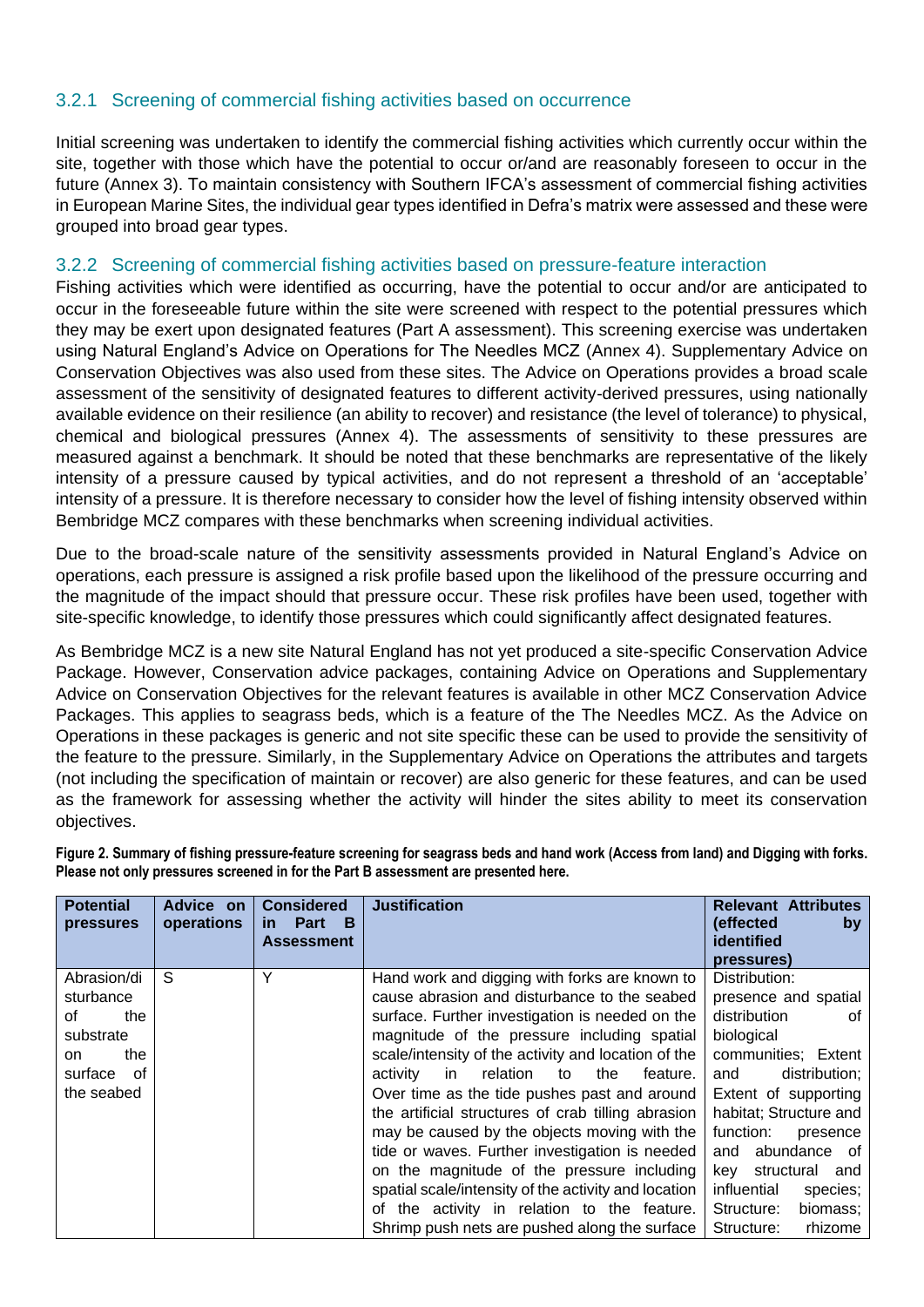|                                                                                                                                          |   |   | of the sediment at low spring tides. The base of<br>the net is a flat or rounded piece of wood or<br>plastic and does not have any teeth or other<br>means of penetrations the sediment. Further<br>investigation is needed on the magnitude of the<br>pressure including spatial scale/intensity of the<br>activity and location of the activity in relation to<br>the feature.                                                                                                                                                                                                                                                                                                                                                              | structure<br>and<br>reproduction;<br>Structure: sediment<br>composition<br>and<br>distribution;<br>Structure:<br>species<br>composition<br>οf<br>component<br>communities                                                                                                                                                                                                                                                                                                                                         |
|------------------------------------------------------------------------------------------------------------------------------------------|---|---|-----------------------------------------------------------------------------------------------------------------------------------------------------------------------------------------------------------------------------------------------------------------------------------------------------------------------------------------------------------------------------------------------------------------------------------------------------------------------------------------------------------------------------------------------------------------------------------------------------------------------------------------------------------------------------------------------------------------------------------------------|-------------------------------------------------------------------------------------------------------------------------------------------------------------------------------------------------------------------------------------------------------------------------------------------------------------------------------------------------------------------------------------------------------------------------------------------------------------------------------------------------------------------|
| Habitat<br>structure<br>changes<br>removal of<br>substratum<br>(extraction)                                                              | S | Y | Hand work, digging with forks are known to<br>habitat structure changes through<br>cause<br>abrasion and penetration to the seabed or<br>through the introduction of artificial structures to<br>the habitat. Further investigation is needed on<br>the magnitude of the pressure including spatial<br>scale/intensity of the activity and location of the<br>activity<br>in<br>relation<br>to<br>the<br>feature.<br>Crab tilling is known to cause habitat structure<br>changes through the introduction of artificial<br>structures to the habitat. Further investigation is<br>needed on the magnitude of the pressure<br>including spatial scale/intensity of the activity<br>and location of the activity in relation to the<br>feature. | Extent<br>and<br>distribution; Extent of<br>supporting<br>habitat;<br>Structure:<br>biomass;<br>Structure:<br>rhizome<br>structure<br>and<br>reproduction;<br>Structure:<br>sediment<br>composition<br>and<br>distribution;                                                                                                                                                                                                                                                                                       |
| Penetration<br>and/or<br>disturbance<br>of<br>the<br>substratum<br>below<br>the<br>surface<br>of<br>the seabed,<br>including<br>abrasion | S | Υ | Hand work and digging with forks are known to<br>cause penetration and disturbance to the<br>seabed surface. Further investigation is needed<br>on the magnitude of the pressure including<br>spatial scale/intensity of the activity and location<br>of the activity in relation to the feature.<br>Over time as the tide pushes past and around<br>the artificial structures of crab tilling penetration<br>may be caused by the objects sinking into the<br>sediment. Further investigation is needed on<br>the magnitude of the pressure including spatial<br>scale/intensity of the activity and location of the<br>activity in relation to the feature.                                                                                 | Distribution:<br>presence and spatial<br>distribution<br>οf<br>biological<br>communities; Extent<br>and<br>distribution;<br>Extent of supporting<br>habitat; Structure and<br>function:<br>presence<br>and<br>abundance of<br>key<br>structural and<br>influential<br>species;<br>Structure:<br>biomass;<br>Structure:<br>rhizome<br>structure<br>and<br>reproduction;<br>Structure:<br>sediment<br>composition<br>and<br>distribution;<br>Structure:<br>species<br>composition<br>οf<br>component<br>communities |
| Removal of<br>non-target<br>species                                                                                                      | S | Y | Impacts on the feature and associated<br>community may occur through the removal of<br>the feature itself through digging with forks or by<br>trampling of the feature. There is no site-<br>specific information on the communities<br>associated with this feature as it is newly<br>designated. General information<br>on the<br>designated features from the MCZ features<br>catalogue is available. Seagrass beds provide<br>nursery habitat for young fish and shellfish, as<br>well as shelter for other animals such as<br>pipefish and seahorses. Further investigation is                                                                                                                                                           | Distribution:<br>presence and spatial<br>distribution<br>οf<br>biological<br>communities;<br><b>Structure</b><br>and<br>function:<br>presence<br>and abundance of<br>structural<br>key<br>and<br>influential<br>species;<br>Structure:<br>species<br>composition<br>ot                                                                                                                                                                                                                                            |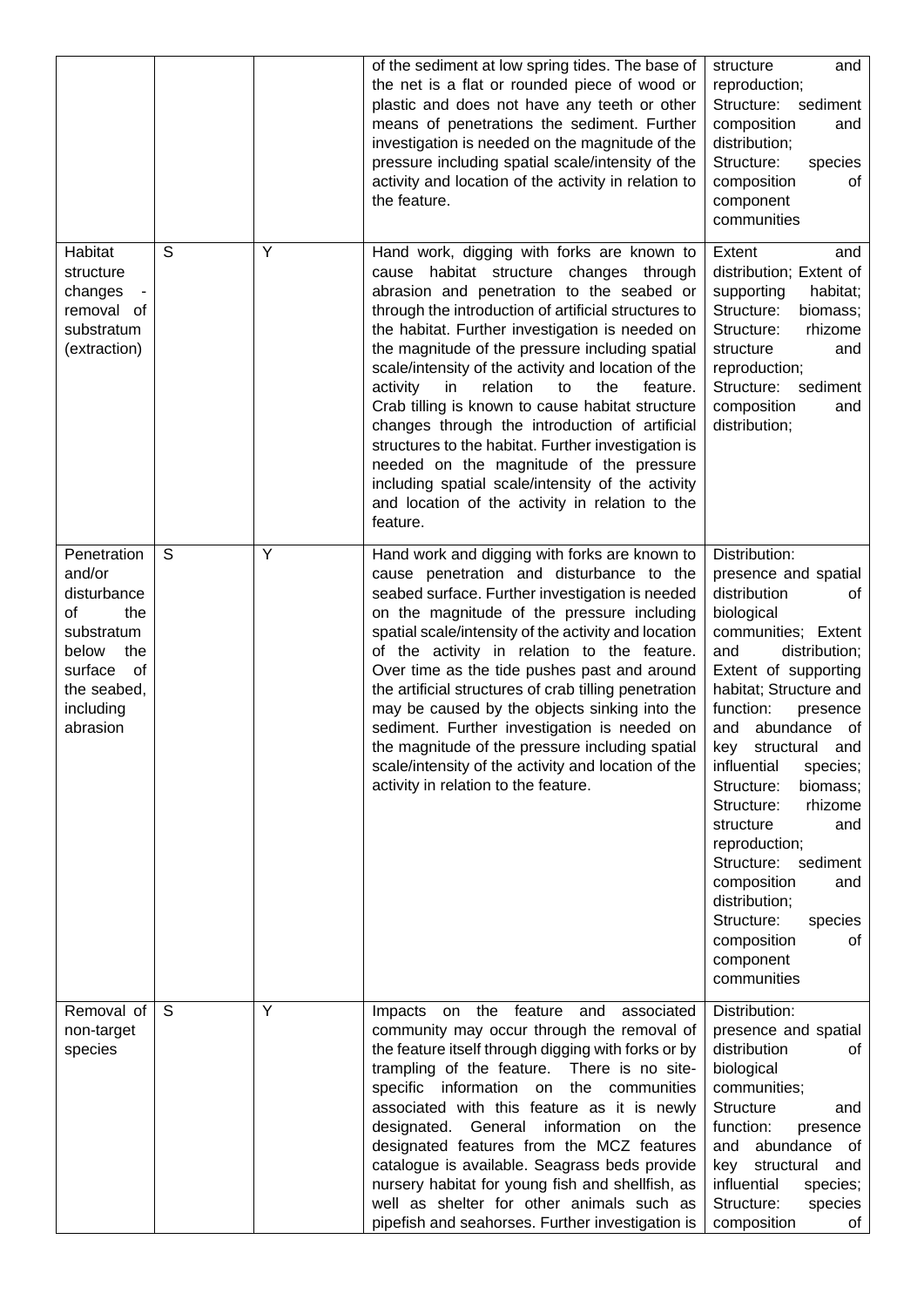|                                 |   |   | needed for hand work and digging with forks to<br>investigate the magnitude of disturbance to<br>associated communities/species and location of<br>the activity in relation to the feature.<br>Crab tilling may remove non-target species by<br>smothering the benthic environment. Further<br>investigation is needed in a part B assessment.                                                                                                                                                                                                                                                                                                      | component<br>communities                                                                                                                                                                                                                                                                        |
|---------------------------------|---|---|-----------------------------------------------------------------------------------------------------------------------------------------------------------------------------------------------------------------------------------------------------------------------------------------------------------------------------------------------------------------------------------------------------------------------------------------------------------------------------------------------------------------------------------------------------------------------------------------------------------------------------------------------------|-------------------------------------------------------------------------------------------------------------------------------------------------------------------------------------------------------------------------------------------------------------------------------------------------|
| Removal of<br>target<br>species | S | Y | Hand work and digging with forks may remove<br>species such as rag and lug worm, cockles and<br>clams. There is no site-specific information on<br>the communities associated with this feature as<br>it is newly designated. General information on<br>the designated features from the MCZ features<br>catalogue. Seagrass beds provide nursery<br>habitat for young fish and shellfish, as well as<br>sheltered home for other animals such as<br>pipefish and seahorses. Further investigation is<br>needed as to the magnitude of disturbance to<br>associated communities/species and location of<br>the activity in relation to the feature. | Distribution:<br>presence and spatial<br>distribution<br>οf<br>biological<br>communities;<br><b>Structure</b><br>and<br>function:<br>presence<br>and abundance of<br>key structural<br>and<br>influential<br>species;<br>species<br>Structure:<br>composition<br>οf<br>component<br>communities |

## <span id="page-9-0"></span>4 Part B Assessment

The aim of the part B assessment is for the IFCA to ensure that that there is no significant risk of a fishing activity hindering the conservation objectives of the MCZ; and to confirm that the authority is able to exercise its functions to further the site's conservation objectives.

In order to adequately assess the potential impacts of an activity upon a designated feature, it is necessary to consider the relevant attributes of that feature that may be affected. Attributes are provided in Natural England's Supplementary Advice on Conservation Objectives (SACOs) and represent the ecological characteristics or requirements of the designated species and habitats within a site. These attributes are considered to be those which best describe the site's ecological integrity and which if safeguarded will enable achievement of the Conservation Objectives. Each attribute has an associated target which identifies the desired state to be achieved; and is either quantified or qualified depending on the available evidence. No Supplementary Advice is currently available for Bembridge MCZ, therefore after relevant pressures were identified from the pressure-feature interaction screening (part A assessment), suitable attributes were identified from existing Natural England's Supplementary Advice packages for the The Needles MCZ. These are outlined in Table 2.

### <span id="page-9-1"></span>4.1 Assessment of trawling & dredging in the Bembridge MCZ

#### <span id="page-9-2"></span>4.1.1 Summary of the Fishery

Hand work can take place all year around in the area of the Bembridge MCZ. The level of activity is however believed to be low. Target species can include the common cockle, ragworm and lugworm.

#### <span id="page-9-3"></span>4.1.2 Technical gear specifications

#### <span id="page-9-4"></span>4.1.3 Hand Work (Access from Land) / Digging with Forks

Hand work and digging with forks refer to the more commonly named hand gathering fishing method. People access the intertidal zone from the shore by foot and collect shellfish by hand. The activity is carried out both commercially and recreationally. Some species can be easily found by looking for their syphon holes in the sand, and then simply grabbing the animal out of the sand with the hand. Other species such as lug and ragworm are more often collected using a fork instrument, which is placed in the sediment and used to lift a section of sediment, from which the worms are removed. Forks can vary in size from large garden instruments to small hand-held forks.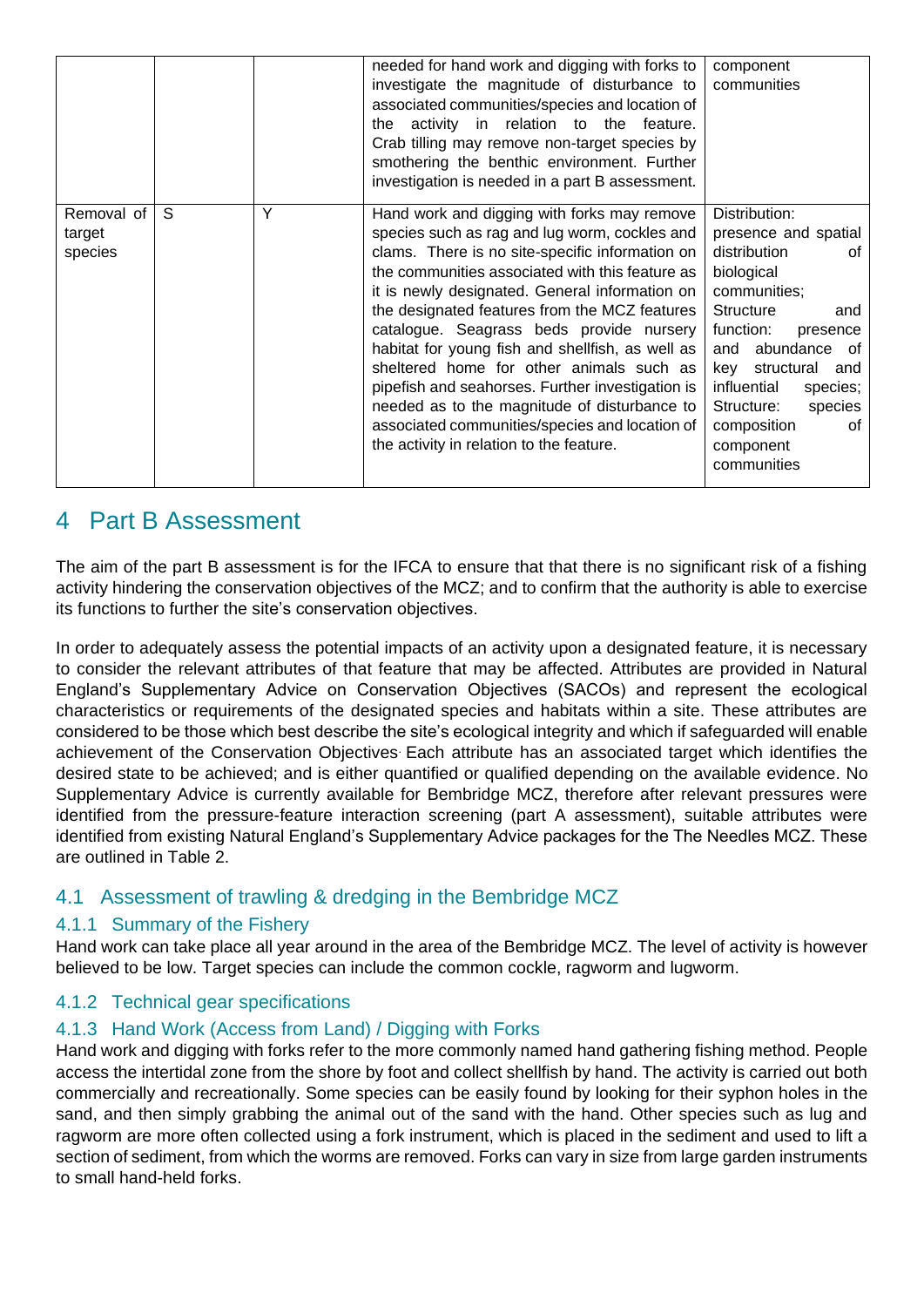#### <span id="page-10-0"></span>4.1.4 Crab tilling

Crab tilling refers to the process by which people access the shore by foot and place artificial structures, such as tyres, bricks and mats on the seabed between the high and low water mark. These are left in place permanently, with persons periodically returning at low water to collect green shore crabs (*Carcinus maenas*) from within, under or around the structures.

#### <span id="page-10-1"></span>4.1.5 Prawn push netting

Prawn push netting is a recreational activity where a person pushes a small (approx. 1 x 0.5m) net along the seabed in an area where prawns are known to be. The net skims the surface of the sediment collecting the prawns (*Palaemon spp.)* in the back of the net.



**Figure 3. (a) Man digging for bait with a spade © Adams K. (b) Crab tilling tyre on beach © UGC. (c) Shrimp/prawn push netting © North Western IFCA**

#### <span id="page-10-2"></span>4.1.6 Location, Effort and Scale of fishing activity

Very little is known about hand work activity occurring in Seagrove Bay and Priory Bay north of Bembridge harbour where unprotected seagrass is located. Access by foot is possible from a number of locations throughout Seagrove Bay, however the nearest car park is approximately 400m away. Habitat data available on <https://magic.defra.gov.uk/MagicMap.aspx> indicates that the intertidal habitat in the bay is a mixture of '*Bathyporeia* and *Corophium arenarium* in littoral muddy sand' and 'barren littoral coarse sand'. These habitats do not usually support populations of polychaetes and bivalves. In Seagrove Bay Natural England data indicates that the seagrass beds are subtidal.

In Priory Bay the nearest car park is much farther away, with the bay being boarded by a woodland and then grassland areas. Access by foot is possible along the length of the bay. The seagrass beds in the bay are predominantly subtidal however, there is an area of intertidal which goes somewhat out from the shore, over which seagrass beds have been recorded. The intertidal is recorded as intertidal sandflats in Priory Bay however, biotope information is not available.

Therefore, there is unlikely to be a high levels of hand work activity occurring in these bays, within or near to seagrass beds.

Very little is known about crab tilling activity in Bembridge MCZ. It is anticipated that the activity may occur at low levels over intertidal sediment habitats. Crab tilling usually occurs over mud, sand and cobbly intertidal areas.

Prawn push netting is known to occur on the Isle of Wight at the entrance to Wootton Creek and at Ryde Sands. It is believed the activity may occasionally occur at Bembridge MCZ, carried out by up to five people at any one time in the pools in and around the ledges to the east and west of the harbour entrance. Therefore, the activity has the potential to overlap with seagrass beds. Prawn push netting occurs only at low, spring tides, for approximately 1 to 1.5 hours either side of the low tide. It occurs from July to mid-September, and is carried out only in calm weather when the tide times are appropriate.

#### <span id="page-10-3"></span>*4.1.7* Seagrass Beds – *Zostera marina*

*Z. marina* is a salt water flowering plant which resembles terrestrial grass in appearance. It grows seasonally (spring and summer) governed by environmental parameters such as light, nutrients and temperature.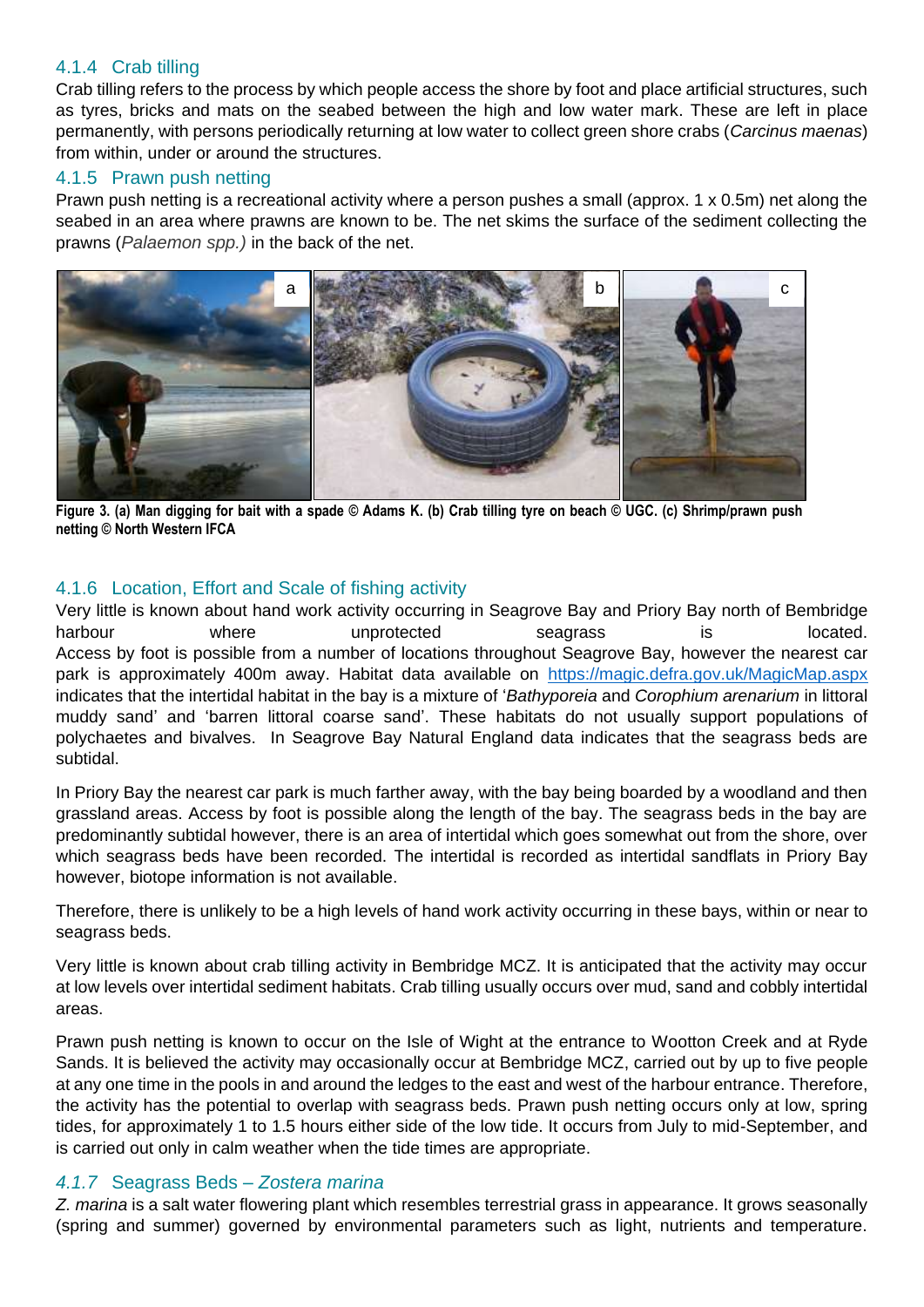Optimum growth temperature is between 10 and 20°C (Nejrup and Pedersen, 2008). Shoots of *Z. marina* are anchored into the sediment via a network of horizontal rhizomes and roots. These rhizomes produce a mat which expands horizontally and can produce further shoots.

Seagrass beds are considered to be one of the most productive of shallow sedimentary marine habitats. The complex nature of the shoots, rhizomes and roots provides habitat for a wide range of flora and fauna. The leaves and shoots themselves provide substrate for algae and anemones, whilst the space between shoots provide nursery habitat for a range of fish (including seahorses), crustaceans, amphipods and cephalopods (Davison and Hughes, 1998).

#### <span id="page-11-0"></span>4.2 Pressures

<span id="page-11-1"></span>4.2.1 Abrasion/disturbance of the substrate on the surface of the seabed / Penetration and/or disturbance of the substratum below the surface of the seabed, including abrasion / Habitat structure changes - removal of substratum (extraction)

Abrasion and disturbance are generally related to the direct and physical effects of handwork activity including digging and trampling. Such impacts include the creation of basins and mounds, burial and removal of the substratum, sediment disturbance, changes in vertical distribution of sediment layers and changes in the properties of the sediment (McLusky *et al.,* 1983; Travaille *et al.,* 2015; Watson *et al.,* 2017).

No research or published papers could be found on the effect of shrimp/prawn push netting activity on marine habitats.

#### *Sedimentary effects*

Turning over the sediment leads to the loss of finer sediment and associated organic content (Watson *et al.,* 2017). A study in Portsmouth Harbour on the South Coast of England, found that areas which had not been disturbed by bait collectors, contained higher levels of organic contents within the sediments (Watson *et al.,* 2017). The fine sediments and organic matter are washed away by tides and waves (Watson *et al.,* 2017). The effects of this could have wider implications, leading to increased turbidity, pollutants within the water column and potential eutrophication (Watson *et al.,* 2017).

Comparison of carbon and nitrogen levels in mounds and basins left by diggers has found that 29 days after digging enhanced C and N levels are found in dug basins (McLusky *et al.,* 1983). In mounds, C and N are suppressed for more than 50 days.

Dug areas develop a black sulphide area much shallower at just 3.4cm than in control plots where the layer was at 50cm (Wynberg & Branch (1994). Furthermore, chlorophyll levels in a dug site can be significantly higher for one to two months after digging, although chlorophyll can return to that of control levels within four months (Wynberg & Branch, 1994). Contrary to this Wynberg & Branch (1997) found the act of trampling alone led to decreases in sediment chlorophyll content.

#### *Hand work in seagrass beds*

Access to seagrass beds by hand workers results in trampling of the substratum as individuals and groups walk over the sediment surface. The higher the activity level the worse the effects of the trampling might be (Eckrich & Holmquist, 2000). Intensive trampling from tourist visitors over *Zostera marina* beds, resulted in a significant reduction of seagrass cover (Travaille *et al.,* 2015). Seagrass (*Thalassia testudinum)* biomass directly relates to trampling intensity and duration (Eckrich & Holmquist, 2000; Major *et al.,* 2004). As well as trampling intensity, the substrate type plays an important role in the severity of trampling impacts to seagrass beds; with softer substrates more vulnerable to significant biomass reductions (Eckrich & Holmquist, 2000). Different types of foot wear can also lead significant effect levels (Major *et al.,* 2004).

The effects of digging can be seen throughout both the infauna and epifauna found within seagrass habitats. The action of digging removes, uproots & buries seagrass shoots and rhizomes (Barañano *et al.,* 2018). Digging for clams in *Z. marina* reduced eelgrass cover, shoot density and above and below ground biomass (Boese, 2002; Barañano *et al.,* 2018). Similarly, in *Zostera noltii*, clam harvesting decreased shoot density (Alexandre *et al.,* 2005).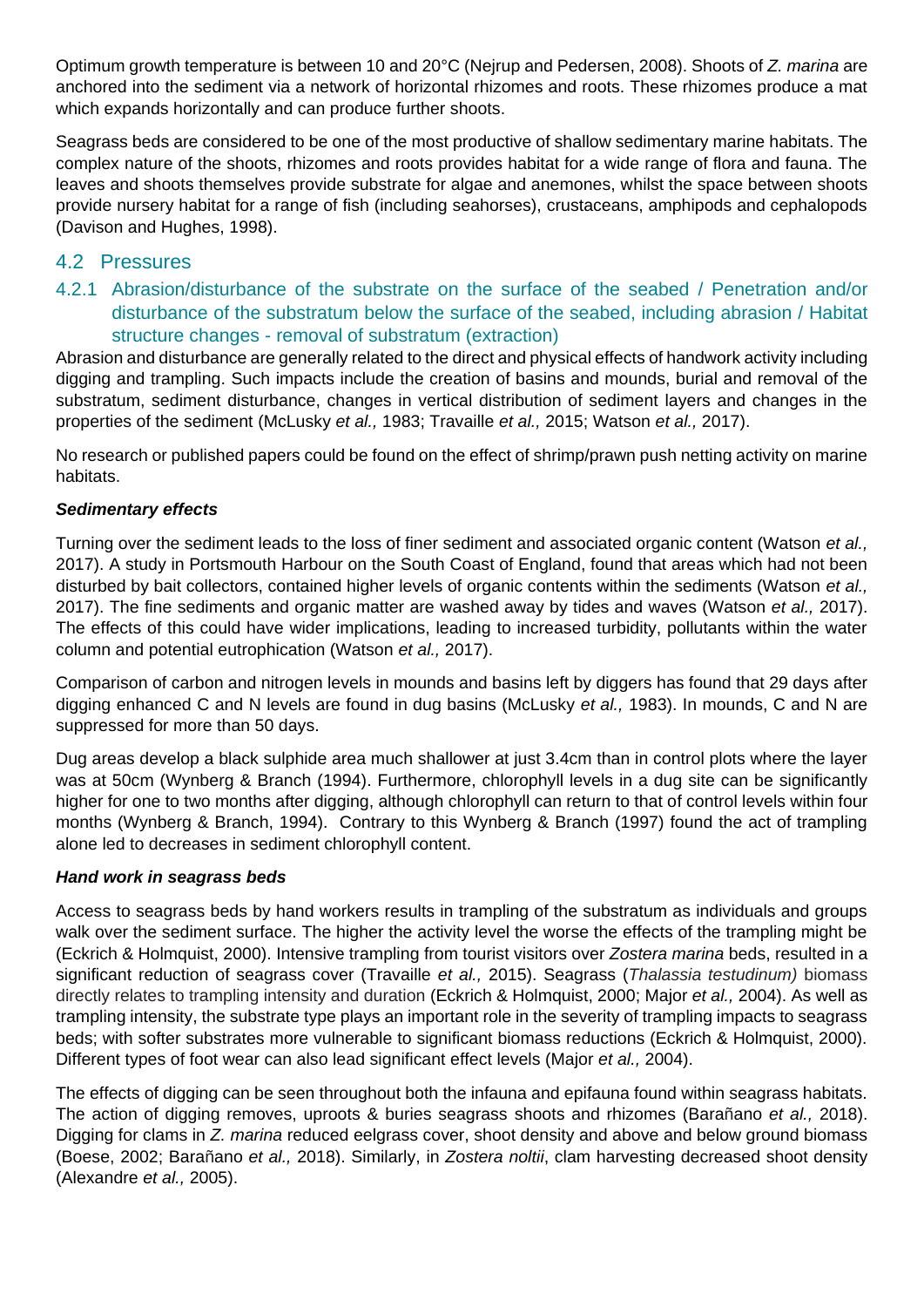Seagrass (*Z. noltii*) is highly sensitive to burial at just 2-16cm depth (Cabaço & Santos, 2007). Burial leads to the reduction of leaf and rhizome carbon and starch content, as well as death of shoots, and reductions in leaf and sheath lengths (Cabaço & Santos, 2007).

Within the sediments, digging changes the chemical properties. The sedimentary carbon stock of *Z. marina* beds is reduced by 50 percent in clam harvested areas, reflecting similar levels to those found in unvegetated areas (Barañano *et al.,* 2018). However, low intensity digging in *Z. noltii* beds in Portugal did not cause significant changes in sediment variables or photosynthetic efficiency (Branco *et al.,* 2018).

#### *Recovery of seagrass*

Seagrass species can respond in a number of ways to hand work activity. In response to disturbance seagrass beds often increase their reproductive effort (Cabaço & Santos, 2012). Mechanical disturbances such as clam harvesting have resulted in a nine and four-fold increase in plant reproductive effort (Cabaço & Santos, 2012; Alexandre et al., 2005; Suonan *et al.,* 2017). Reproductive effort is a measure of parameters such as; the number of flowering shoots, the number of spathes per flowering shoot and flowering period (Alexandre et al., 2005; Suonan *et al.,* 2017; Park *et al.,* 2011). However, the response of reproductive effort is species specific, with a strong positive correlation apparent between rhizome diameter and increased reproductive effort (Cabaço & Santos, 2012). The correlation indicates that species with a higher storage capacity *(Z. marina)* have a higher capacity of investing in sexual reproduction (Cabaço & Santos, 2012). Those with lower storage capacity such as *Z. noltii* may not be able to recover through reproduction (Cabaço & Santos, 2012).

On the other hand, research has found that seedlings do not contribute to the recovery of *Z. marina* and therefore increased reproductive effort may not be an effective recovery strategy (Qin *et al.,* 2016). When shoots and rhizomes were removed/buried by clam harvesting in China, seedlings were observed almost as soon as the disturbance had ceased. However, seedlings in both a disturbed and control areas did not survive the following winter, unlike the perennial beds in the control site (Qin *et al.,* 2016).

Recovery time varies considerably between species and location. Boese *et al.,* (2009) stimulated disturbance to a *Z. marina* bed by removing the shoots. Disturbed areas recovered through the growth of rhizomes from perennial seagrass beds. Recovery of an area disturbed within a well-established seagrass bed took 24 months, however in a disturbed area located in the transition zone of seagrass beds (where the bed ends and bare sediment begins) seagrass took 32 months to recover (Boese *et al.,* 2009). The estimated rhizome growth rate was 0.5m per year. Meanwhile *Zoster noltii* has been found to take approximately five years to recover in Wales, although there is strong variability in seagrass beds from year to year (Bertelli *et al.,* 2018).

*Zostera japonica* in Korea can recover from clam harvesting vehicles within 5 months of the immediate elimination of shoots (Park *et al.,* 2011). Post recovery the bed had higher above and below ground biomass and rhizome internode length than the control (Park *et al.,* 2011).

Where seagrass declines the habitat can be recolonised by other species. However, research has shown that *A. marina* may colonize a declining seagrass bed and the presence of the annelid prevented the recovery of the *Z. marina.* Sediment reworking by the worm led to rapid burial of eelgrass seeds below critical depth where they could not develop (Valdemarsen *et al.,* 2011).

#### <span id="page-12-0"></span>4.2.2 Removal of non-target species / Removal of target species *Target Species*

Hand work activity directly targets and removes bivalve and annelid species from within the substrate. The activity by which this is achieved e.g. digging/hand picking can also lead to the removal of non-target species through indirect mortality, damage and disturbance (Jackson & James, 1979; Dernie *et al.,* 2003; Rossi *et al.,* 2007).

When diggers are actively searching for bait, larger annelids are collected more easily and therefore in greater number (Blake, 1979a; 1979b). Blake (1979a, b) calculated that the amount of time available to a single digger during an individual tide is relatively small (90 minutes), however in this time an experienced digger can turn over roughly 200 m<sup>2</sup> of sediment. Heiligenberg (1987) estimated this to be much lower at only 50 m<sup>2</sup> per tide.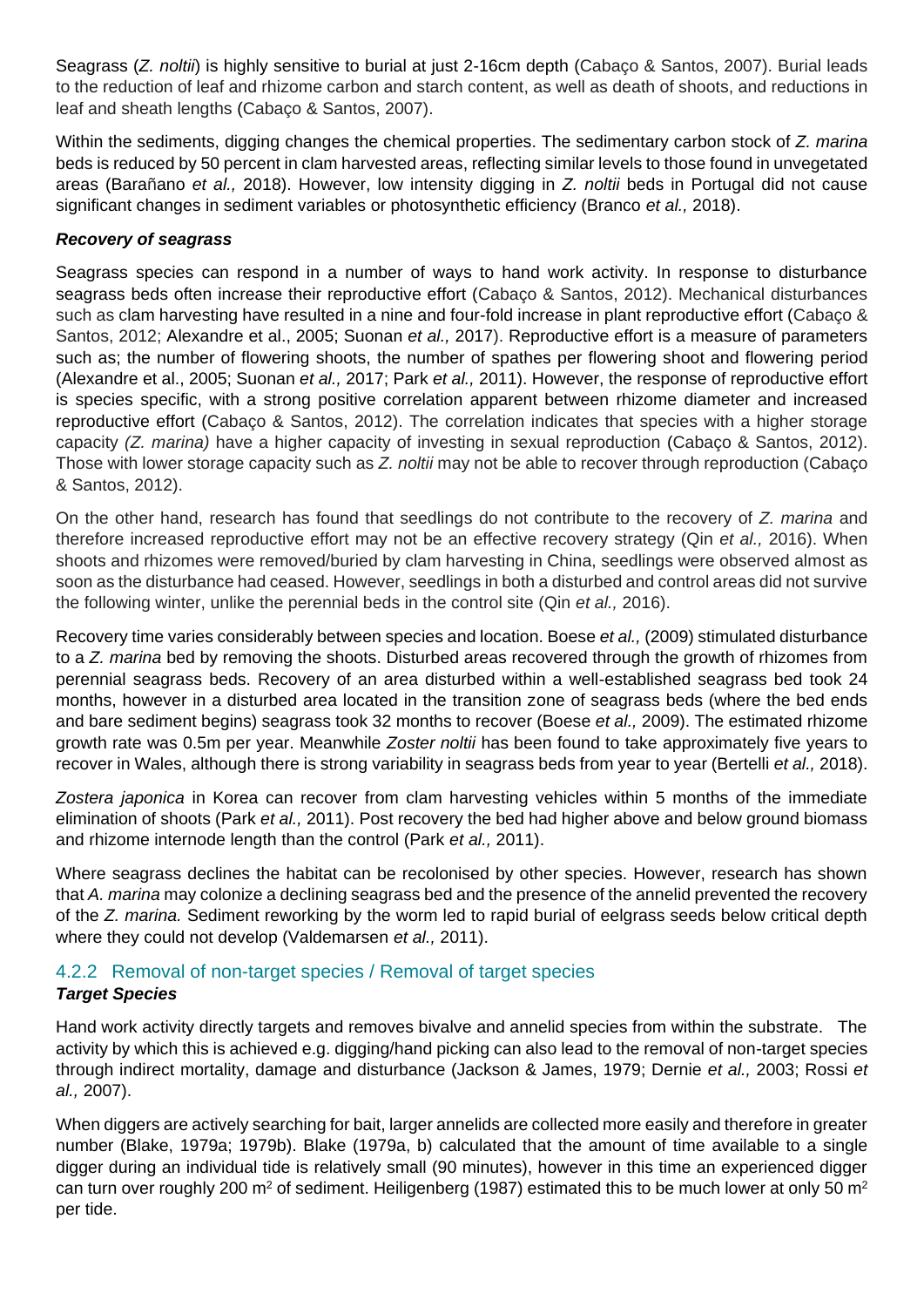In Whitley Bay, Northumberland, Blake (1979a) estimated that bait diggers in this region removed 7.8% of the target species, lugworm (*Arenicola marina),* population. However, on the Black Middens, the Tyne Estuary diggers here were estimated to remove 23% of the target species, ragworm (*Neris virens),* population. However, numbers of diggers were higher. Heiligenberg (1987) found that diggers removed about half the population of *A. marina* in the Dutch Wadden Sea*.*

De Cubber *et al. (*2018) studied the carrying capacity of French sandy shores for lugworm (*A. marina*) collection at four sites. In one site removal of the population at approximately 14% was considered to be above the carrying capacity of the beach. At the other three locations removal was between only 3.6 and 0.9 percent of the populations.

Within an area the population of those target species removed will respond to the disturbance. Watson *et al.,* (2007) found that sites which had been dug, had significantly higher densities of the target species *N. virens*, however those individuals that were present showed a significantly lower mean weight. Indicating that immature individuals migrate to an area from which larger worms have been removed.

Crab tilling directly targets Carcinus maenas crabs. Sheehan *et al.,* 2008 found that when compared to nontilled estuaries, tilled estuaries supports a significantly greater abundance of crabs particularly juvenile individuals. This was believed to be due to the provision of additional habitat. However, there were more reproductively active crabs in non-tilled estuaries (Sheehan *et al.,* 2008).

#### *Non- target species*

Whilst digging leads to the direct removal of target species such as worms for bait, impacts can also be seen in the wider sediment community. Macrofaunal biomass is significantly reduced after digging (Wynberg & Branch, 1994) although this is not always the case (Wynberg & Branch, 1997). Digging to 10 and 20 cm depth, where sediment was removed from the area, led to immediate declines in total abundance and species richness (Dernie *et al.,* 2003).

Effects on macrofauna are also species specific. Just 11 days after digging in Norfolk, mortality had occurred in 85% of cockles (*Cerastoderma edule*) (Jackson & James 1979). The effect is greater on juvenille cockles, and laboratory experiments suggest that burial of cockles beneath the depth at which they can regain their near surface positions, leads to mortality (Jackson & James, 1979). Heiligenberg (1987) and Kaiser *et al.* (2001) also found a significant effect of digging/hand raking on cockles.

Other species can be negatively impacted by digging for *A. marina* and *N*. *virens*. Heiligenberg (1987) found that digging negatively affected populations of *Scoloplos armiger*, *Heteromastus*, and *Macoma baltica*. The density of polychaetes (such as *Heteromastus filiformis*, *Streblospio benedicti and Tharyx acutus)* and total number of taxa can be significantly reduced by digging (Brown, 1997; Wynberg & Branch 1994). On the other hand, oligochaetes are not affected by the activity (Brown, 1997). The frequency of the activity does not appear to have an effect (Brown, 1997).

On the other hand, Gastropods, such as *Peringia (formally Hydrobia) ulvae*, have been found to be positively affected by the presence of disturbance including digging (Carvalho *et al.,* 2013; Watson *et al.,* 2007).

Many studies have found that meiofauna exhibit a different response to disturbance than macrofauna. Some meiofauna show very little, or short-term effects of disturbance, whilst others can utilise increases in resources and benefit from disturbance (Wynberg & Branch 1994; Sherman *et al.,* 1980; Wynberg & Branch, 1997; Johnson *et al.,* 2007). Turbellarians significantly increased after digging and remained above control levels for 35 days (Wynberg & Branch, 1994). However, copepods and polychaetes were significantly reduced immediately after digging, and whilst numbers did bounce back approximately 10 days after the disturbance, they did not return to control levels for more than 70 days (Wynberg & Branch, 1994).

The process of digging for bait, namely *A. marina* leads to the creation of pits and mounds of sediment (McLusky *et al.,* 1983). The effect on fauna can vary between these artificial habitats. In mounds *Macoma balthica* numbers were double control levels for 11 days after digging, but then fell back to the very low levels of the basins from day 15 onwards.

Experimental digging in Spain and Portugal has found that the effects are correlated to the sediment type. Dug areas with the highest mud content, and microbenthic assemblages dominated by only a few species were most greatly affected and had not recovered after 7 days (Carvalho *et al.,* 2013).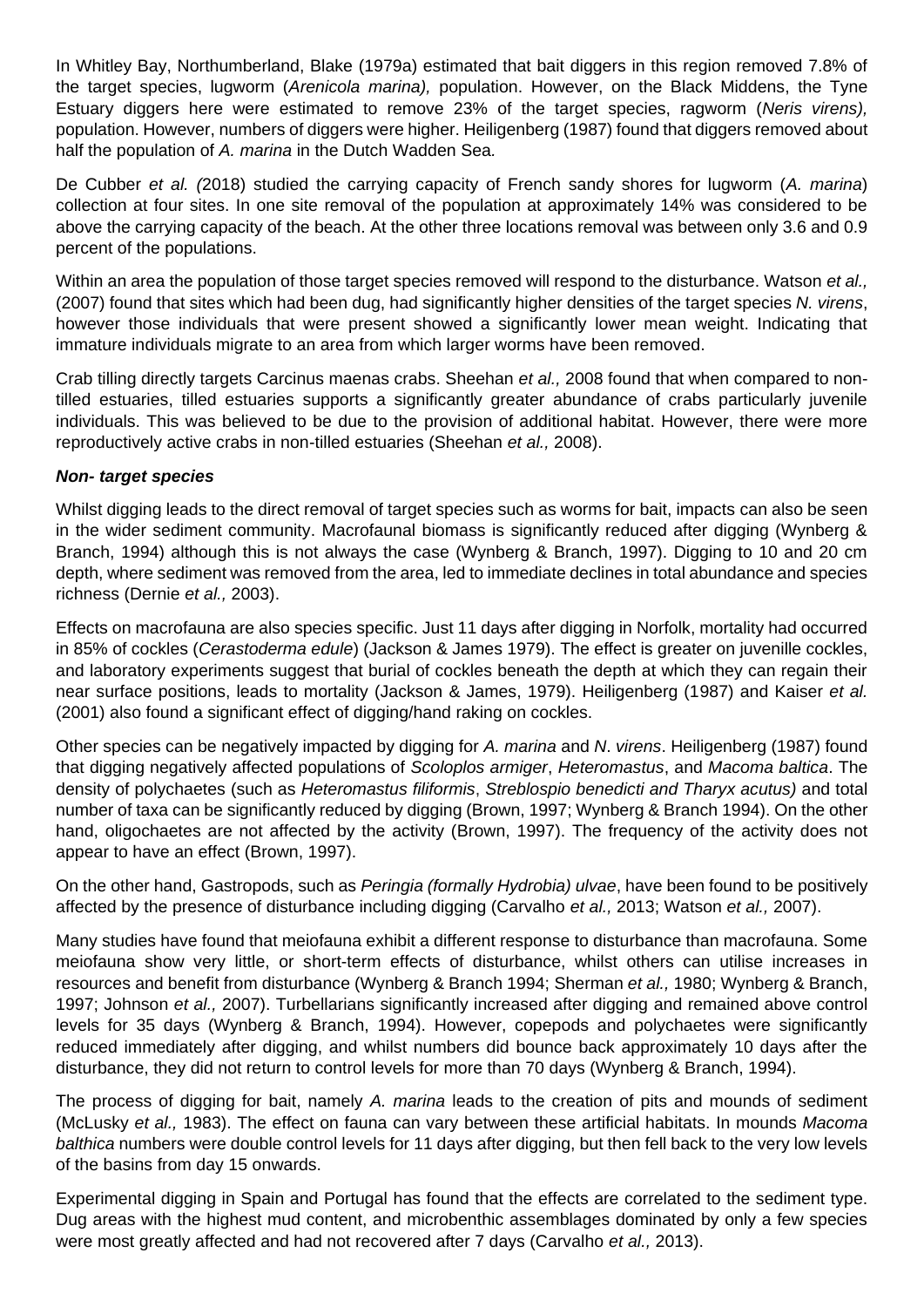However, the depth to which sediment is turned over or removed does not appear to play a significant role in the effect on benthic community parameters (Dernie *et al.,* 2003).

As with seagrass beds, the act of trampling over sediments can also lead to visible negative effects such as foot prints, mounds and troughs, but also effects on the macrofauna (Rossi *et al.,* 2007). In the Netherlands, mature individuals of the clam *M. baltica* declined, and later more newly recruited individuals were found in disturbed plots (Rossi *et al.,* 2007).

Marine reserves have been used as an effective tool to protect against the effects of activities such as bait and shellfish collection. In Washington, USA, reserves sites had greater clam abundance, overall species infaunal and epifaunal richness and total polychaete richness (Griffiths *et al.,* 2006). The reserves had led to a healthier benthic ecosystem. Experimental digging within the reserve lead to a significantly reduced species and polychaete richness (Griffiths *et al.,* 2006). However, within the mounds of dug sediment left by diggers there was no difference between these and control treatments (Griffiths *et al.,* 2006).

One study has been completed on the effects of crab tilling on estuarine infauna. Sheehan *et al.* (2010) found that crab tilling reduced the diversity and abundance of macro infauna and altered assemblage structure. The trampling aspect of this activity was that which contributed most to the results (Sheehan *et al.,* 2010).

#### *Recovery of target/non-target species*

Both the meiofauna and macrofauna are affected by the disturbance of sediments through digging and trampling. Recovery times of these groups vary considerably within groups and between species.

Meiofauna has been found to recover quickly, within just one tidal cycle, after mud had been turned over (Sherman *et al.,* 1980). Some groups, such as foraminifera, even benefited from the disturbance and increased in number after digging (Sherman *et al.,* 1980). Wynberg & Branch (1994) also found that meiofauna react positively to disturbance after initial declines, but they then return to control levels. On the other hand, Johnson *et al.,* (2007) found that meiofauna reacted negatively to trampling on an English Mudflat. Similarly, though the recovery period for this group of species was short, between 36 and 144 hours (Johnson *et al.,* 2007). Hand raking for clams led to a significantly lower nematode assemblage 12h after disturbance, however the meiofaunal community had once again recovered within 48 hours (Mistri *et al.,* 2009).

Declines in macrofauna abundance, biomass and species richness from digging can take up to 18 months to recover from disturbance (Wynberg & Branch 1994).

Cockles *(C. edule)* may take five years to recover from the impacts of digging (Watson *et al.,* 2007). Whilst the size of the area disturbed was found to have an effect on the speed of recovery of cockle populations (Kaiser *et al.,* 2001). Recovery in small hand raked plots recovered within 56 days, however large plots remained changed, but had recovered within two years (Kaiser *et al.,* 2001).

The process of digging for bait, namely *A. marina* leads to the creation of pits and mounds of sediment. The recovery of fauna varies between these artificial habitats. Additionally, recovery is modified depending on whether basins are left or infilled. After digging *A. marina* recovers more quickly in basins (24 days) than in mounds (>122 days) (McLusky *et al.,* 1983). In the basins *A. marina* increased significantly beyond control levels after 45 days. Numbers of *P. ulvae and M. balthica* were little effected within mounds, however numbers in basins were negatively affected for up 31 and 20 days after digging.

When basins were infilled after digging *A. marina* recovered in just 22 days, compared to mounds which had not recovered after 92 days (McLusky *et al.,* 1983). 138 days after digging mounds and basins had flattened out (McLusky *et al.,* 1983).

When sediment is removed entirely through digging, recovery of species such as *Pygospio elegans, S. armiger, Bathyporeia sarsii, Corophium arenarium* and *Tubificoides benedii* can take between 64 and 208 days. Moreover, digging depth has been shown to increase the time taken to achieve recovery (Dernie *et al.,* 2003).

#### <span id="page-14-0"></span>4.2.3 Sensitivity

A number of studies have endeavoured to map the sensitivity of habitats to different pressures (Tillin *et al*., 2010), fishing activities (Hall *et al*., 2008) and access to the intertidal (Tyler-Walters & Arnold, 2008).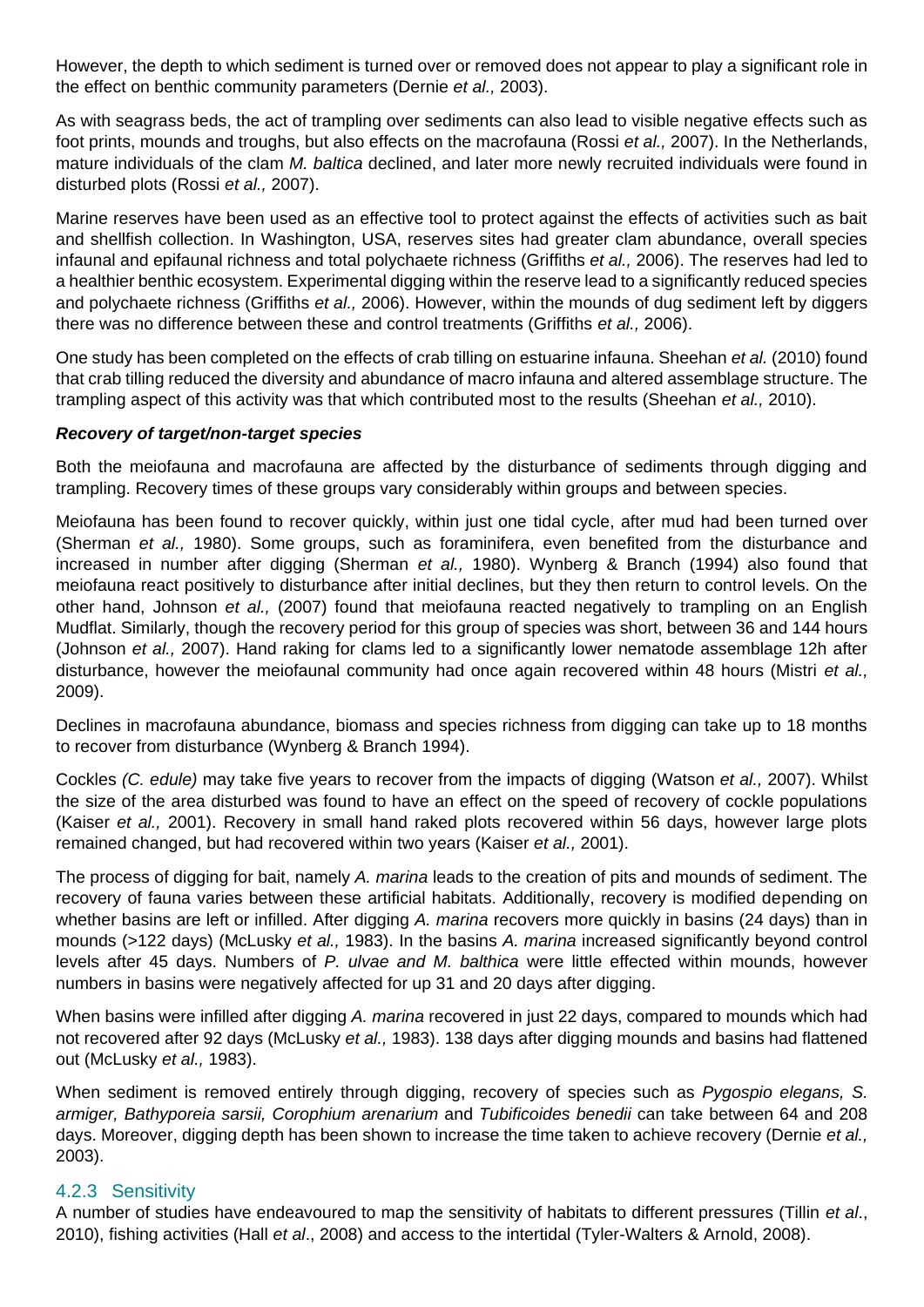Hall *et al*. (2008) aimed to assess the sensitivity of benthic habitats to fishing activities. A matrix approach was used, composed of fishing activities and marine habitat types, and for each fishing activity sensitivity was scored for four levels of activity (Hall *et al*., 2008). The matrix was completed using a mixture of scientific literature and expert judgement (Hall *et al*., 2008). The type of fishing activities chosen were 'casual hand gathering' and 'professional hand gathering' as these encompassed the fishing activities under consideration. Generally, stable habitat types exhibit high sensitivity to heavy fishing intensities for hand gathering activities (Table 3). Generally, habitat types exhibit medium to high sensitivity to moderate intensities. Casual hand gathering at light intensity lead to a low sensitivity of all habitats, however for professional hand gathering intertidal muds and sands exhibit medium sensitivity at a light intensity. All habitat types, exhibit low sensitivity to a single visit (Table 3).

**Figure 4. Sensitivity of SAC features to different intensities (high, medium, low, single pass) of hand gathering as identified by Hall**  *et al***. (2008).**

|              |      |               | Gear intensity* |          |       |        |
|--------------|------|---------------|-----------------|----------|-------|--------|
|              |      |               | Heavy           | Moderate | Light | Single |
| Gear type    |      | Habitat type  |                 |          |       | visit  |
| Casual       | Hand | Seagrass beds | Medium          | Low      | Low   | Low    |
| Gathering    |      |               |                 |          |       |        |
| Professional | Hand | Seagrass beds | High            | High     | High  | Low    |
| Gathering    |      |               |                 |          |       |        |

Tyler-Walters & Arnold (2008) conducted a literature review of the effects of trampling and vehicles on a number of intertidal habitats. The results of the literature review were interpreted using expert judgment to conduct a sensitivity assessment, which followed the methodology developed by Hall *et al.,* (2008) of intertidal habitats to access to fishing grounds. Muds, sands and seagrass beds were found to be highly sensitive to heavy intensity, medium sensitivity to moderate and light intensity. Sensitivity is low for single visits. This is presented in Table. 4.

**Figure 5. Sensitivity of habitats to different intensities (heavy, moderate, light, single pass) of access by foot as identified by Tyler-Walters & Arnold (2008).**

|                                                                                                                                  | Gear 'access by foot' intensity* |                 |        |                     |  |
|----------------------------------------------------------------------------------------------------------------------------------|----------------------------------|-----------------|--------|---------------------|--|
| <b>Habitat type</b>                                                                                                              | Heavv                            | <b>Moderate</b> | Light  | <b>Single visit</b> |  |
| Seagrass beds                                                                                                                    | Hiah                             | Medium          | Medium | Low                 |  |
| *Heavy - Access by >10 people per hectare per day. Large numbers of individuals mainly concentrated in one area, Moderate -      |                                  |                 |        |                     |  |
| Access by 3-9 people per hectare per day, Light - Access by 1-2 people per hectare per day, Single - Access on a single occasion |                                  |                 |        |                     |  |

Tillin *et al*. (2010) developed a pressure-feature sensitivity matrix, which in effect is a risk assessment of the compatibility of specific pressure levels and different features of marine protected areas. The approach used considered the resistance (tolerance) and resilience (recovery) of a feature in order to assess its sensitivity to relevant pressures (Tillin *et al*., 2010). Where features have been identified as moderately or highly sensitive to benchmark pressure levels, management measures may be needed to support achievement of conservation objectives in situations where activities are likely to exert comparable levels of pressure (Tillin *et al*., 2010). In the context of this assessment, the relevant pressures likely to be exerted are penetration and abrasion of the seabed and removal of non-target and target species. Sensitivity of intertidal sediment types to these pressures vary from medium to low, generally with high confidence in these assessments (Table 5). Seagrass beds appear to be sensitive, followed by intertidal mudflats, intertidal sand and muddy sand, and mud have relatively low sensitivity overall.

**Figure 6. Sensitivity of habitats to pressure identified by Tillin** *et al. (2010).* **Confidence sensitivity assessment is included in brackets.**

|               | <b>Pressure</b>                                         |                          |               |             |  |  |  |  |
|---------------|---------------------------------------------------------|--------------------------|---------------|-------------|--|--|--|--|
|               | Penetration and/or disturbance of the Shallow           | Removal<br>0f            | Removal of    |             |  |  |  |  |
|               | substrate below the surface of the abrasion/penetration |                          | target        | non-target  |  |  |  |  |
|               | seabed – structural damage to seabed                    | damage to seabed surface | species       | species     |  |  |  |  |
| Feature       | $>25$ mm                                                | and penetration <25mm    |               |             |  |  |  |  |
| Seagrass beds | High (low)                                              | High (high)              | Not-sensitive | High (high) |  |  |  |  |
|               |                                                         |                          | (high)        |             |  |  |  |  |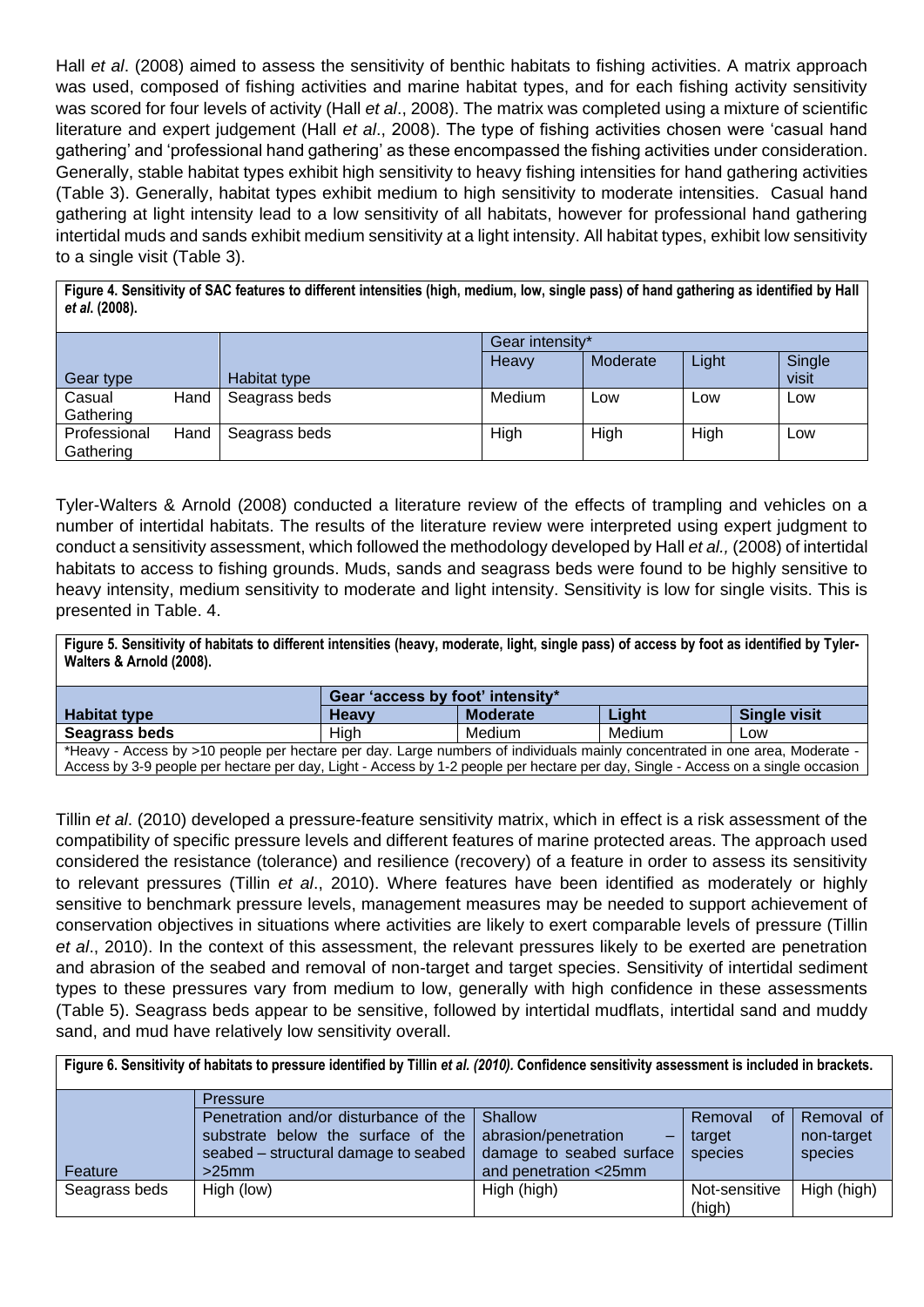#### <span id="page-16-0"></span>4.3 Existing Management Measures

- **Prohibition of Gathering (Sea Fisheries Resources) in Seagrass Beds** byelaw prohibited the digging for, fishing for or taking of any sea fisheries resources unless by means of a net, rod and line or hook and line. The majority of seagrass beds within the sites are currently protected by this byelaw.
- **Oyster closed Season** no person shall dredge or fish for in or take oysters during the period from 1<sup>st</sup> March to 31<sup>st</sup> October in any year.
- **Fishing for Cockles** must not take place in the Southern IFCA district between 1<sup>st</sup> February and 30<sup>th</sup> April. Cockle can only be fished for using handpicking, a rake or similar instrument, or with a dredge. Cockles which pass through a square gauge opening measuring 23.8mm along each side must not be removed from the fishery.
- **Periwinkles** no person shall take any periwinkles between the 15<sup>th</sup> of May in any year and the 15<sup>th</sup> of September in the same year. No person shall take periwinkles except by hand picking.
- Southern IFCA has a **Minimum Fish Sizes** byelaw, which states that no person shall take from the fishery any fish of the following species (black seabream, brill, dab, conger eel, flounder, lemon sole, red mullet, shad, turbot, witch flounder) that measures less than the size listed when measured from the tip of the snout to the end of the tail. The minimum sizes contained within this byelaw differ from that in EU legislation.
- A further Minimum size byelaw exists for **American hard-shelled clams** which states that no person shall remove from a fishery any clam of the species *Mercenaria mercenaria* which measures less than 63mm across the longest part of the shell.
- The **Fishing for Oysters, Mussels and Clams** byelaw states that the permitted methods of fishing for the aforementioned species are handpicking and dredging using a dredge with a ridged framed mouth.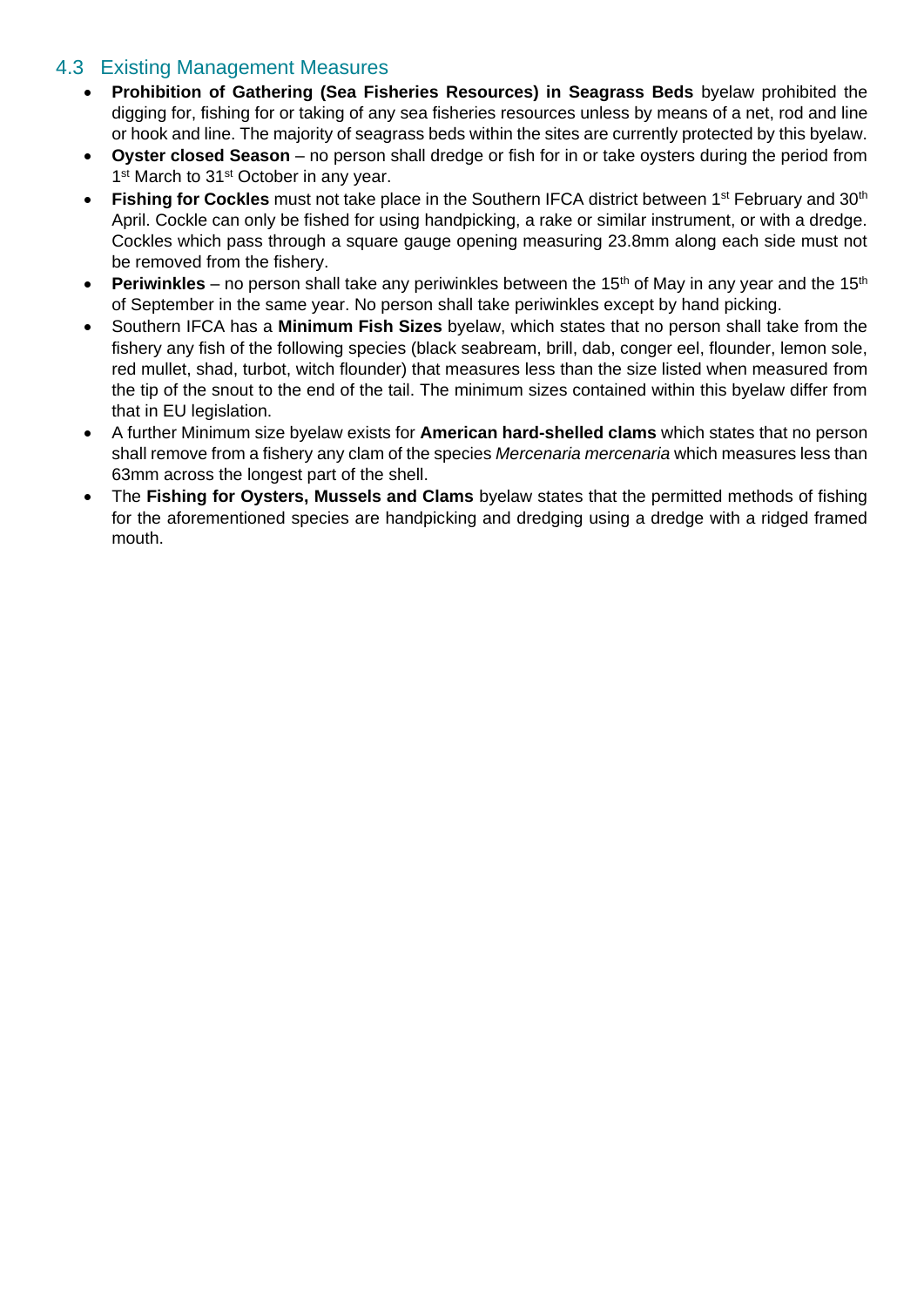<span id="page-17-0"></span>

| <b>Feature</b>   | <b>Attribute</b>                                                                                                                                                                                                                                                                                                                                                          | <b>Target</b> | <b>Potential</b><br>pressure(s)<br>and                                                                                                                                                                                                                                                                                                                                                                                                                                                                                                                                                                                                                                                                                                                                                                                                                                                                                                                                                                                                                                                                     | Likelihood of Impacts Occurring/Level of Current                                                                                                                                                                                                                                                                                                                                                                                                                                                                                                                                                                                                                                                                                                                                                                                                                                                                                                                                                                                                                                                                                                                                                                                                                                                                                                                                                                                                                                                                                                                                                                                                                                                                                                                                         | <b>Mitigation</b>                                                                                                                                                                                                                                                                             |
|------------------|---------------------------------------------------------------------------------------------------------------------------------------------------------------------------------------------------------------------------------------------------------------------------------------------------------------------------------------------------------------------------|---------------|------------------------------------------------------------------------------------------------------------------------------------------------------------------------------------------------------------------------------------------------------------------------------------------------------------------------------------------------------------------------------------------------------------------------------------------------------------------------------------------------------------------------------------------------------------------------------------------------------------------------------------------------------------------------------------------------------------------------------------------------------------------------------------------------------------------------------------------------------------------------------------------------------------------------------------------------------------------------------------------------------------------------------------------------------------------------------------------------------------|------------------------------------------------------------------------------------------------------------------------------------------------------------------------------------------------------------------------------------------------------------------------------------------------------------------------------------------------------------------------------------------------------------------------------------------------------------------------------------------------------------------------------------------------------------------------------------------------------------------------------------------------------------------------------------------------------------------------------------------------------------------------------------------------------------------------------------------------------------------------------------------------------------------------------------------------------------------------------------------------------------------------------------------------------------------------------------------------------------------------------------------------------------------------------------------------------------------------------------------------------------------------------------------------------------------------------------------------------------------------------------------------------------------------------------------------------------------------------------------------------------------------------------------------------------------------------------------------------------------------------------------------------------------------------------------------------------------------------------------------------------------------------------------|-----------------------------------------------------------------------------------------------------------------------------------------------------------------------------------------------------------------------------------------------------------------------------------------------|
|                  |                                                                                                                                                                                                                                                                                                                                                                           |               | <b>Associated Impacts</b>                                                                                                                                                                                                                                                                                                                                                                                                                                                                                                                                                                                                                                                                                                                                                                                                                                                                                                                                                                                                                                                                                  | <b>Exposure to Pressure</b>                                                                                                                                                                                                                                                                                                                                                                                                                                                                                                                                                                                                                                                                                                                                                                                                                                                                                                                                                                                                                                                                                                                                                                                                                                                                                                                                                                                                                                                                                                                                                                                                                                                                                                                                                              | measures                                                                                                                                                                                                                                                                                      |
| Seagrass<br>beds | Structure<br>and<br>function:<br>presence<br>and<br>abundance<br>0f<br>structural<br>key<br>influential<br>and<br>species;<br>Structure:<br>species<br>composition<br>of<br>component<br>communities;<br>Extent<br>and<br>distribution;<br>Extent<br>οf<br>supporting<br>habitat;<br>Structure:<br>biomass;<br>Structure:<br>rhizome<br>structure<br>and<br>reproduction; | Not available | Hand work activity is known to cause<br>abrasion, penetration and disturbance to<br>the seabed surface, habitat structure<br>changes and removal of target and non-<br>target species.<br>Trampling negatively impacts seagrass<br>beds leading to significant reductions in<br>seagrass extent and biomass. Both the<br>trampling intensity and the softness of the<br>substrate have a significant effect on how<br>severe the impact may be.<br>Digging removes, uproots and buries<br>seagrass shoots and rhizomes. When<br>seagrass is buried at depths of just 2cm<br>it does not survive for more than a week.<br>Recovery of Z. marina took two years in<br>a well-established perennial bed, but on<br>the fringes of the bed recovery took 32<br>months. Recovery occurred through the<br>growth of rhizomes from perennial<br>seagrass beds at 0.5m per year.<br>Crab tilling can lead to a reduction in<br>diversity and abundance of infaunal<br>species in estuarine habitats, but<br>increases the abundance of shore crabs.<br>No studies on the effects of push netting<br>are available. | Very little is known about hand work activity occurring in<br>Seagrove Bay and Priory Bay north of Bembridge<br>harbour.<br>Access by foot is possible from a number of locations<br>throughout Seagrove Bay, however the nearest car park<br>is approximately 400m away. The same goes for those<br>off of Bembridge Point. In Seagrove Bay Natural<br>England's data indicates that the seagrass beds are<br>subtidal and therefore will not be impacted by hand<br>work, digging with forks or crab tilling activities.<br>However, anecdotal information and Google Earth Pro<br>satellite footage suggests that the seagrass bed in<br>Seagrove Bay is no longer present. Those beds of off<br>Bembridge Point are also subtidal and will therefore not<br>be likely to interact with hand work/digging or crab tilling<br>activities.<br>In Priory Bay access by foot is possible along the length<br>of the bay however, there are no nearby carparks and<br>the bay is boarded by woodland and grassland reducing<br>the likelihood of hand work activities. The seagrass<br>beds in the bay are predominantly subtidal however,<br>there are small areas of intertidal habitat, over which<br>seagrass beds have been recorded. Therefore, in Priory<br>Bay the level of activity is likely to be very light within or<br>near to these seagrass beds.<br>Stretching from Tyne Ledge around to White ledge<br>(Bembridge Ledges) are a number of elongate seagrass<br>beds sandwiched in between rocky substrates. The<br>rocks are exposed at low tides however the seagrass<br>beds are located in pools which are found below mean<br>low water. Therefore, once again these seagrass beds<br>are unlikely to overlap with hand work, digging or crab<br>tilling activities. | <b>Prohibition</b><br>of<br>Gathering<br>(Sea<br><b>Fisheries Resources)</b><br>Seagrass<br><b>Beds</b><br>in I<br>byelaw prohibited the<br>digging for, fishing for or<br>taking of any sea<br>fisheries resources in<br>many of the seagrass<br>areas within the site (with<br>exceptions). |

## 4.4 Figure 7. Assessment of Hand Work on seagrass beds.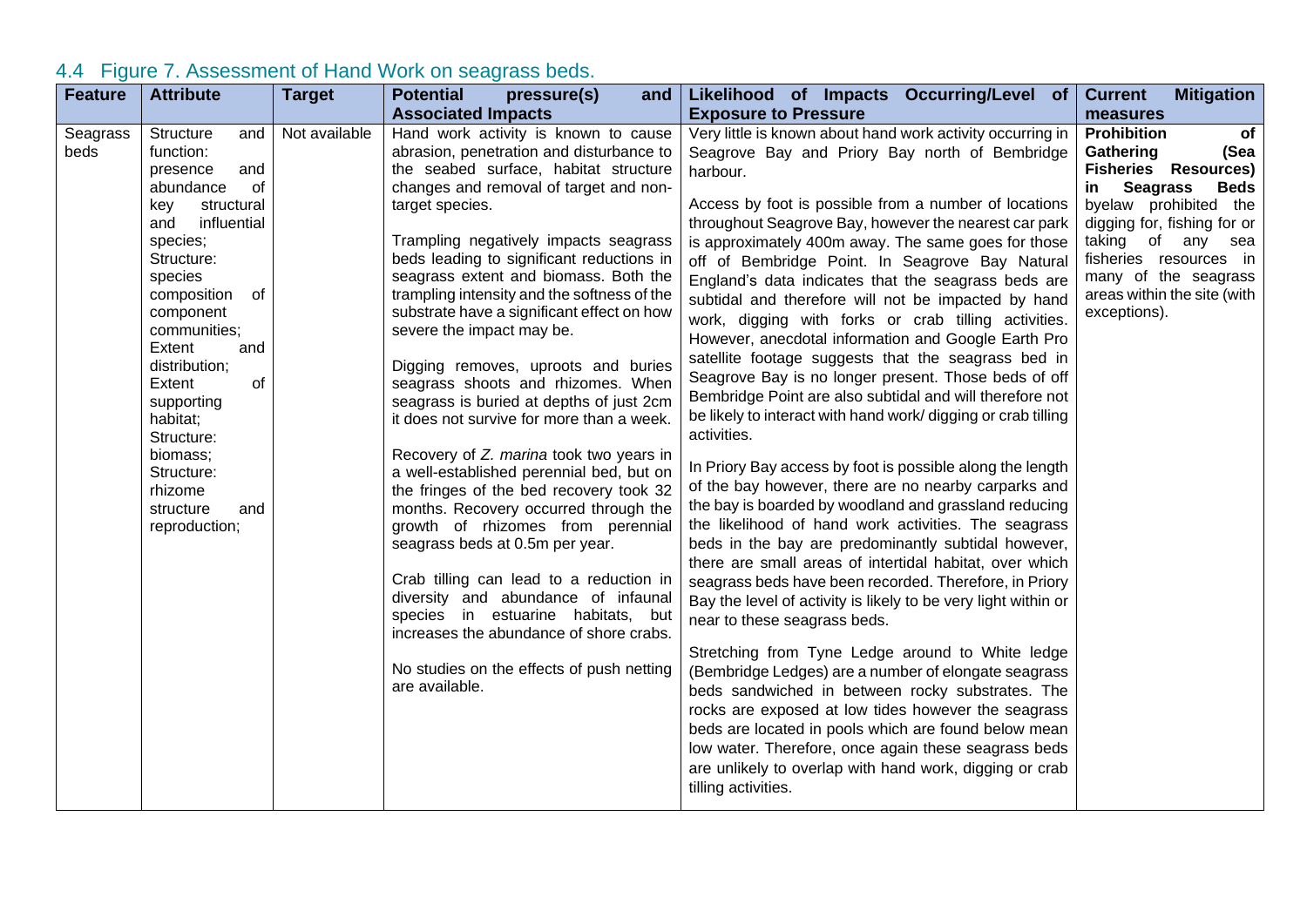|  |  | Due to their location, near to rocks and in shallow pools,<br>push netting in the site has the possibility to overlap with<br>seagrass beds within these areas.<br>No biotope information is available for Bembridge MCZ.<br>The generic description of the habitat indicates that<br>common eelgrass is the only species that occurs in<br>British waters below the low water mark, which grows<br>typically to a depth of 4m. Seagrass beds are typically<br>used as a nursery area, protecting young fish and<br>shellfish, and provide a sheltered home for other<br>animals such as pipefish and seahorses. The<br>communities are likely to be similar to those which exist<br>in the sediment types present which elsewhere do not<br>have seagrass. |
|--|--|-------------------------------------------------------------------------------------------------------------------------------------------------------------------------------------------------------------------------------------------------------------------------------------------------------------------------------------------------------------------------------------------------------------------------------------------------------------------------------------------------------------------------------------------------------------------------------------------------------------------------------------------------------------------------------------------------------------------------------------------------------------|
|  |  | The site supports predominantly sandy substrates<br>which intern support the growth of the seagrass beds.<br>Ragworms do not tend to occur in mainly sandy<br>substrates and therefore bait collection of ragworm is<br>unlikely in the site. Sandy substrates do support<br>lugworm another common target species of bait<br>collectors. However, lugworm do not tend to inhabit<br>seagrass beds, most likely due to their predominantly<br>subtidal location and the presence of rhizomes in the<br>substrate.                                                                                                                                                                                                                                           |
|  |  | Literature has found that digging and trampling leads to<br>significant reductions in seagrass extent, biomass and<br>shoot density as it removes/uproots and buries<br>seagrass shoots and rhizomes.                                                                                                                                                                                                                                                                                                                                                                                                                                                                                                                                                       |
|  |  | Recovery of Z. marina from such impacts takes between<br>2 and 3 years and occurs through the growth of<br>rhizomes from perennial seagrass beds.                                                                                                                                                                                                                                                                                                                                                                                                                                                                                                                                                                                                           |
|  |  | Crab tilling is unlikely to occur over seagrass beds but if<br>it were to occur the seagrass would become smothered,<br>starved of light and may die. In addition, the movement<br>of water around the crab-tiles could lead to the exposure<br>of rhizomes and instability in the sediments. Crab tiles<br>have been found to reduce the abundance and diversity<br>of infauna in the sediments.                                                                                                                                                                                                                                                                                                                                                           |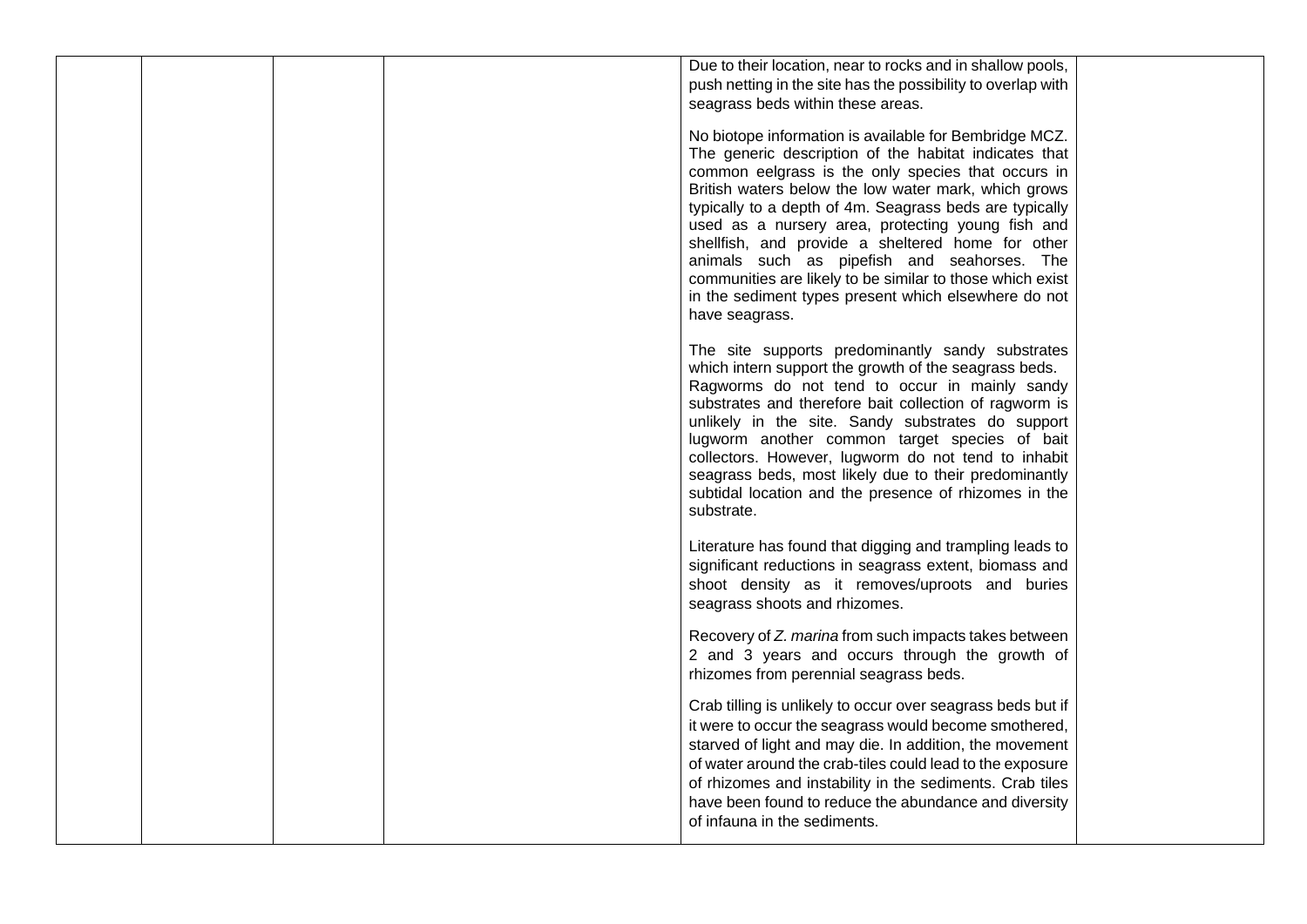|  |  | No research has been conducted on the effects of push<br>netting over seagrass. The activity is likely to occur only<br>very infrequently over the habitat in the site. The nature<br>of gear makes it unlikely to penetrate the sediment,<br>uproot rhizomes or leaves of seagrass. The activity<br>involves a person moving slowly but consistently across<br>the sediment and therefore trampling effects are<br>possible.                                                                                                                                                    |  |
|--|--|----------------------------------------------------------------------------------------------------------------------------------------------------------------------------------------------------------------------------------------------------------------------------------------------------------------------------------------------------------------------------------------------------------------------------------------------------------------------------------------------------------------------------------------------------------------------------------|--|
|  |  | Seagrass beds are considered to have a low to medium<br>sensitivity to 'light' (1-2 people per day) hand work<br>activity, and a low sensitivity to a single incident. They<br>are considered to be highly sensitive to removal of non-<br>target species (being the removal of seagrass itself) and<br>shallow and deep abrasion/penetration to the seabed<br>surface. D'Avack et al. (2019) indicates that seagrass<br>beds have a medium sensitivity to abrasion/disturbance<br>of the surface of the substratum or seabed.                                                   |  |
|  |  | In summary, activity levels of hand work, crab tilling &<br>push netting in the Bembridge MCZ are considered to<br>be maximum light due to access and habitat type.<br>Seagrass beds have a low sensitivity to this activity<br>level. However, if the activities were to occur literature<br>has shown than digging and trampling can have severe<br>impacts to seagrass beds extent, biomass, rhizome and<br>reproduction, with recovery periods of more than 2<br>years. Crab tilling could quickly lead to the death of<br>seagrass leaves and potentially exposed rhizomes. |  |
|  |  | Therefore, based on the available evidence it is<br>considered that hand work, crab tilling activity and push<br>netting will pose a significant risk to the seagrass habitat<br>feature in the Bembridge MCZ and therefore will hinder<br>the ability of the feature to achieve its 'recover' general<br>management approach.                                                                                                                                                                                                                                                   |  |
|  |  | It is worth noting that in the absence of a condition<br>assessment for the site, Natural England undertook a<br>vulnerability assessment for each feature as a proxy for<br>condition. This assessment considers the activities<br>which take place in the site and determines the MA for<br>each feature. However, such an assessment is                                                                                                                                                                                                                                       |  |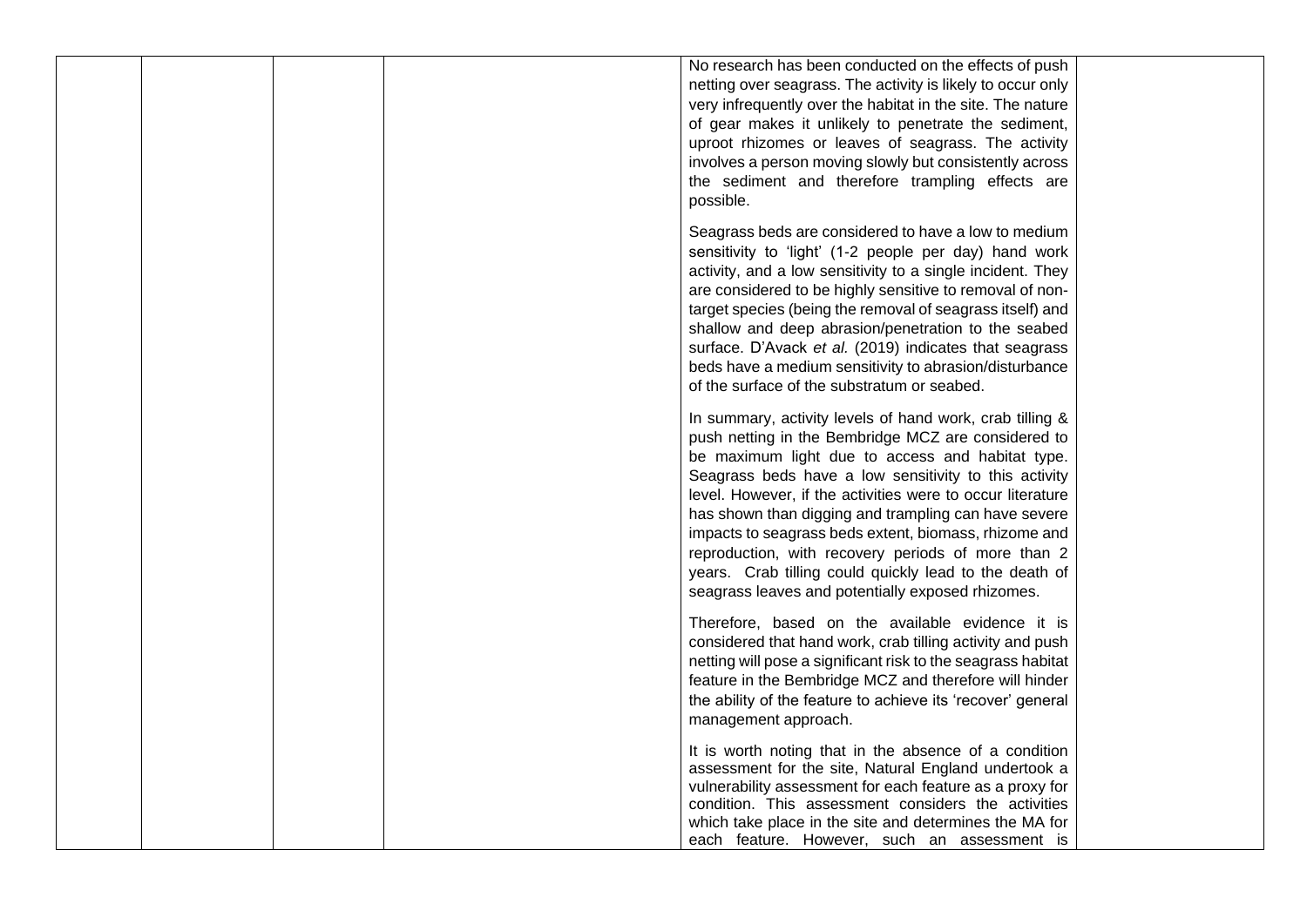|                                                                                                 |               |                                                                                                                                                                                                                                                                                                                                                                                                                                                                                                      | relatively generic and does not take into a account a                                                                                                                                                                                                                                                                                                                                                                                                                                                                                                                                                                                                                                                                                                                                            |  |
|-------------------------------------------------------------------------------------------------|---------------|------------------------------------------------------------------------------------------------------------------------------------------------------------------------------------------------------------------------------------------------------------------------------------------------------------------------------------------------------------------------------------------------------------------------------------------------------------------------------------------------------|--------------------------------------------------------------------------------------------------------------------------------------------------------------------------------------------------------------------------------------------------------------------------------------------------------------------------------------------------------------------------------------------------------------------------------------------------------------------------------------------------------------------------------------------------------------------------------------------------------------------------------------------------------------------------------------------------------------------------------------------------------------------------------------------------|--|
|                                                                                                 |               |                                                                                                                                                                                                                                                                                                                                                                                                                                                                                                      |                                                                                                                                                                                                                                                                                                                                                                                                                                                                                                                                                                                                                                                                                                                                                                                                  |  |
| Distribution:<br>presence<br>and<br>spatial<br>distribution<br>οf<br>biological<br>communities; | Not available | Hand work activity is known to cause<br>abrasion, penetration and disturbance to<br>the seabed surface, habitat structure<br>changes and removal of target and non-<br>target species.<br>Bait diggers can remove between 0.9 and<br>23 % of the target annelid population.<br>Larger worms are removed leaving<br>behind immature individuals who will<br>relatively quickly recolonize the dug<br>areas.<br>Digging can lead to indirect mortality of<br>other macrofaunal species, at high levels | number of site specific factors.<br>Very little is known about hand work activity occurring in<br>Seagrove Bay and Priory Bay north of Bembridge<br>harbour.<br>Access by foot is possible from a number of locations<br>throughout Seagrove Bay, however the nearest car park<br>is approximately 400m away. The same goes for those<br>off of Bembridge Point. In Seagrove Bay Natural<br>England's data indicates that the seagrass beds are<br>subtidal and therefore will not be impacted by hand<br>work, digging with forks or crab tilling activities.<br>However, anecdotal information and Google Earth Pro<br>satellite footage suggests that the seagrass bed in<br>Seagrove Bay is no longer present. Those beds of off<br>Bembridge Point are also subtidal and will therefore not |  |
|                                                                                                 |               | such as 85% for the common cockle. A<br>wide range of macrofauna species are<br>negatively affected by digging activity,<br>including the over-all macrofaunal<br>biomass, total abundance and species<br>richness. Where mounds and basins are<br>created through digging, macrofauna<br>show varied responses between the two<br>microhabitats.<br>Meiofauna can be negatively affected by<br>hand work disturbances, however some<br>species benefit and increase in number                       | be likely to interact with hand work/ digging or crab tilling<br>activities.<br>In Priory Bay access by foot is possible along the length<br>of the bay however, there are no nearby carparks and<br>the bay is boarded by woodland and grassland reducing<br>the likelihood of hand work activities. The seagrass<br>beds in the bay are predominantly subtidal however,<br>there are small areas of intertidal habitat, over which<br>seagrass beds have been recorded. Therefore, in Priory<br>Bay the level of activity is likely to be very light within or                                                                                                                                                                                                                                 |  |
|                                                                                                 |               | after disturbance.<br>Trampling also leads to negative effects<br>on macrofauna numbers.<br>Recovery is both site, species and impact<br>specific. Meiofauna have been found to<br>recover quickly, often within 48hour of<br>disturbance.                                                                                                                                                                                                                                                           | near to these seagrass beds.<br>Stretching from Tyne Ledge around to White ledge<br>(Bembridge Ledges) are a number of elongate seagrass<br>beds sandwiched in between rocky substrates. The<br>rocks are exposed at low tides however the seagrass<br>beds are located in pools which are found below mean<br>low water. Therefore, once again these seagrass beds<br>are unlikely to overlap with hand work, digging or crab<br>tilling activities.                                                                                                                                                                                                                                                                                                                                            |  |
|                                                                                                 |               | Macrofaunal<br>time<br>recovery<br>are<br>substantially longer however. Cockles<br>can take as many as five year to recover<br>from the impacts of digging. Although the<br>size of the disturbed plot does have an                                                                                                                                                                                                                                                                                  | Due to their location, near to rocks and in shallow pools,<br>push netting in the site has the possibility to overlap with<br>seagrass beds within these areas.                                                                                                                                                                                                                                                                                                                                                                                                                                                                                                                                                                                                                                  |  |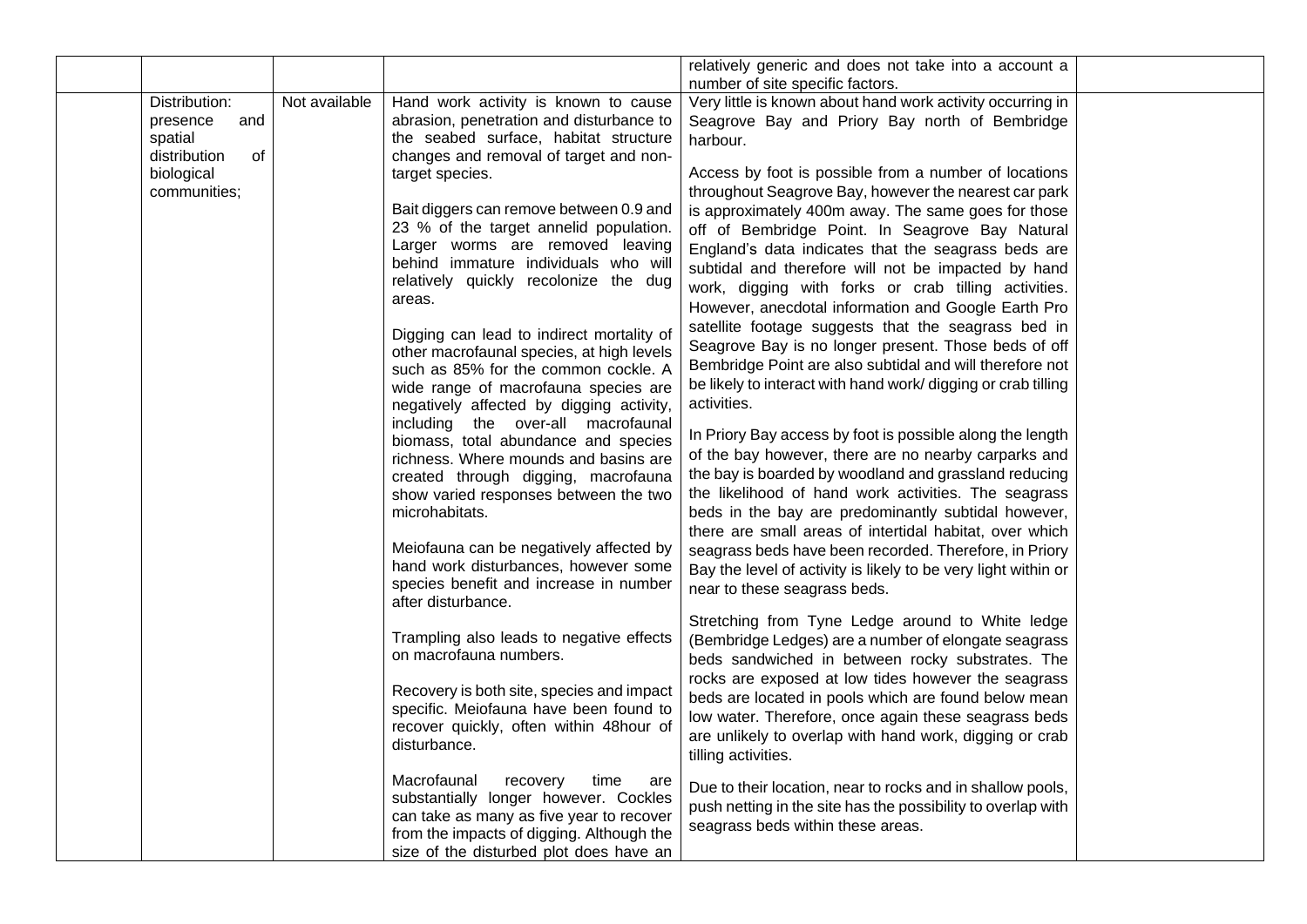| effect on recovery. Similarly, recovery<br>No biotope information is available for Bembridge MCZ.<br>The generic description of the habitat indicates that<br>time vary between the basins and<br>common eelgrass is the only species that occurs in<br>mounds created through digging, with<br>some species such as A. marina<br>British waters below the low water mark, which grows<br>recovering more quickly in basins, and<br>typically to a depth of 4m. Seagrass beds are typically<br>within 22 days if basins are infilled.<br>used as a nursery area, protecting young fish and<br>shellfish, and provide a sheltered home for other |  |
|-------------------------------------------------------------------------------------------------------------------------------------------------------------------------------------------------------------------------------------------------------------------------------------------------------------------------------------------------------------------------------------------------------------------------------------------------------------------------------------------------------------------------------------------------------------------------------------------------------------------------------------------------|--|
| Crab tilling can lead to a reduction in<br>animals such as pipefish and seahorses. The<br>diversity and abundance of infaunal<br>communities are likely to be similar to those which exist<br>species in estuarine habitats, but<br>in the sediment types present which elsewhere do not<br>increases the abundance of shore crabs.<br>have seagrass.                                                                                                                                                                                                                                                                                           |  |
| No studies on the effects of push netting<br>Hand work/digging with forks and crab tilling<br>are available.<br>Research literature has found that digging & trampling<br>lead to the indirect mortality and removal of a number of<br>different species including cockles, annelids and<br>copepods, as well as decreasing overall infaunal<br>biomass, abundance and species richness. Recovery<br>times vary considerably between species but can be<br>many years (in the case of cockles). However,<br>Meiofauna respond less severely and can often recover<br>within 48hours.                                                            |  |
| The site supports predominantly sandy substrates<br>which intern support the growth of the seagrass beds.<br>Ragworms do not tend to occur in mainly sandy<br>substrates and therefore bait collection of ragworm is<br>unlikely in the site. Sandy substrates do support<br>lugworm another common target species of bait<br>collectors. However, lugworm do not tend to inhabit<br>seagrass beds, most likely due to their predominantly<br>subtidal location and the presence of rhizomes in the<br>substrate.                                                                                                                               |  |
| Crab tilling is unlikely to occur over seagrass beds but if<br>it were to occur the seagrass would become smothered,<br>starved of light and may die. In addition, the movement<br>of water around the crab-tiles could lead to the exposure<br>of rhizomes and instability in the sediments. Crab tiles<br>have been found to reduce the abundance and diversity<br>of infauna in the sediments.<br><b>Push netting</b>                                                                                                                                                                                                                        |  |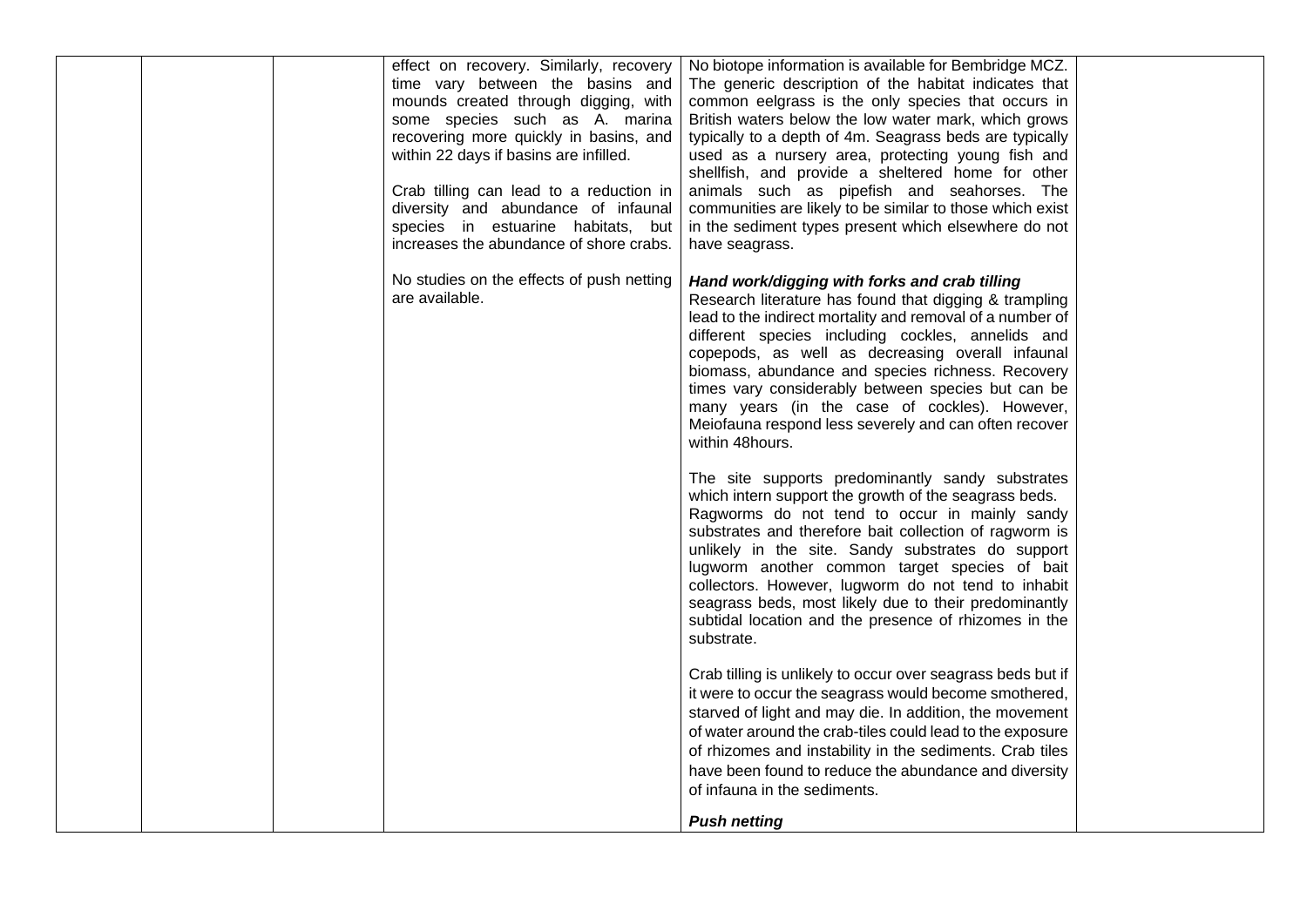|  | No research has been conducted on the effects of push<br>netting over seagrass. The activity is likely to occur only<br>very infrequently over the habitat in the site. The nature<br>of gear does not penetrate the sediment, uproot<br>rhizomes or tear leaves of seagrass. The activity<br>involves a person moving slowly but consistently across<br>the sediment and therefore trampling effects are<br>possible.                                                                                                                                                                                                                                                                                                                                                                 |
|--|----------------------------------------------------------------------------------------------------------------------------------------------------------------------------------------------------------------------------------------------------------------------------------------------------------------------------------------------------------------------------------------------------------------------------------------------------------------------------------------------------------------------------------------------------------------------------------------------------------------------------------------------------------------------------------------------------------------------------------------------------------------------------------------|
|  | Short-snouted<br>Five<br>records<br>of<br>seahorses<br>(Hippocampus hippocampus) have been made within<br>the site. In general, it is regarded that seagrass beds are<br>the main supporting habitat of seahorses, however<br>within the site none of the records of these fish have<br>been made in seagrass beds. The full size and extent<br>of the seahorse populations is not known.                                                                                                                                                                                                                                                                                                                                                                                              |
|  | Push nets are used over sediment when a small amount<br>of water is present (approx. knee deep). It is therefore<br>possible that seahorse could be captured by push nets.<br>However, this is very unlikely for a number of reasons.<br>Push nets are used in very shallow water (less than<br>0.5m) where seahorses are unlikely to be found. Each<br>net session lasts approximately 3 minutes and therefore<br>only covers a very small area before being emptied. In<br>addition, seagrass beds are not the target habitat of<br>push netters and therefore they will only visit these<br>area's incidentally. Seahorses are a mobile species and<br>whilst they swim slowly, they would be likely to retreat<br>to deeper water if they felt disturbance in the water<br>column. |
|  | In the very unlikely event seahorse were to be captured<br>it is highly likely they would survive undamaged. The<br>nets themselves are small and light in nature and do not<br>have parts which could 'crush' captures animals. Nets<br>are sorted approximately every 3 minutes whilst<br>remaining in the water so any unwanted bycatch would<br>be immediately returned to the sea close to that area<br>from which it originated. Fishers have no interest in<br>seahorses and any caught would be returned alive,<br>immediately. Therefore, the likelihood of seahorses                                                                                                                                                                                                         |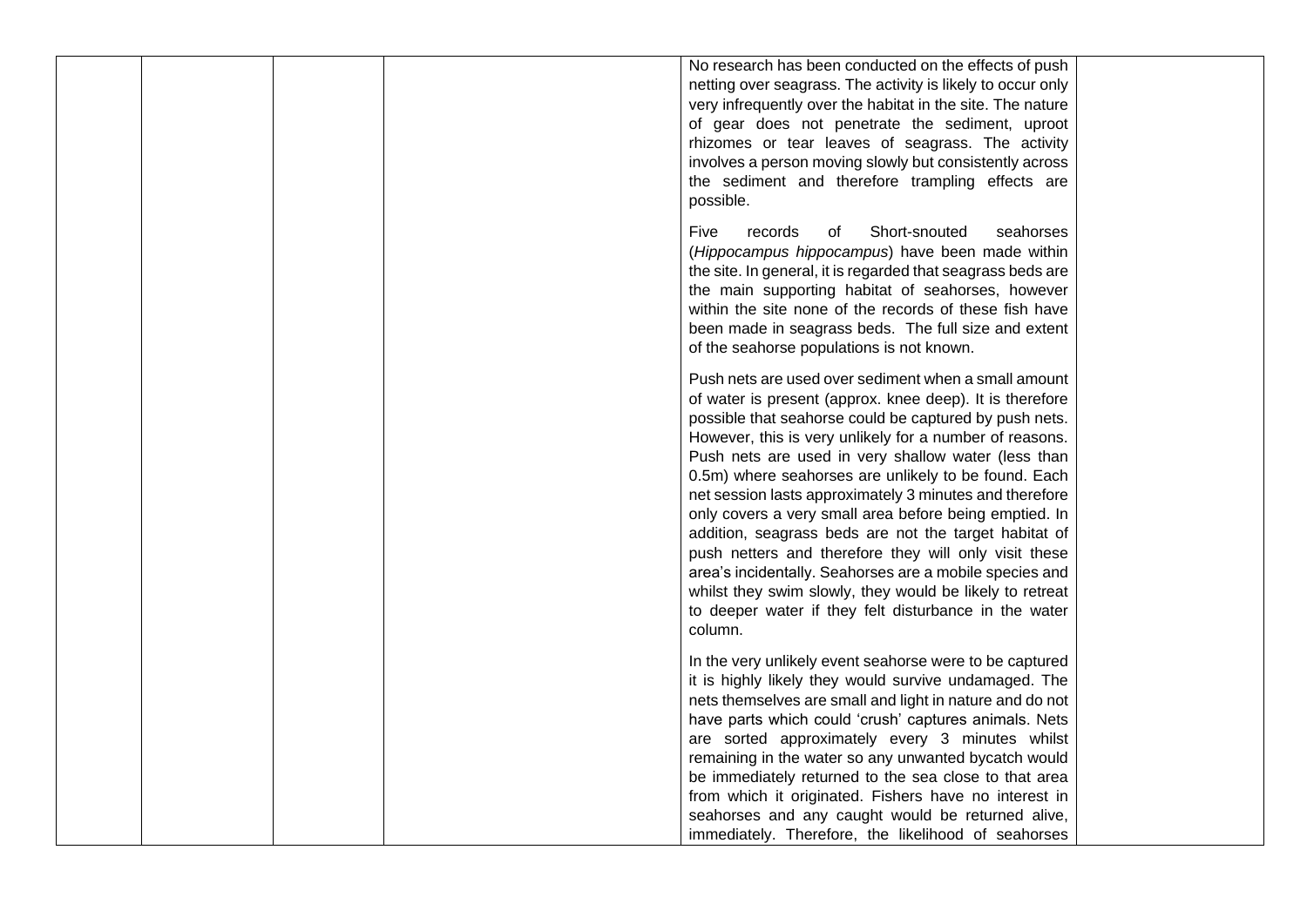being captured is very low, with the likelihood of damage or mortality also very low.

Anecdotal information from one fisher reported zero catches of seahorses in approximately 20 push netting sessions (~4 push netting sessions each season over a five-year period). Another fisher reported push net fishing between 6 and 12 times a year for two or more decades and has not yet captured a seahorse. It should be noted that these fishing activities have occurred both inside and outside of the MCZ.

Stalked jellyfish are associated with seagrass habitats, as they attach to the blades of seagrass. A total of seven records of the two stalked jelly fish species have been recorded within the Bembridge Ledges seagrass beds. Stalked jellyfish are not a mobile species. They attach themselves to a blade of seagrass or algae from which they feed, and carry out their life cycle. The activity of push netting, pushes a net often with a straight bar at the bottom along the seabed. It is therefore likely that stalked jelly fish within seagrass could be dislodged from their attachment by this process. Stalked jelly fish are considered to have a medium sensitivity to abrasion/disturbance of the surface of the substratum or seabed (Tyler-Walters & Heard, 2017).

#### *Summary*

In summary, hand work and crab tilling activity levels in the Bembridge MCZ have the potential to be at maximum light levels due to access and habitat type, although they are unlikely to interact with seagrass beds which are predominantly subtidal. Seagrass beds have a medium sensitivity to this activity level. Literature has shown than digging and trampling from these activities can have severe impact to macrofaunal biomass, abundance and species richness, with recovery periods from months to years.

Therefore, based on the available evidence it is considered that hand work and crab tilling activity if it were to occur over seagrass beds will pose a significant risk to the habitat feature in the Bembridge MCZ and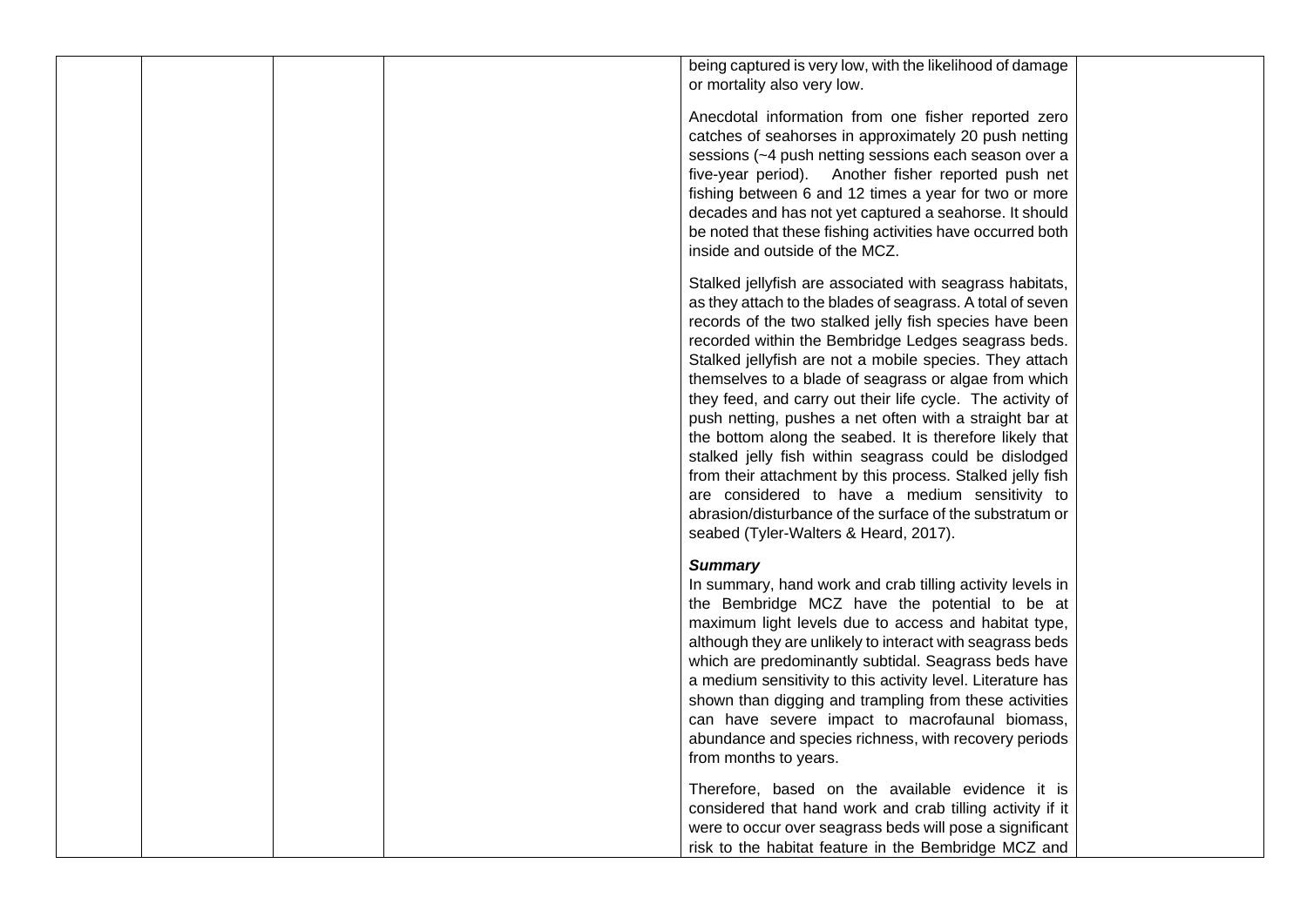|                                                            |               |                                                                                                                                                                                                                                                                                                                                                                                                                                                                                                                                                                                             | therefore the activity therefore could hinder the ability of<br>the feature to achieve its 'recover' general management<br>approach.<br>Shrimp push netting occurs at a maximum light level in<br>the site and likely only single passes over seagrass<br>beds the activity is non-penetrative and small-scale in<br>nature. The likelihood of netters catching seahorse is<br>very low and in the unlikely event of a seahorse being<br>caught the quick release would make it likely to survive.<br>However, due to the activity and possibility of trampling<br>effects leading to the removal of non-target seagrass<br>blades rhizomes etc. and stalked jelly fish it is<br>considered that push net activity is likely to hinder the<br>ability of the seagrass beds feature to achieve its<br>'recover' general management approach through the<br>removal of non-target species.<br>It is worth noting that in the absence of a condition<br>assessment for the site, Natural England undertook a<br>vulnerability assessment for each feature as a proxy for<br>condition. This assessment considers the activities |  |
|------------------------------------------------------------|---------------|---------------------------------------------------------------------------------------------------------------------------------------------------------------------------------------------------------------------------------------------------------------------------------------------------------------------------------------------------------------------------------------------------------------------------------------------------------------------------------------------------------------------------------------------------------------------------------------------|------------------------------------------------------------------------------------------------------------------------------------------------------------------------------------------------------------------------------------------------------------------------------------------------------------------------------------------------------------------------------------------------------------------------------------------------------------------------------------------------------------------------------------------------------------------------------------------------------------------------------------------------------------------------------------------------------------------------------------------------------------------------------------------------------------------------------------------------------------------------------------------------------------------------------------------------------------------------------------------------------------------------------------------------------------------------------------------------------------------------------|--|
|                                                            |               |                                                                                                                                                                                                                                                                                                                                                                                                                                                                                                                                                                                             | which take place in the site and determines the MA for<br>each feature. However, such an assessment is<br>relatively generic and does not take into account a<br>number of site-specific factors.                                                                                                                                                                                                                                                                                                                                                                                                                                                                                                                                                                                                                                                                                                                                                                                                                                                                                                                            |  |
| Structure:<br>sediment<br>composition and<br>distribution; | Not available | Hand work activity is known to cause<br>abrasion, penetration and disturbance to<br>the seabed surface and habitat structure<br>changes.<br>Digging activity can lead to the loss of<br>finer sediment and organic content from<br>the benthos. In dug areas a black<br>sulphide layer can develop much<br>shallower than is found in undisturbed<br>sites. Changes in chlorophyll levels in<br>dug plots have also been observed.<br>Additionally, when digging basins are not<br>infilled, basins show enhanced carbon<br>and nitrogen content, whilst in mounds<br>these are suppressed. | Very little is known about hand work activity occurring in<br>Seagrove Bay and Priory Bay north of Bembridge<br>harbour.<br>Access by foot is possible from a number of locations<br>throughout Seagrove Bay, however the nearest car park<br>is approximately 400m away. The same goes for those<br>off of Bembridge Point. In Seagrove Bay Natural<br>England's data indicates that the seagrass beds are<br>subtidal and therefore will not be impacted by hand<br>work, digging with forks or crab tilling activities.<br>However, anecdotal information and Google Earth Pro<br>satellite footage suggests that the seagrass bed in<br>Seagrove Bay is no longer present. Those beds of off<br>Bembridge Point are also subtidal and will therefore not                                                                                                                                                                                                                                                                                                                                                                 |  |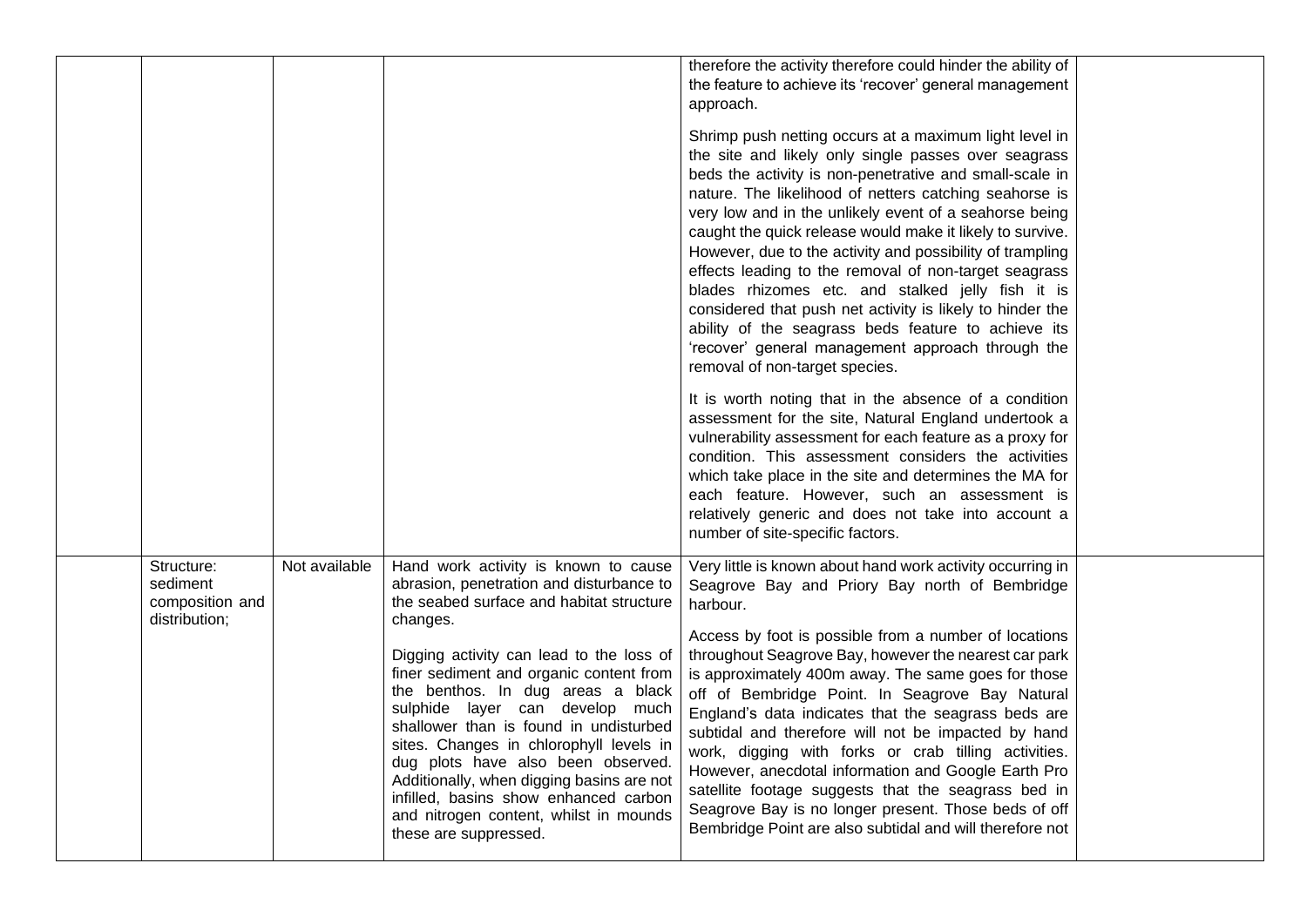| activities.<br>the sediment structure and composition.<br>In Priory Bay access by foot is possible along the length<br>of the bay however, there are no nearby carparks and<br>the bay is boarded by woodland and grassland reducing<br>the likelihood of hand work activities. The seagrass<br>beds in the bay are predominantly subtidal however,<br>there are small areas of intertidal habitat, over which<br>seagrass beds have been recorded. Therefore, in Priory<br>Bay the level of activity is likely to be very light within or<br>near to these seagrass beds.<br>Stretching from Tyne Ledge around to White ledge<br>(Bembridge Ledges) are a number of elongate seagrass<br>beds sandwiched in between rocky substrates. The<br>rocks are exposed at low tides however the seagrass<br>beds are located in pools which are found below mean<br>low water. Therefore, once again these seagrass beds<br>are unlikely to overlap with hand work, digging or crab<br>tilling activities.<br>Due to their location, near to rocks and in shallow pools,<br>push netting in the site has the possibility to overlap with<br>seagrass beds within these areas.<br>No post survey sediment information is available for<br>intertidal and seagrass areas in the Bembridge MCZ.<br>Research literature has found that digging can lead to<br>the loss of finer sediment particles and organic matter,<br>as well as changes in anoxic layers, chlorophyll levels,<br>carbon and nitrogen.<br>Crab tilling is unlikely to occur over seagrass beds but if<br>it were to occur the crab tiles could alter the sediment<br>structure as water movement around the object may<br>wash away sediments and lead to the tiles sinking into<br>the sediments over time.<br>No research has been conducted on the effects of push<br>netting over seagrass. The activity is likely to occur only<br>very infrequently over the habitat in the site. The nature | No information is available on the          | be likely to interact with hand work/ digging or crab tilling |  |
|-------------------------------------------------------------------------------------------------------------------------------------------------------------------------------------------------------------------------------------------------------------------------------------------------------------------------------------------------------------------------------------------------------------------------------------------------------------------------------------------------------------------------------------------------------------------------------------------------------------------------------------------------------------------------------------------------------------------------------------------------------------------------------------------------------------------------------------------------------------------------------------------------------------------------------------------------------------------------------------------------------------------------------------------------------------------------------------------------------------------------------------------------------------------------------------------------------------------------------------------------------------------------------------------------------------------------------------------------------------------------------------------------------------------------------------------------------------------------------------------------------------------------------------------------------------------------------------------------------------------------------------------------------------------------------------------------------------------------------------------------------------------------------------------------------------------------------------------------------------------------------------------------------------------------------------------------------------|---------------------------------------------|---------------------------------------------------------------|--|
|                                                                                                                                                                                                                                                                                                                                                                                                                                                                                                                                                                                                                                                                                                                                                                                                                                                                                                                                                                                                                                                                                                                                                                                                                                                                                                                                                                                                                                                                                                                                                                                                                                                                                                                                                                                                                                                                                                                                                             | impacts of crab tilling and push netting on |                                                               |  |
|                                                                                                                                                                                                                                                                                                                                                                                                                                                                                                                                                                                                                                                                                                                                                                                                                                                                                                                                                                                                                                                                                                                                                                                                                                                                                                                                                                                                                                                                                                                                                                                                                                                                                                                                                                                                                                                                                                                                                             |                                             |                                                               |  |
|                                                                                                                                                                                                                                                                                                                                                                                                                                                                                                                                                                                                                                                                                                                                                                                                                                                                                                                                                                                                                                                                                                                                                                                                                                                                                                                                                                                                                                                                                                                                                                                                                                                                                                                                                                                                                                                                                                                                                             |                                             |                                                               |  |
|                                                                                                                                                                                                                                                                                                                                                                                                                                                                                                                                                                                                                                                                                                                                                                                                                                                                                                                                                                                                                                                                                                                                                                                                                                                                                                                                                                                                                                                                                                                                                                                                                                                                                                                                                                                                                                                                                                                                                             |                                             |                                                               |  |
|                                                                                                                                                                                                                                                                                                                                                                                                                                                                                                                                                                                                                                                                                                                                                                                                                                                                                                                                                                                                                                                                                                                                                                                                                                                                                                                                                                                                                                                                                                                                                                                                                                                                                                                                                                                                                                                                                                                                                             |                                             |                                                               |  |
|                                                                                                                                                                                                                                                                                                                                                                                                                                                                                                                                                                                                                                                                                                                                                                                                                                                                                                                                                                                                                                                                                                                                                                                                                                                                                                                                                                                                                                                                                                                                                                                                                                                                                                                                                                                                                                                                                                                                                             |                                             |                                                               |  |
|                                                                                                                                                                                                                                                                                                                                                                                                                                                                                                                                                                                                                                                                                                                                                                                                                                                                                                                                                                                                                                                                                                                                                                                                                                                                                                                                                                                                                                                                                                                                                                                                                                                                                                                                                                                                                                                                                                                                                             |                                             |                                                               |  |
|                                                                                                                                                                                                                                                                                                                                                                                                                                                                                                                                                                                                                                                                                                                                                                                                                                                                                                                                                                                                                                                                                                                                                                                                                                                                                                                                                                                                                                                                                                                                                                                                                                                                                                                                                                                                                                                                                                                                                             |                                             |                                                               |  |
|                                                                                                                                                                                                                                                                                                                                                                                                                                                                                                                                                                                                                                                                                                                                                                                                                                                                                                                                                                                                                                                                                                                                                                                                                                                                                                                                                                                                                                                                                                                                                                                                                                                                                                                                                                                                                                                                                                                                                             |                                             |                                                               |  |
|                                                                                                                                                                                                                                                                                                                                                                                                                                                                                                                                                                                                                                                                                                                                                                                                                                                                                                                                                                                                                                                                                                                                                                                                                                                                                                                                                                                                                                                                                                                                                                                                                                                                                                                                                                                                                                                                                                                                                             |                                             |                                                               |  |
|                                                                                                                                                                                                                                                                                                                                                                                                                                                                                                                                                                                                                                                                                                                                                                                                                                                                                                                                                                                                                                                                                                                                                                                                                                                                                                                                                                                                                                                                                                                                                                                                                                                                                                                                                                                                                                                                                                                                                             |                                             |                                                               |  |
|                                                                                                                                                                                                                                                                                                                                                                                                                                                                                                                                                                                                                                                                                                                                                                                                                                                                                                                                                                                                                                                                                                                                                                                                                                                                                                                                                                                                                                                                                                                                                                                                                                                                                                                                                                                                                                                                                                                                                             |                                             |                                                               |  |
|                                                                                                                                                                                                                                                                                                                                                                                                                                                                                                                                                                                                                                                                                                                                                                                                                                                                                                                                                                                                                                                                                                                                                                                                                                                                                                                                                                                                                                                                                                                                                                                                                                                                                                                                                                                                                                                                                                                                                             |                                             |                                                               |  |
|                                                                                                                                                                                                                                                                                                                                                                                                                                                                                                                                                                                                                                                                                                                                                                                                                                                                                                                                                                                                                                                                                                                                                                                                                                                                                                                                                                                                                                                                                                                                                                                                                                                                                                                                                                                                                                                                                                                                                             |                                             |                                                               |  |
|                                                                                                                                                                                                                                                                                                                                                                                                                                                                                                                                                                                                                                                                                                                                                                                                                                                                                                                                                                                                                                                                                                                                                                                                                                                                                                                                                                                                                                                                                                                                                                                                                                                                                                                                                                                                                                                                                                                                                             |                                             |                                                               |  |
|                                                                                                                                                                                                                                                                                                                                                                                                                                                                                                                                                                                                                                                                                                                                                                                                                                                                                                                                                                                                                                                                                                                                                                                                                                                                                                                                                                                                                                                                                                                                                                                                                                                                                                                                                                                                                                                                                                                                                             |                                             |                                                               |  |
|                                                                                                                                                                                                                                                                                                                                                                                                                                                                                                                                                                                                                                                                                                                                                                                                                                                                                                                                                                                                                                                                                                                                                                                                                                                                                                                                                                                                                                                                                                                                                                                                                                                                                                                                                                                                                                                                                                                                                             |                                             |                                                               |  |
|                                                                                                                                                                                                                                                                                                                                                                                                                                                                                                                                                                                                                                                                                                                                                                                                                                                                                                                                                                                                                                                                                                                                                                                                                                                                                                                                                                                                                                                                                                                                                                                                                                                                                                                                                                                                                                                                                                                                                             |                                             |                                                               |  |
|                                                                                                                                                                                                                                                                                                                                                                                                                                                                                                                                                                                                                                                                                                                                                                                                                                                                                                                                                                                                                                                                                                                                                                                                                                                                                                                                                                                                                                                                                                                                                                                                                                                                                                                                                                                                                                                                                                                                                             |                                             |                                                               |  |
|                                                                                                                                                                                                                                                                                                                                                                                                                                                                                                                                                                                                                                                                                                                                                                                                                                                                                                                                                                                                                                                                                                                                                                                                                                                                                                                                                                                                                                                                                                                                                                                                                                                                                                                                                                                                                                                                                                                                                             |                                             |                                                               |  |
|                                                                                                                                                                                                                                                                                                                                                                                                                                                                                                                                                                                                                                                                                                                                                                                                                                                                                                                                                                                                                                                                                                                                                                                                                                                                                                                                                                                                                                                                                                                                                                                                                                                                                                                                                                                                                                                                                                                                                             |                                             |                                                               |  |
|                                                                                                                                                                                                                                                                                                                                                                                                                                                                                                                                                                                                                                                                                                                                                                                                                                                                                                                                                                                                                                                                                                                                                                                                                                                                                                                                                                                                                                                                                                                                                                                                                                                                                                                                                                                                                                                                                                                                                             |                                             |                                                               |  |
|                                                                                                                                                                                                                                                                                                                                                                                                                                                                                                                                                                                                                                                                                                                                                                                                                                                                                                                                                                                                                                                                                                                                                                                                                                                                                                                                                                                                                                                                                                                                                                                                                                                                                                                                                                                                                                                                                                                                                             |                                             |                                                               |  |
|                                                                                                                                                                                                                                                                                                                                                                                                                                                                                                                                                                                                                                                                                                                                                                                                                                                                                                                                                                                                                                                                                                                                                                                                                                                                                                                                                                                                                                                                                                                                                                                                                                                                                                                                                                                                                                                                                                                                                             |                                             |                                                               |  |
|                                                                                                                                                                                                                                                                                                                                                                                                                                                                                                                                                                                                                                                                                                                                                                                                                                                                                                                                                                                                                                                                                                                                                                                                                                                                                                                                                                                                                                                                                                                                                                                                                                                                                                                                                                                                                                                                                                                                                             |                                             |                                                               |  |
|                                                                                                                                                                                                                                                                                                                                                                                                                                                                                                                                                                                                                                                                                                                                                                                                                                                                                                                                                                                                                                                                                                                                                                                                                                                                                                                                                                                                                                                                                                                                                                                                                                                                                                                                                                                                                                                                                                                                                             |                                             |                                                               |  |
|                                                                                                                                                                                                                                                                                                                                                                                                                                                                                                                                                                                                                                                                                                                                                                                                                                                                                                                                                                                                                                                                                                                                                                                                                                                                                                                                                                                                                                                                                                                                                                                                                                                                                                                                                                                                                                                                                                                                                             |                                             |                                                               |  |
|                                                                                                                                                                                                                                                                                                                                                                                                                                                                                                                                                                                                                                                                                                                                                                                                                                                                                                                                                                                                                                                                                                                                                                                                                                                                                                                                                                                                                                                                                                                                                                                                                                                                                                                                                                                                                                                                                                                                                             |                                             |                                                               |  |
|                                                                                                                                                                                                                                                                                                                                                                                                                                                                                                                                                                                                                                                                                                                                                                                                                                                                                                                                                                                                                                                                                                                                                                                                                                                                                                                                                                                                                                                                                                                                                                                                                                                                                                                                                                                                                                                                                                                                                             |                                             |                                                               |  |
|                                                                                                                                                                                                                                                                                                                                                                                                                                                                                                                                                                                                                                                                                                                                                                                                                                                                                                                                                                                                                                                                                                                                                                                                                                                                                                                                                                                                                                                                                                                                                                                                                                                                                                                                                                                                                                                                                                                                                             |                                             |                                                               |  |
|                                                                                                                                                                                                                                                                                                                                                                                                                                                                                                                                                                                                                                                                                                                                                                                                                                                                                                                                                                                                                                                                                                                                                                                                                                                                                                                                                                                                                                                                                                                                                                                                                                                                                                                                                                                                                                                                                                                                                             |                                             |                                                               |  |
|                                                                                                                                                                                                                                                                                                                                                                                                                                                                                                                                                                                                                                                                                                                                                                                                                                                                                                                                                                                                                                                                                                                                                                                                                                                                                                                                                                                                                                                                                                                                                                                                                                                                                                                                                                                                                                                                                                                                                             |                                             |                                                               |  |
|                                                                                                                                                                                                                                                                                                                                                                                                                                                                                                                                                                                                                                                                                                                                                                                                                                                                                                                                                                                                                                                                                                                                                                                                                                                                                                                                                                                                                                                                                                                                                                                                                                                                                                                                                                                                                                                                                                                                                             |                                             |                                                               |  |
|                                                                                                                                                                                                                                                                                                                                                                                                                                                                                                                                                                                                                                                                                                                                                                                                                                                                                                                                                                                                                                                                                                                                                                                                                                                                                                                                                                                                                                                                                                                                                                                                                                                                                                                                                                                                                                                                                                                                                             |                                             | of gear makes it unlikely to penetrate or disturb the         |  |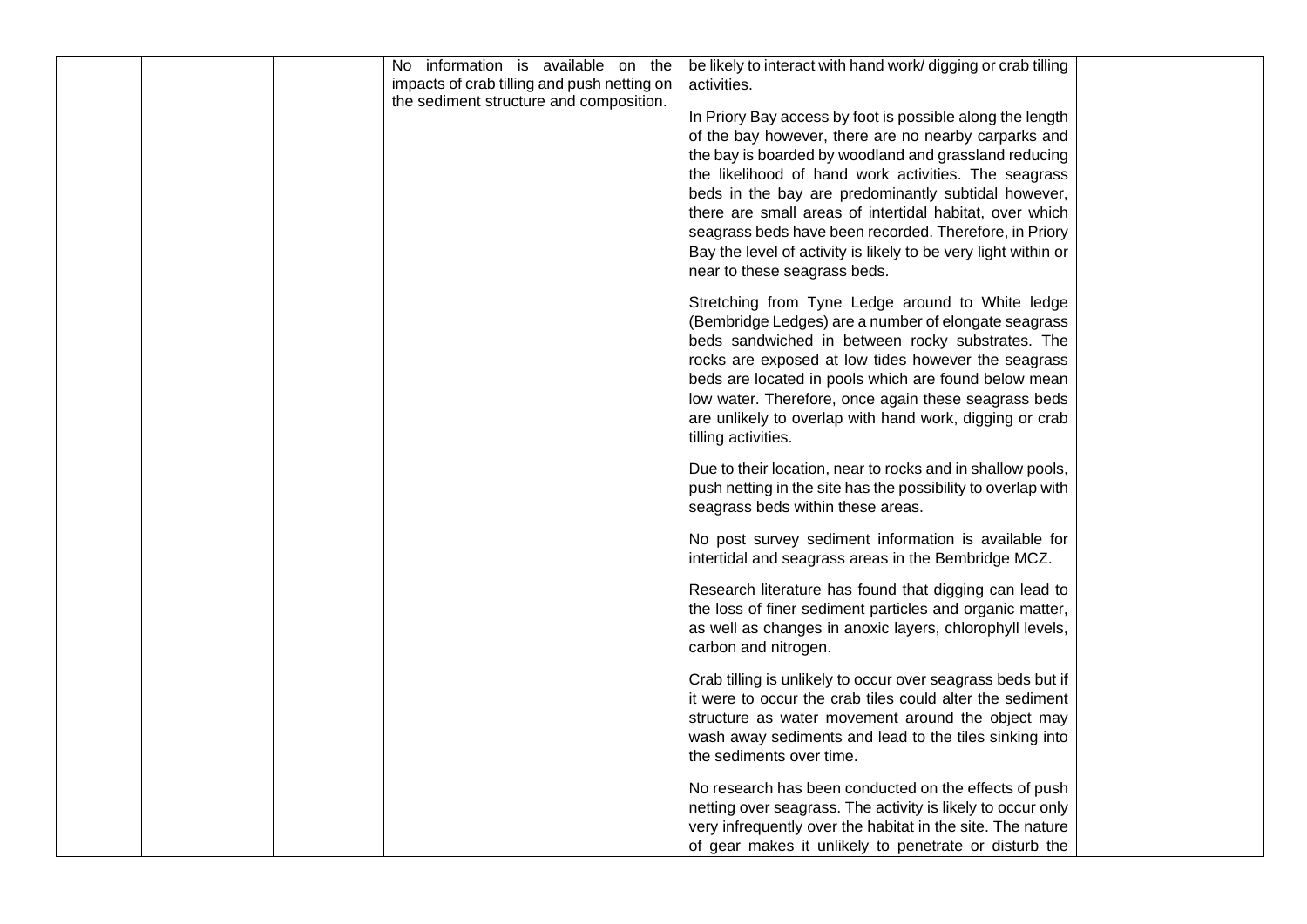|  |  | structure of the sediment. The activity involves a person<br>moving slowly but consistently across the sediment and<br>therefore trampling effects are possible.                                                                                                                                                                                                                                                                      |  |
|--|--|---------------------------------------------------------------------------------------------------------------------------------------------------------------------------------------------------------------------------------------------------------------------------------------------------------------------------------------------------------------------------------------------------------------------------------------|--|
|  |  | Seagrass beds are considered to have a medium<br>sensitivity to 'light' (1-2 people per day) hand work<br>activity. They are considered to be highly sensitive to<br>shallow and deep abrasion/penetration to the seabed<br>surface. D'Avack et al. (2019) indicates that seagrass<br>beds have a medium sensitivity to abrasion/disturbance<br>of the surface of the substratum or seabed.                                           |  |
|  |  | Therefore, based on the available evidence it is<br>considered that if hand work, crab tilling and push<br>netting activity were to occur in the habitat they will pose<br>a significant risk to the seagrass habitat feature in the<br>Bembridge MCZ and therefore will hinder the ability of<br>the feature to achieve its 'recover' general management<br>approach.                                                                |  |
|  |  | It is worth noting that in the absence of a condition<br>assessment for the site, Natural England undertook a<br>vulnerability assessment for each feature as a proxy for<br>condition. This assessment considers the activities<br>which take place in the site and determines the MA for<br>each feature. However, such an assessment is<br>relatively generic and does not take into account a<br>number of site-specific factors. |  |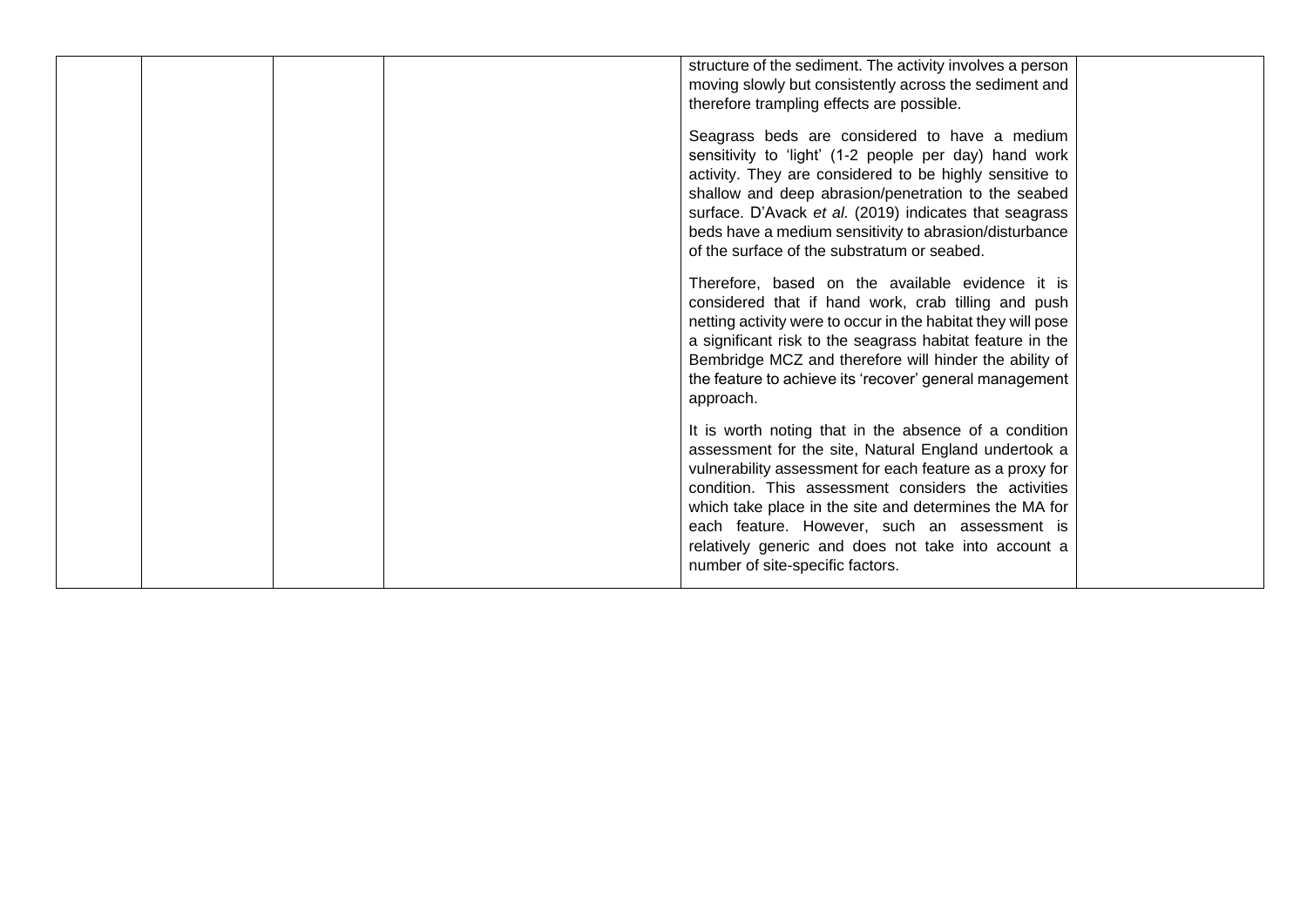## <span id="page-27-0"></span>5 Management options

In recognition of the potential pressures of handwork/digging with forks, crab tilling & push netting upon designated features and their supporting habitats, Southern IFCA recognises that management measures will need to be put in place to protect sensitive seagrass beds from the effects of these activities in areas which are not currently protected. This is due to the result of this MCZ assessment which has found that hand work/ digging with forks, crab tilling & push netting is likely to pose a significant risk to the seagrass features of the Bembridge MCZ.

Based on the findings of the assessment, the Authority is therefore required to develop management that will provide protection to the seagrass features within the site from the relevant fishing activities. Spatial closures, based on the most up to date data for the location of seagrass features, will be introduced and incorporated into appropriate management following best practice<sup>5</sup>. This will involve consultation with the local community and the consideration of formal advice from the Authorities Statutory Nature Conservation Body Natural England. Existing closures will be considered against up to date data to determine the most appropriate course of action to protect the features and ensure Southern IFCA meets its responsibilities afforded by the Marine and Coastal Access Act 2009.

## <span id="page-27-1"></span>6 Conclusion

In order to conclude whether types of hand gathering activity (hand work and digging with forks), crab tilling and push netting pose a significant risk, it is necessary to assess whether the impacts of the activities will hinder the achievement of the general management approach of the designated feature (seagrass beds) of 'recover to favourable condition' and the sites conservation objectives, namely:

"The conservation objective of each of the zones is that the protected habitats:

- 1. are maintained in favourable condition if they are already in favourable condition
- 2. be brought into favourable condition if they are not already in favourable condition

For each protected feature, favourable condition means that, within a zone:

1. its extent is stable or increasing

2. its structure and functions, its quality, and the composition of its characteristic biological communities (including diversity and abundance of species forming part or inhabiting the habitat) are sufficient to ensure that its condition remains healthy and does not deteriorate

Any temporary deterioration in condition is to be disregarded if the habitat is sufficiently healthy and resilient to enable its recovery.

Having reviewed a wide range of evidence, including scientific literature, IFCO and site owner knowledge and habitat feature mapping, it was concluded that hand work /digging with forks activity is likely to pose a significant risk to seagrass beds within the Bembridge MCZ. The rationale for this conclusion is summarised below:

- A general lack of understanding of the handwork activity in Bembridge is apparent. However due to access difficulties and habitat types is it considered that hand work could only occur at a maximum of a light level. Seagrass beds are predominantly subtidal and therefore hand work activities and crab tilling are unlikely to overlap with the habitats.
- Southern IFCA does not have sightings data of handwork activity.
- A review of scientific literature revealed that hand work at any level/intensity can lead to the direct removal/ burial and mortality of the feature itself as well as indirect mortality of the communities found within the feature. Target (worms and shellfish) and non-target species (seagrass, crustaceans, bivalves) can be significantly reduced and the character of the sediment can be altered significantly. The activity leads to the creation of basins and mounds, bare sediment and mixing of sediment layers.
- Sensitivity of seagrass habitats to pressures associated with the activity is high. Sensitivity of seagrass beds to the activity at a light level is low - medium.

<sup>5</sup> <http://www.association-ifca.org.uk/Upload/About/ifca-byelaw-guidance.pdf>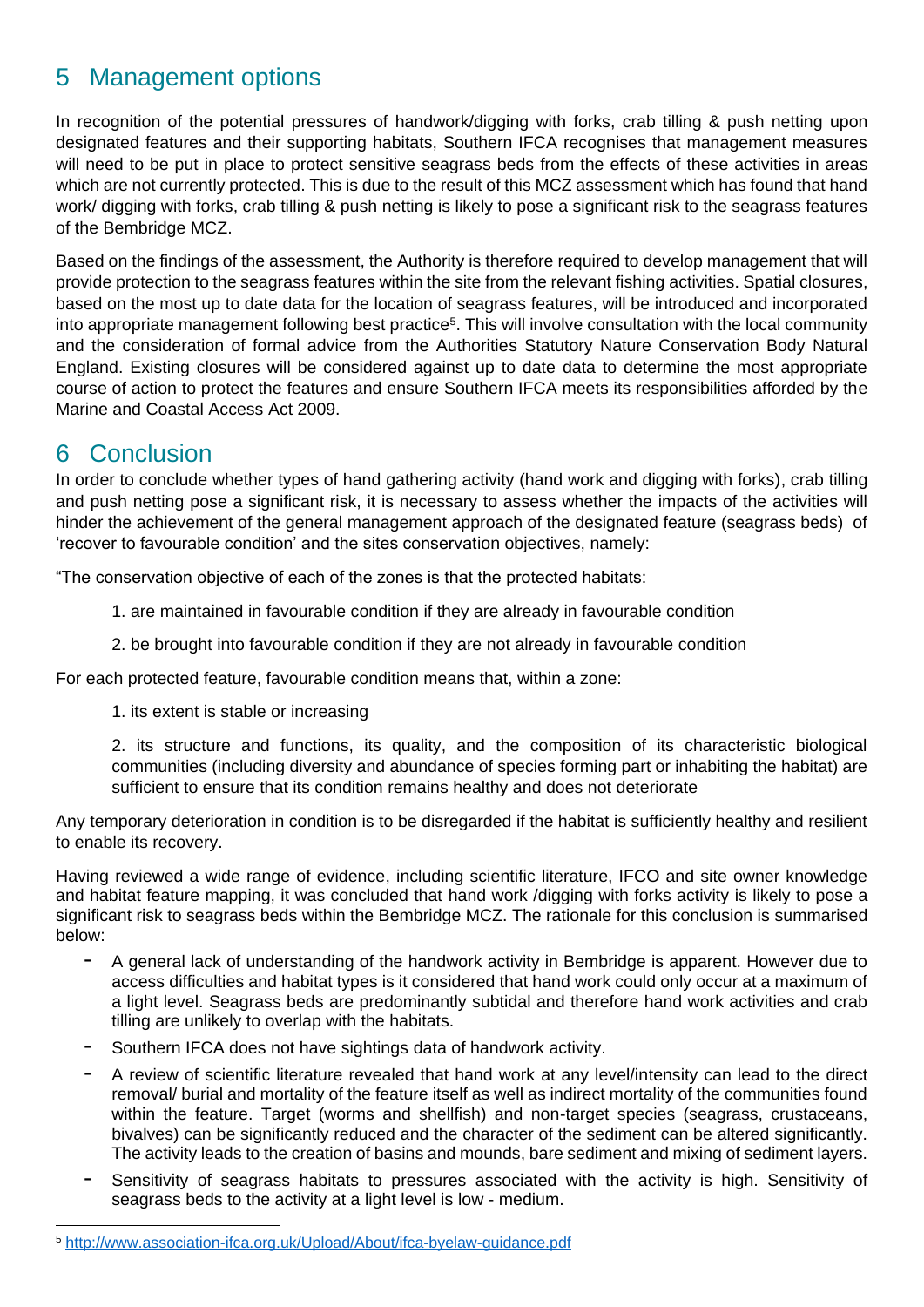- Recovery of seagrass beds from this activity have been found to be two or more years.
- The review of the impacts of hand work/digging with forks on seagrass beds reported the habitat to have a low to medium sensitivity to light fishing activity (1-2 persons per day). Literature showed that the activity can lead to the immediate removal of the feature, with a minimum of a two-year recovery period. Therefore, it was concluded that the fishing activity if it were to occur over the habitat will prevent the ability of seagrass beds to attain their 'recover' general management approach.

For crab tilling activity it was also concluded that crab tilling is likely to pose a significant risk to seagrass beds within the Bembridge MCZ. The rationale for this conclusion is summarised below:

- A general lack of understanding of the crab tilling activity in Bembridge is apparent. However due to access difficulties and habitat types is it considered that crab tilling could only occur at a maximum of a light level. Seagrass bed are predominantly subtidal and therefore interaction with the activities is unlikely.
- Research suggests that crab tilling negatively affects the diversity and abundance of infauna, whilst increasing the abundance of shore crab.
- Anecdotal evidence indicates that crab tiles would smother and cause the death of seagrass leaves and rhizomes and when crab-tiles are left on the shore the water movement around the object can lead to changes in the sediment structure and the gradual sinking of the object.
- Sensitivity of seagrass beds to the activity at a light level is low medium. Sensitivity of seagrass habitats to pressures associated with the activity is high.
- The review of the impacts of crab tilling on seagrass beds reported the habitat to have a low to medium sensitivity to light fishing activity (1-2 persons per day). Literature showed that the activity can lead to the death of the feature and changes in sediment structure. Therefore, it was concluded that the fishing activity if it were to occur over the habitat will prevent the ability of seagrass beds to attain their 'recover' general management approach.

For push netting activity it was concluded that the activity is likely to pose a significant risk to the seagrass beds within the Bembridge MCZ. The rationale for this conclusion is summarised below:

- The activity occurs at a maximum of a light level in the site but is actually much more infrequent over seagrass beds as this is not the target habitat. The activity occurs on low spring tides for up to 3 hours at a time.
- There is no research available which describes the impact of the activity to seagrass or other benthic habitats.
- The review of the impacts of casual gathering on seagrass beds reported the habitat to have a low to medium sensitivity to light fishing activity (1-2 persons per day) and low sensitivity to a single pass.
- The gear does not contain any teeth or other part which would penetrate the seabed however, the gear is pushed over the surface of the seabed and the activity involves walking over the seabed surface/substratum. Literature indicates that seagrass beds have a medium sensitivity to abrasion/disturbance of the surface of the substratum or seabed.
- The activity does not target seagrass so the capture of seahorses is very unlikely and, due to the small, light nature of the gear combined with short push periods, there is a high likelihood that any caught would be returned alive to the sea. However, stalked jelly fish could be removed from the blade of seagrass through abrasion from the push nets.

It is therefore recognised that the hand work/digging with forks, crab tilling and push netting have the potential to pose a significant risk upon the seagrass beds attributes:

- Structure: sediment composition and distribution
- Distribution: presence and spatial distribution of biological communities
- Structure: species composition of component communities
- Structure and function: presence and abundance of key structural and influential species
- **Extent and distribution**
- Extent of supporting habitat
- Structure: biomass
- Structure: rhizome structure and reproduction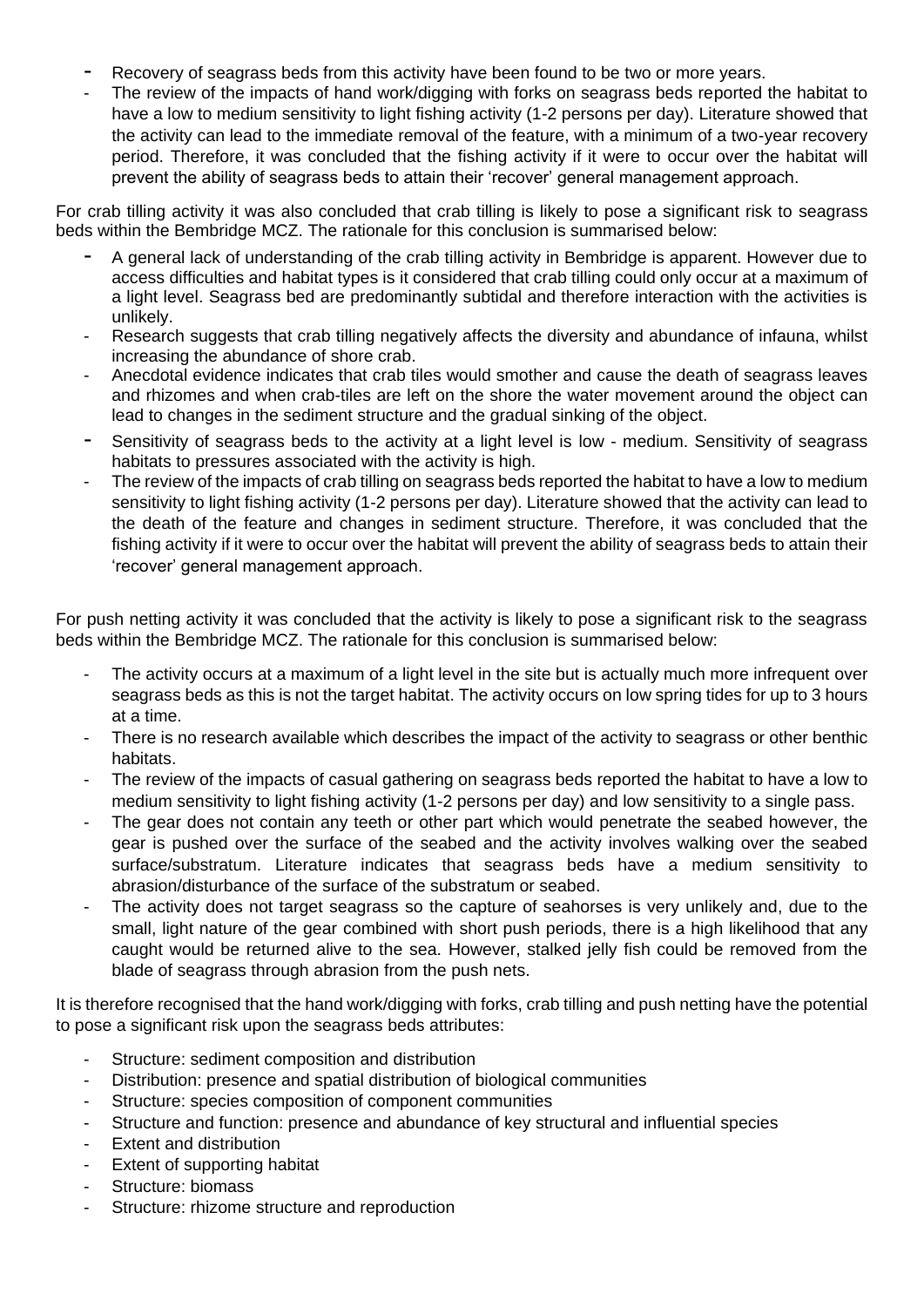In recognition that the feature will be at risk from hand work/ digging with forks, crab tilling activity and push netting additional management measures are required to ensure the MCZs conservation objective can be furthered. The location, timing, duration and intensity of the activities within the site will be influenced by new management measures being developed, which will protect the sensitive feature (seagrass beds), by prohibiting the activities over the feature. This is to support the general management approach of the features discussed to a favourable condition.

When the above evidence, fishing activity levels, current and proposed management measures are considered it has been concluded that hand work/ digging with forks, crab tilling and push netting will not pose a significant risk to the achievement of sites conservation objectives to 'recover' seagrass beds to favourable condition.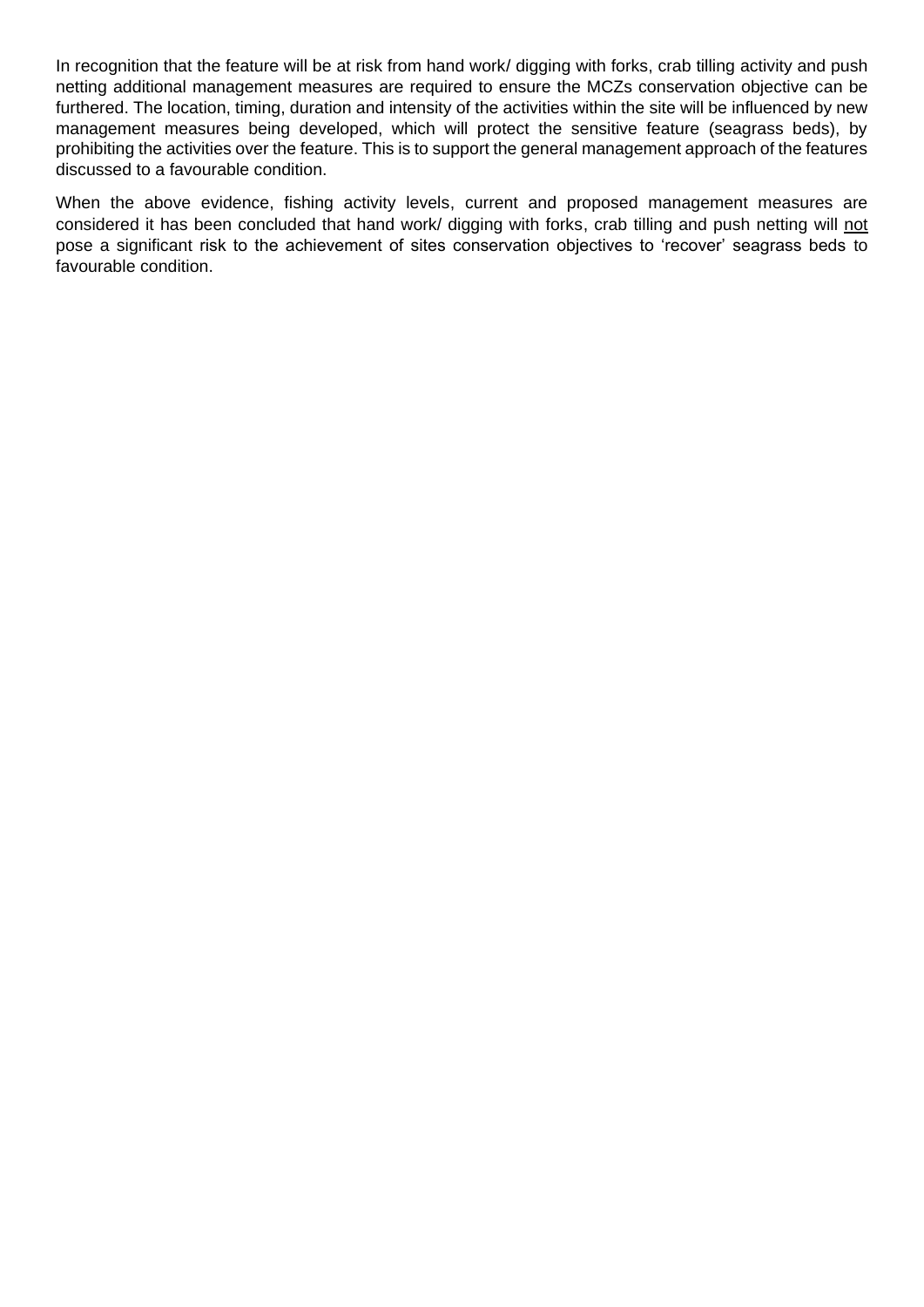## <span id="page-30-0"></span>7 References

Alexandre, A, Santos, R, Serrã, E. 2005. Effects of clam harvesting on sexual reproduction of the seagrass Zostera noltii. Marine Ecology Progress Series**. 298**: 115-122.

Barañano, C. Fernández, E. & Méndez, G. 2018. Clam Harvesting decreases the sedimentary carbon stock of a *Zostera marina* meadow. Aquatic Botany. **146**: 48-57

Bertelli, C.M., Robinson, M.T., Mendzil, A.F., Pratt, L.R. & Unsworth, R.K.F. 2018. Finding some seagrass optimism in Wales, the case of Zostera noltii. Marine Pollution Bulletin. **134**:216-222.

Blake, R. W. 1979a. Exploitation of a natural population of *Arenicola marina* (L.) from the North-East Coast of England. Journal of Applied Ecology. **16 (3**): 663-670

Blake, R. W. 1979b. On the exploitation of a natural population of *Nereis virens* Sars from the North-East Coast of England. Estuarine and Coastal Marine Science**. 8:**141-148

Boese, B.L. 2002 Effects of recreational clam harvesting on eelgrass (Zostera marina) and associated infaunal invertebrates: in situ manipulative experiments. Aquatic Botany**. 73**:63-74

Boese, B., Kaldy, J.E., Clinton, P.J., Eldridge, P.M. & Folger, C.L. 2009. Recolonization of intertidal *Zostera marina* L. (eelgrass) following experimental shoot removal. J. Exp. Mar. Biol. Ecol**. 347**: 69-77.

Boese, B.L. 2002 Effects of recreational clam harvesting on eelgrass (Zostera marina) and associated infaunal invertebrates: in situ manipulative experiments. Aquatic Botany. **73**:63-74

Branco, J., Pedro, S., Alves, A.S., Ribeiro, C., Materatski, P., Pires, R,. Caçador, I., Adão, H., 2018. Natural recovery of Zostera noltii seagrass beds and benthic nematode assemblage responses to physical disturbance caused by traditional harvesting activities. Journal of Experimental Marine Biology and Ecology. **502:** 191-2020

Brown, B., Wilson Jr, W.H. 1997. The role of commercial digging of mudflats as an agent for change of infaunal intertidal populations. Journal of experimental marine biology and ecology. **218**:49-61

Cabaço, S. & Santos, R. 2007. Effects of burial and erosion on the seagrass Zostera noltii. Journal of experimental marine biology. **340**:204-212.

Cabaço, S. & Santos, R. 2012. Seagrass reproductive effort as an ecological indicator of disturbance. Ecological Indicators. **23**:116-122.

Carvalho, S., Constantino, R., Cerqueira, M., Pereira, F., Subida, M>D>, Drake, P., & Gaspar, M.B. 2013. Short term impact of bait digging on intertidal microbenthic assemblages of two south Iberian Atlantic systems. Estuarine, Coastal and shelf science. **132**: 65-76

D'Avack, E.A.S., Tyler-Walters, H., Wilding, C., Garrard, S.M., 2019. [Zostera (Zostera) marina] beds on lower shore or infralittoral clean or muddy sand. In Tyler-Walters H. and Hiscock K. (eds) Marine Life Information Network: Biology and Sensitivity Key Information Reviews, [on-line]. Plymouth: Marine Biological Association of the United Kingdom. [cited 21-12-2020]. Available from: https://www.marlin.ac.uk/habitat/detail/257

Davison, D.M. and Hughes, D.J. 1998. Zostera biotopes: An overview of dynamics and sensitivity characteristics for conservation management of marine SACs, Scottish Association for Marine Science, (UK Marine SACs Project). **1**: 40-41.

De Cubber, L., Lefebvre, S., Fisseau, C., Cornille, V., Gaudron, S.M. 2018. Linking life-history traits, spatial distribution and abundance of two species of lugworms to bait collection: A case study for sustainable management plan. Marine Environmental Research. **140**:433-443

Dernie, K.M., Kaiser, M.J., Richardson, E.A. & Warwick, R.M. 2003b. Recovery of soft sediment communities and habitats following physical disturbance. J. Exp. Mar. Biol. Ecol. **285-286**: 415-434.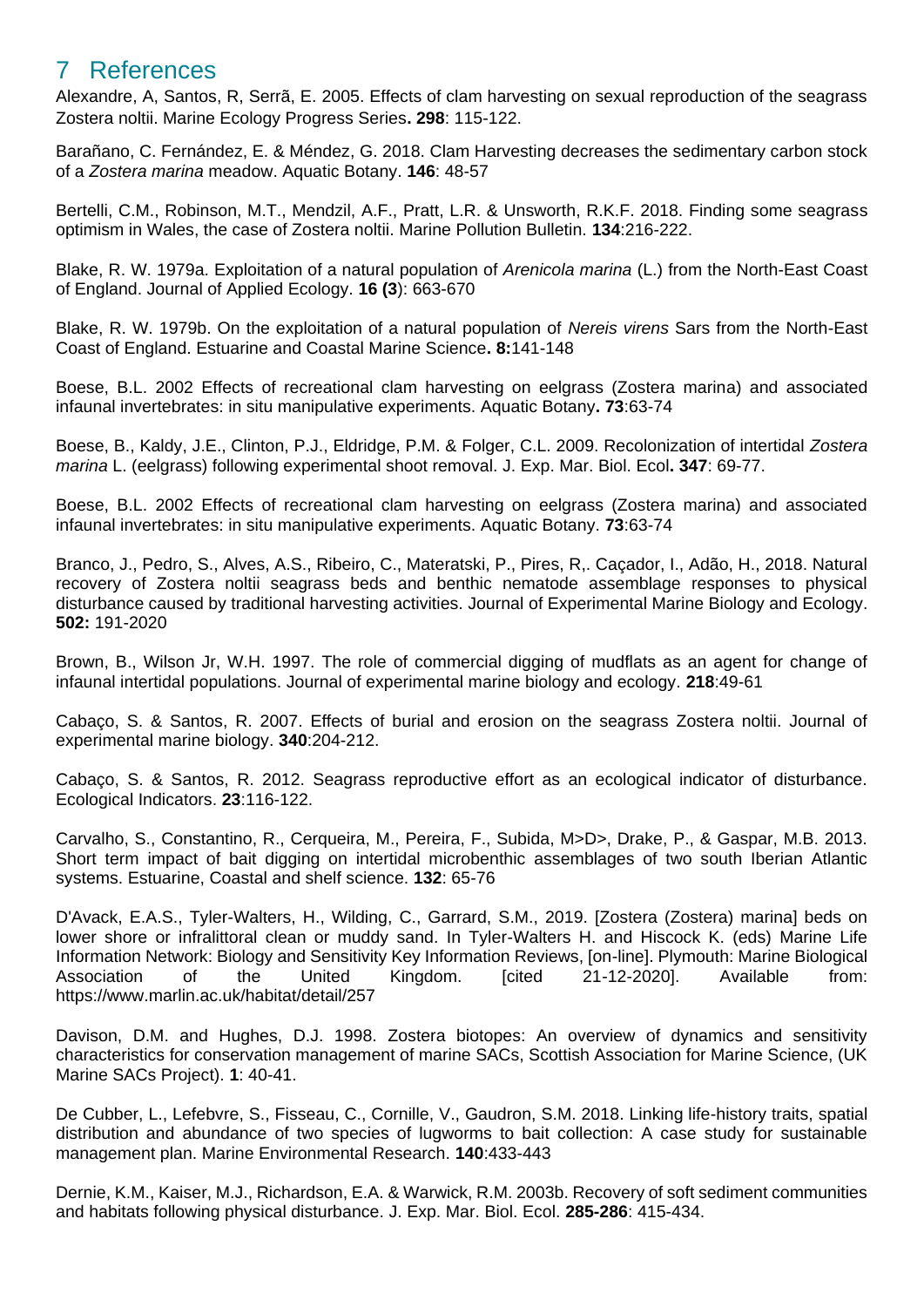Eckrich C, Holmquist J (2000) Trampling in a seagrass assemblage: direct effects, response of associated fauna, and the role of substrate characteristics. Mar Ecol Prog Ser **201**: 199–209

Griffiths, J., Dethier, M.N., Newsom, A., Byers, J.E., Meyer, J.J., Oyarzun, F. & Lenihan, H. 2006. Invertebrate community responses to recreational clam digging. Mar. Biol. **149**: 1489– 1497.

Hall, K., Paramor, O.A.L., Robinson L.A., Winrow-Giffin, A., Frid C.L.J., Eno, N.C., Dernie, K.M., Sharp, R.A.M., Wyn, G.C.& Ramsay, K. (2008). Mapping the sensitivity of benthic habitats to fishing in Welsh watersdevelopment of a protocol. CCW [Policy Research] Report No: [8/12], 85pp.

Jackson, M. J. & James, R. 1979. The influence of bait digging on cockle, Cerastoderma edule, Populations in North Norfolk. Journal of Applied Ecology. **16(3**):671-679.

Johnson, G. E. L., Attrill, M.J., Sheehan, E.V. & Somerfield, P.J. 2007. Recovery of meiofauna communities following mudflat disturbance by trampling associated with crab tiling. Mar Env. Res. **64**: 409-416.

Kaiser, M.J., Borad, G. & Hall, S.J., 2001. Disturbance of intertidal soft-sediment benthic communities by cockle hand ranking. J. Sea Res. **45**: 119-130.

Major, W.W., Grue, C.E., Grassley, J.M., & Conquest, L.L. 2004. Non- target impacts to eelgrass from treatments to control spartina in Willapa Bay, Washington. Journal of Aquatic Plant Management. **42**:11-17.

McLusky, D.S., Anderson, F.E., Wolfe-Murphy, S. 1983. Distribution and population recovery of Arenicola marina and other benthic fauna after bait digging. Marine Ecology Progress Series. **11**:173-179.

Mistri. M., Cason, E., Munari, C., Rossi, R. 2009. Disturbance of a soft-sediment meiobenthic community by clam hand raking. Italian Journal of Zoology. **71(2):** 131-133.

Nejrup, L.B. and Pedersen, M.F. 2008. Effects of salinity and water temperature on the ecological performance of Zostera marina. *Aquatic Botany*. **88**: 239-246.

Park, S.R., Kim, Y. K., Kim, J-H., Kang, C-K., Lee, K-S. 2011. Rapid recovery of the intertidal seagrass Zostera japonica following intense Manila clam (*Ruditapes philippinarum*) harvesting activity in Korea. Journal of Experimental Marine Biology and Ecology. **407**:275-283

Qin, L-Z., Li, W-T., Zhang, X., Zhang, P., Qiao, W. 2016. Recovery of the eelgrass Zostera marina following intense Manila clam (*Ruditapes philippinarum*) harvesting disturbance in China: The role and fate of seedlings. Aquatic Botany. **130** :27-36.

Rossi, F., Forster, R.M., Montserrat, F., Ponti, M., Terlizzi, A., Ysebaert, T. & Middleburg, J.J. 2007. Human trampling as short-term disturbance on intertidal mudflats: effects on macrofauna biodiversity and population dynamics of bivalves. Mar. Biol. **151**: 2077-2090.

Sheehan, E.V, Coleman R.A, Thompson, R.C, Attrill, M.J. 2010. Crab-tiling reduces the diversity of estuarine infauna. *Marine ecology progress series.* **411:** 137–148.

Sheehan, E.V, Thompson, R.C, Coleman, R.A, Attrill, M.J. 2008. Positive feedback fishery: population consequences of 'crab-tiling' on the green crab Carcinus maenas. *Journal of Sea Research.* **60:** 303–309

Sherman K.M. & Coull, B.C. 1980. The response of meiofauna to sediment disturbance. Journal of Experimental Marine Biological Ecology.**46**: 59-71.

Suonan, Z., Kim, S.H., Qin, L-Z., Lee, K-S. 2017. Reproductive strategy of the intertidal seagrass Zostera japonica under different levels of disturbance and tidal inundation. Estuarine, Coastal and Shelf Science. **197**:185-193

Tillin, H.M., Hull, S.C., Tyler-Walters, H. 2010. Development of a Sensitivity Matrix (pressures-MCZ/MPA features). Report to the Department of Environment, Food and Rural Affairs from ABPMer, Southampton and the Marine Life Information Network (MarLIN) Plymouth: Marine Biological Association of the UK. Defra Contract No. MB0102 Task 3A, Report No. 22.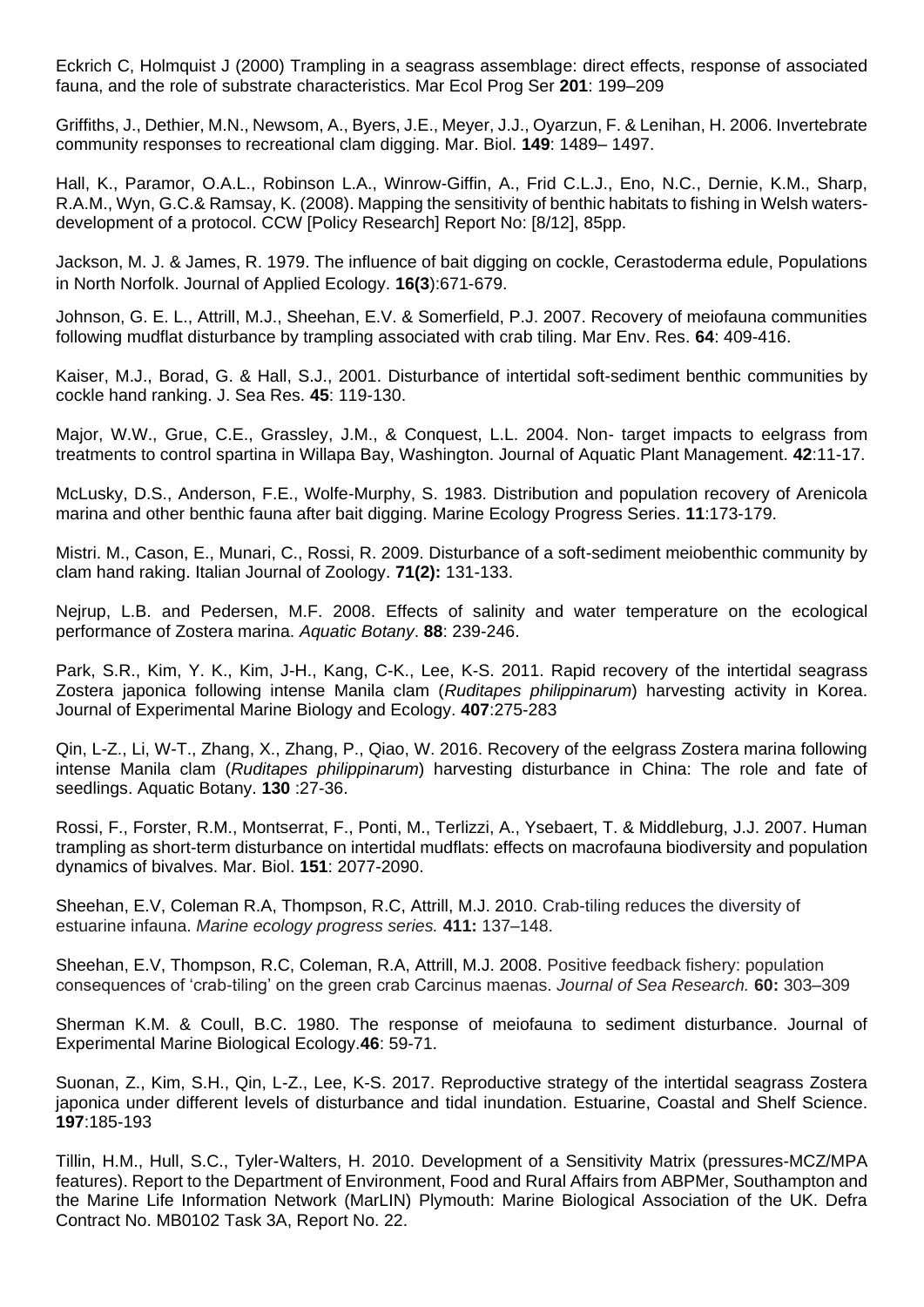Thistle, D. 1981. Natural physical disturbances and communities of marine soft bottoms. Marine Ecological Progress Series. **6**:223-228

Travaille, K.L., Salinas-de-Leon, P., Bell, J.J. 2015. Indication of visitor trampling impacts on intertidal seagrass beds in a New Zealand marine reserve. Ocean & coastal Management. **114:** 145-150.

Tyler-Walters, H. & Arnold, C. 2008. Sensitivity of Intertidal Benthic Habitats to Impacts Caused by Access to Fishing Grounds. *Report to Cyngor Cefn Gwlad Cymru / Countryside Council for Wales from the Marine Life Information Network (MarLIN).* Marine Biological Association of the UK, Plymouth. [Contract no. FC 73- 03-327]

Tyler-Walters, H. & Heard, J.R. 2017. Calvadosia campanulata A stalked jellyfish. In Tyler-Walters H. and Hiscock K. (eds) Marine Life Information Network: Biology and Sensitivity Key Information Reviews, [on-line]. Plymouth: Marine Biological Association of the United Kingdom. [cited 21-12-2020]. Available from: https://www.marlin.ac.uk/species/detail/2101

Watson, G.J. Murray, J.M., Schaefer, M., Bonner, A., Gillingham, M. 2017. Assessing the impacts of bait collection on inter-tidal sediment and the associated macrofaunal and bird communities: The importance of appropriate spatial scales. Marine Environmental Research. **130**: 122-133

Watson, G.J., Farrell, P., Stanton, S. & Skidmore, L.C. 2007. Effects of bait collection on *Nereis virens* populations and macrofaunal communities in the Solent. UK. Journal of Marine Biological association**. 87**: 703-716

Wynberg, R.P. & Branch, G.M. 1994. Disturbance associated with bait collection for sand prawns (*Callianassa kraussi*) and mudprawns (*Upogebia africana*): Long term effects in the biota of intertidal sandflats. Journal of marine research. **52**:523-558.

Wynberg, R.P. & Branch, G.M. 1997. Trampling associated with bait collection from sand prawns *Callianassa kraussi* Stebbing: effects on the biota of an intertidal sandflat. Environmental conservation **2:**139-148

Valdemarsen, T., Wendelboe, K., Egelund, J.T., Kristensen, E. & Flindt, M.R. 2011. Burial of seeds and seedlings by the lugworm *Arenicola marina* hampers eelgrass (*Zostera marina*) recovery. Experimental Marine Biology and ecology. **410**:45-52

Van den Heiligenberg, T. 1987. Effects of Mechanical and manual harvesting of lugworms *Arenicola marina* L. on the benthic fauna of tidal flats in the Dutch Wadden Sea. Biological Conservation. **39**: 165-177.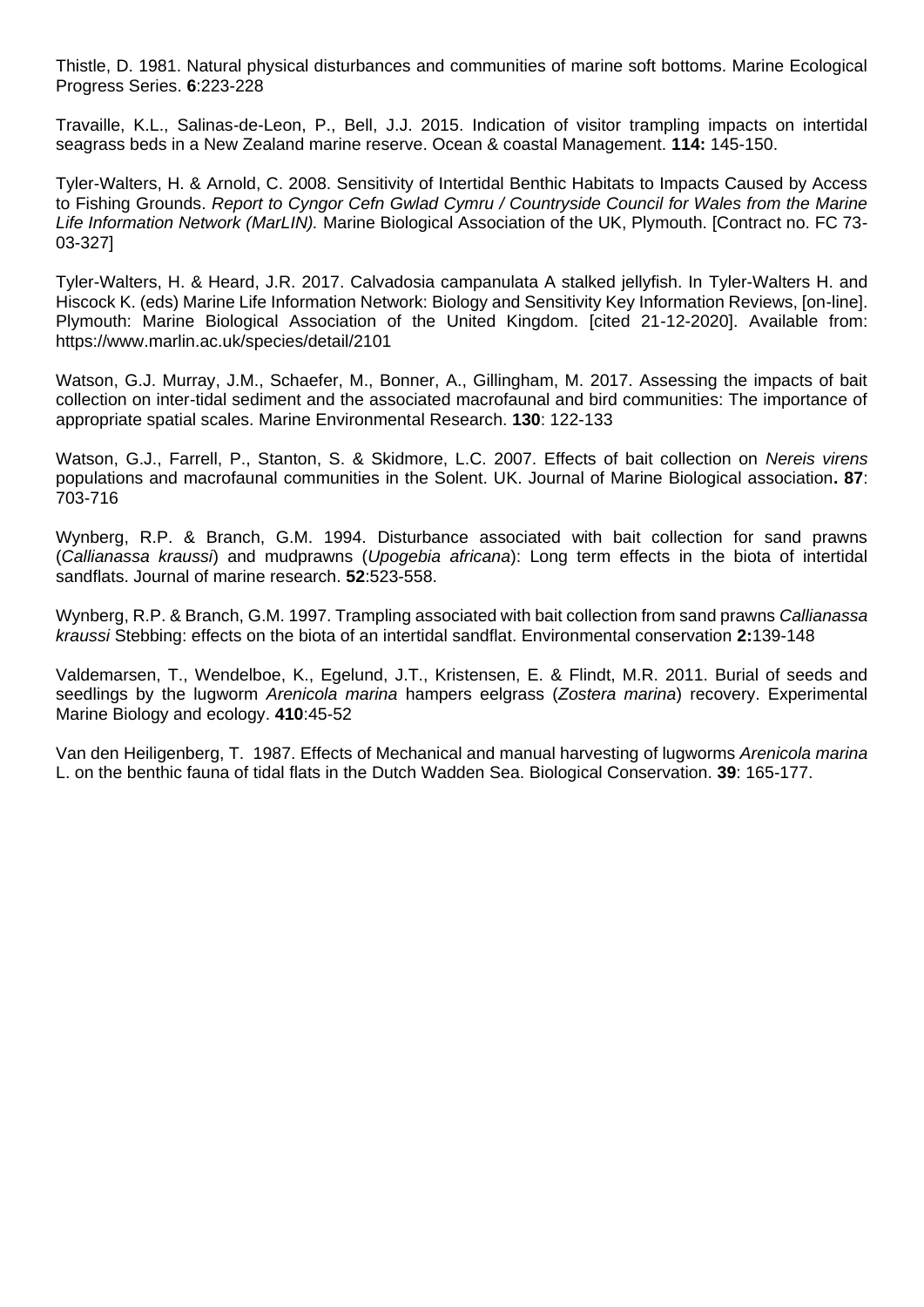Annex 1 Broad-scale habitat and features of conservation Importance (FOCI) map for the Bembridge MCZ. Source: Natural England Marine Protected Area feature data set 2019.

<span id="page-33-0"></span>



Date Produced - 14/11/2019 Projected CRS - WGS1984 - UTM Zone 30N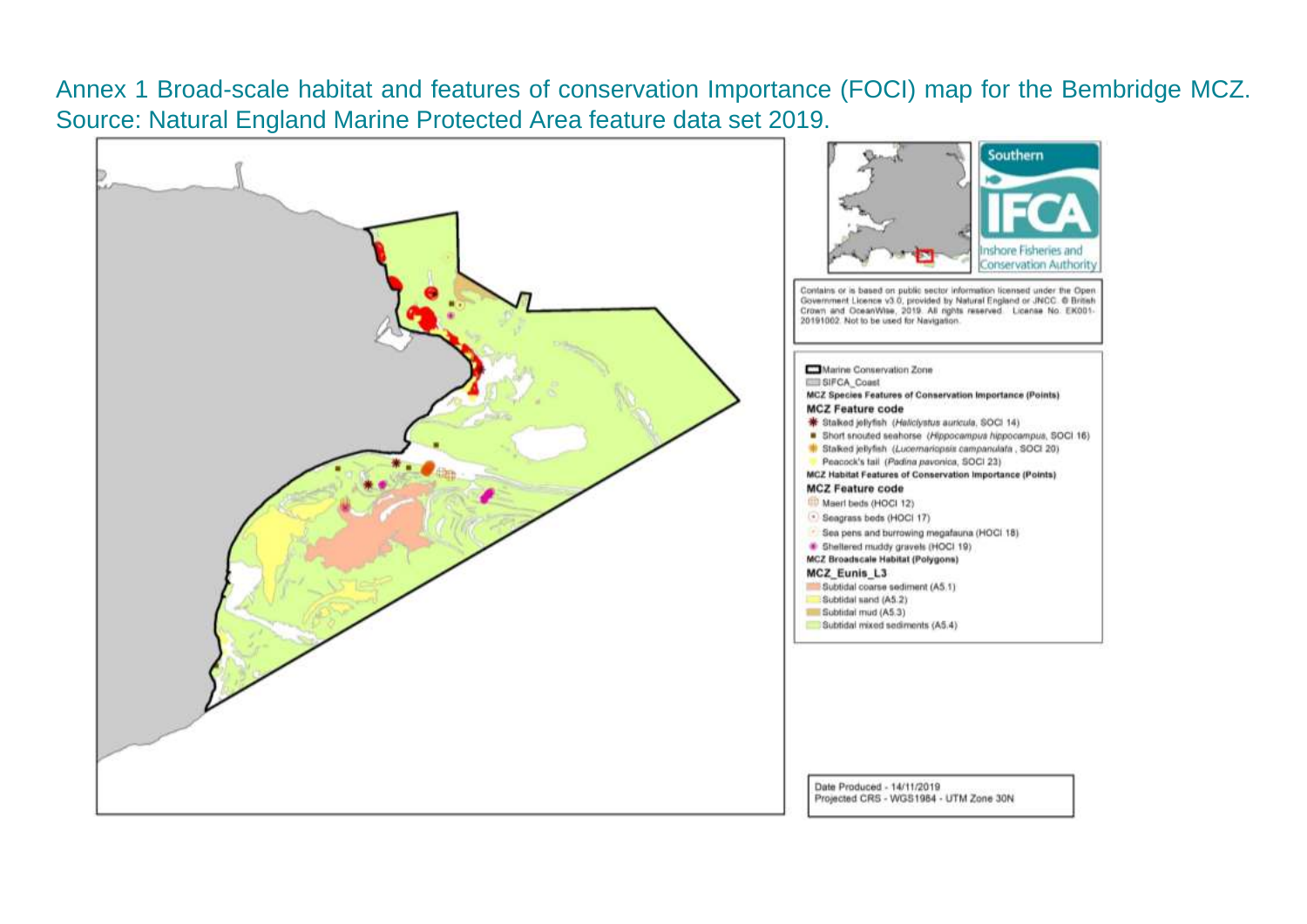## Annex 2 Summary of MMO assessment process for MCZs

<span id="page-34-0"></span>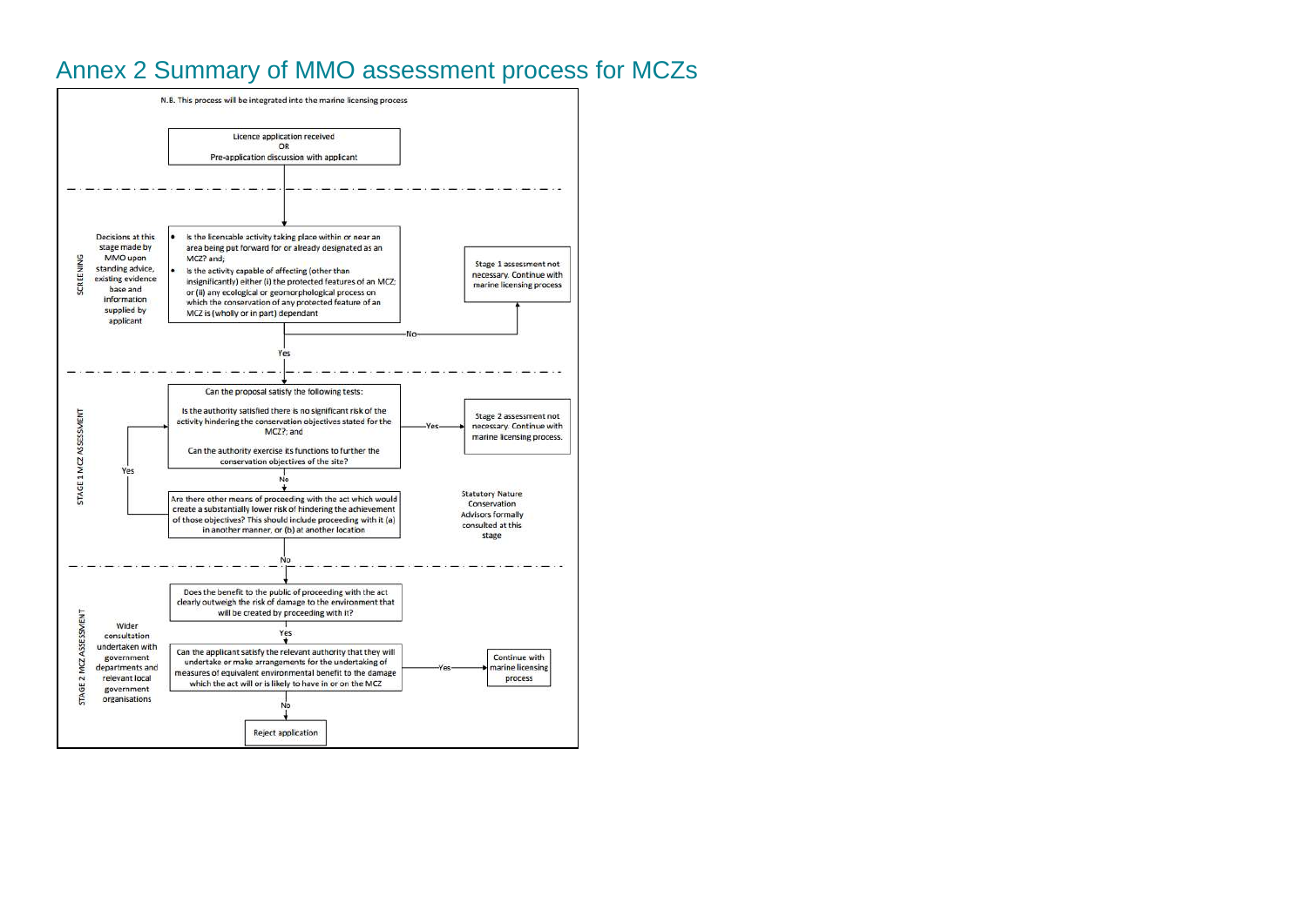<span id="page-35-0"></span>

| <b>Broad Gear</b><br>Type (for<br>assessment) | Aggregated<br><b>Gear Type</b><br>(EMS Matrix) | <b>Fishing gear type</b> | Does it<br>Occur? | <b>Details</b> | <b>Sources of</b><br><b>Information</b> | <b>Potential</b><br><b>For Acivity</b><br>Occur/ Is<br>the activity<br>anticipated<br>to occur? | <b>Justification</b>                                                                                                                                                                                                                                                                                                                                                                                                                                                                                   | <b>Suitable for</b><br>Part A<br>Assessment? |
|-----------------------------------------------|------------------------------------------------|--------------------------|-------------------|----------------|-----------------------------------------|-------------------------------------------------------------------------------------------------|--------------------------------------------------------------------------------------------------------------------------------------------------------------------------------------------------------------------------------------------------------------------------------------------------------------------------------------------------------------------------------------------------------------------------------------------------------------------------------------------------------|----------------------------------------------|
| <b>Bottom towed</b><br>fishing gear           | <b>Towed</b><br>(demersal)                     | Beam trawl (whitefish)   | Unknown           |                | Local IFCO                              | Y                                                                                               | Vessels in the<br>area activly<br>light otter trawl.<br>Some of these<br>have beam<br>trawl equipment<br>and so this<br>activity has the<br>potential to<br>occur (i.e.<br>suitable trawl<br>ground due to<br>coarse<br>substrate). If<br>the activity<br>were to occur,<br>it would most<br>likely be on an<br>irregular basis<br>on the fringes<br>of the site and<br>has nott been<br>seen in the site.<br>The likeliood of<br>the activity<br>occuring is<br>therefore<br>considered to<br>be low. | Ÿ                                            |
|                                               |                                                | Beam trawl (shrimp)      | $\mathsf{N}$      |                | Local IFCO                              | $\mathsf{N}$                                                                                    | <b>Target species</b><br>does not occur.                                                                                                                                                                                                                                                                                                                                                                                                                                                               |                                              |

## Annex 3 Initial screening of commercial fishing activities in the Bembridge MCZ.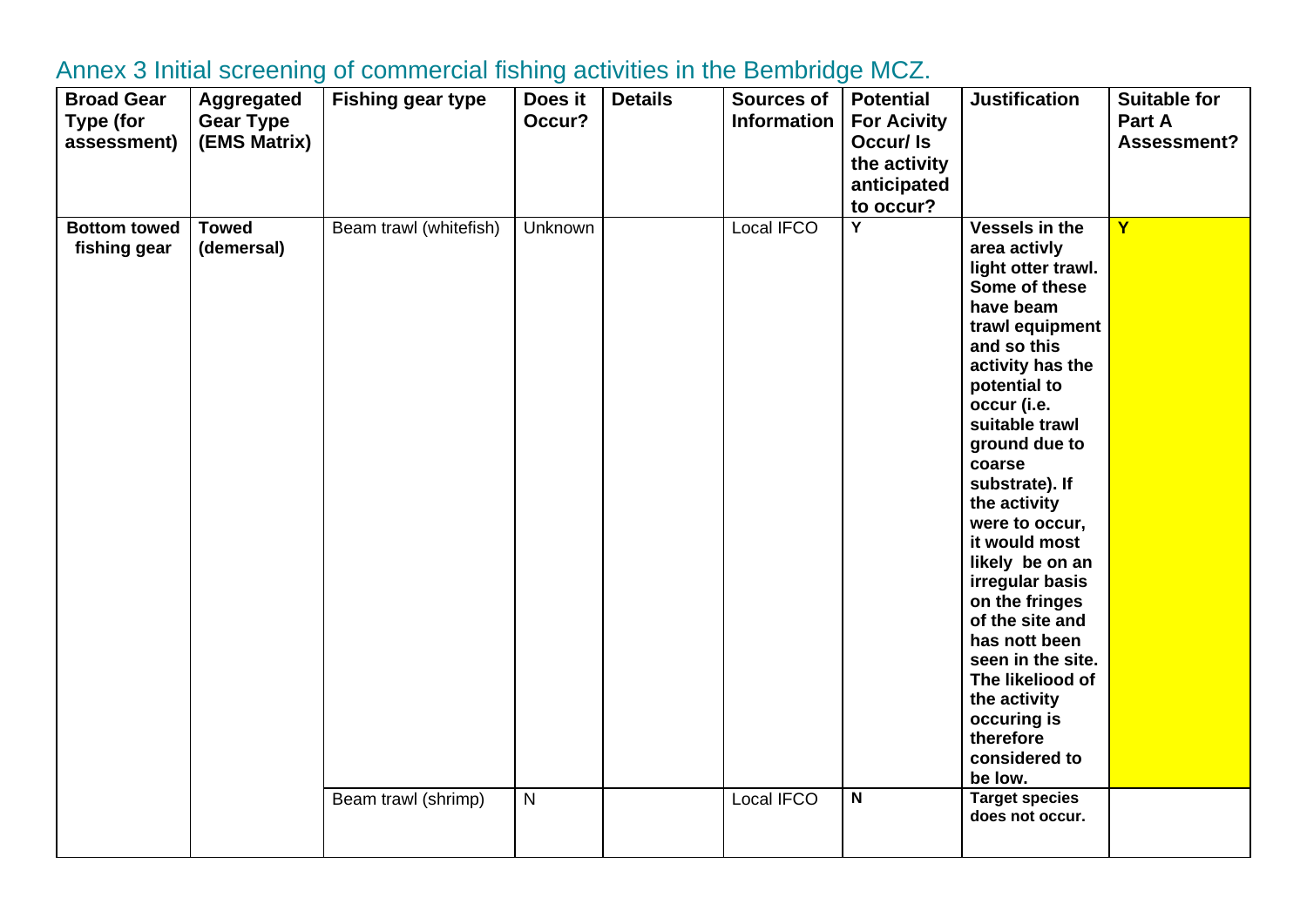| Beam trawl<br>(pulse/wing) | $\mathsf{N}$ | Local IFCO | $\mathbf N$             | <b>Prohibited via</b><br><b>Electric fishing</b><br>byelaw.                                                                                                                                                                                                                                                                                                                  |
|----------------------------|--------------|------------|-------------------------|------------------------------------------------------------------------------------------------------------------------------------------------------------------------------------------------------------------------------------------------------------------------------------------------------------------------------------------------------------------------------|
| Heavy otter trawl          | $\mathsf{N}$ | Local IFCO | $\mathsf{N}$            | The activity has<br>the potential to<br>occur but is not<br>anticipated to<br>occur. The boats<br>which operate<br>within the district<br>(and the Solent)<br>are small in<br>nature (restricted<br>to 12 m or less in<br>length) and so<br>are restricted in<br>the size of gear<br>used. This means<br>light otter trawls<br>are used instead<br>of heavy otter<br>trawls. |
| Multi-rig trawls           | ${\sf N}$    | Local IFCO | $\overline{\mathsf{Y}}$ | Has not<br>historically<br>occurred and is<br>not currently<br>known to occur,<br>however one<br>small vessel<br>operating within<br>district has the<br>gear but has not<br>been seen active<br>in the area<br>therfore it is not<br>anticipated to<br>occur.                                                                                                               |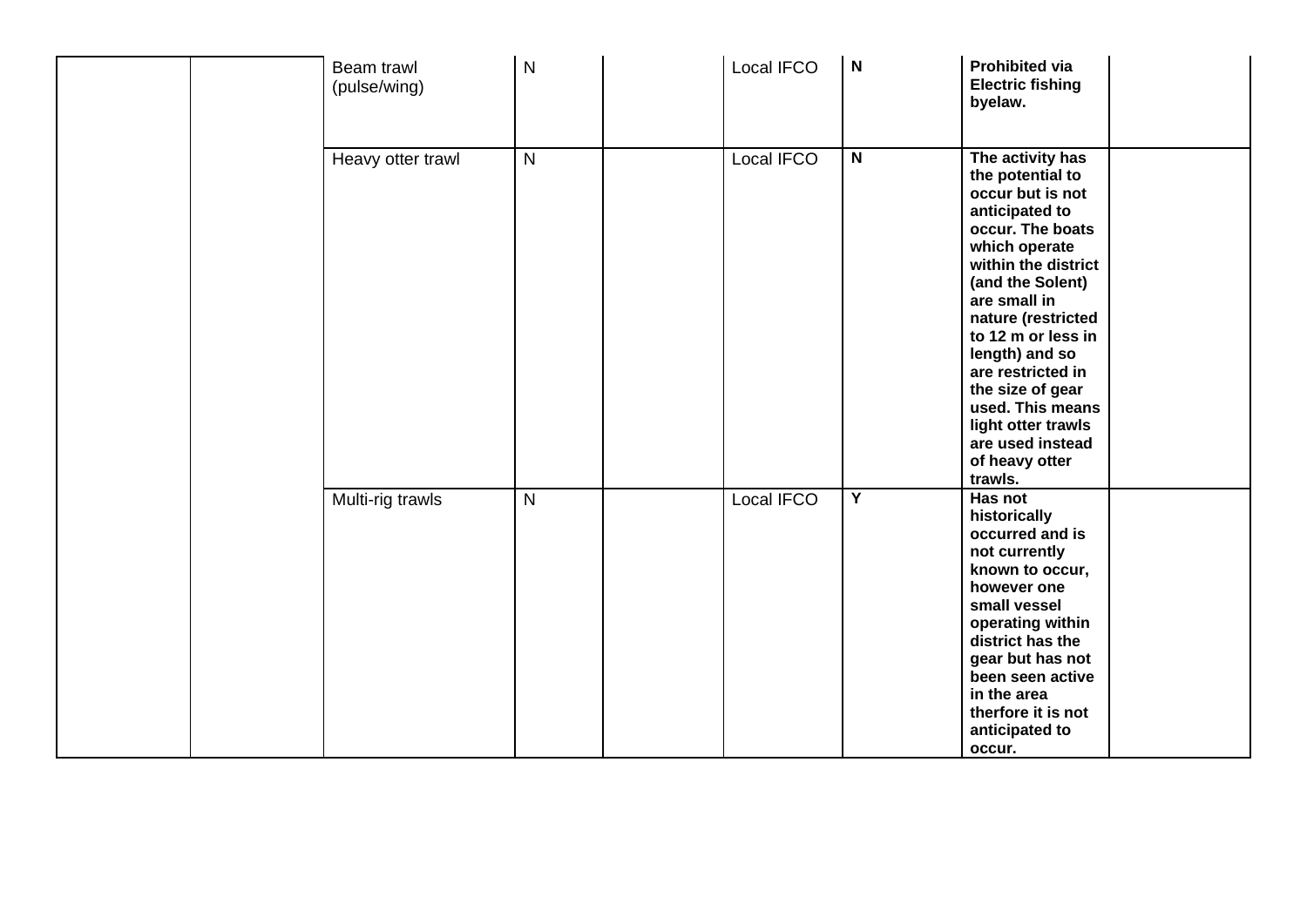|  | Light otter trawl | Y         | Approx 3<br>vessels,<br>fishing when<br>weather<br>permits, on<br>the fringes of<br>the site,<br>mainly<br>between<br>March and<br>October<br>when it is not<br>clamming<br>season. | Local IFCO | $\mathsf Y$  | <b>Activity is known</b><br>to occur.                                                                                                                                                                                                               | $\mathbf{Y}$ |
|--|-------------------|-----------|-------------------------------------------------------------------------------------------------------------------------------------------------------------------------------------|------------|--------------|-----------------------------------------------------------------------------------------------------------------------------------------------------------------------------------------------------------------------------------------------------|--------------|
|  | Pair trawl        | ${\sf N}$ |                                                                                                                                                                                     | Local IFCO | $\mathsf{N}$ | It is not<br>anticipated to<br>occur as it has<br>not historically<br>occurred.<br><b>Furthermore</b><br>there is limited<br>potential due to<br>the space<br>required to<br>accommodate<br>two vessels and<br>the size/power of<br>vessels needed. |              |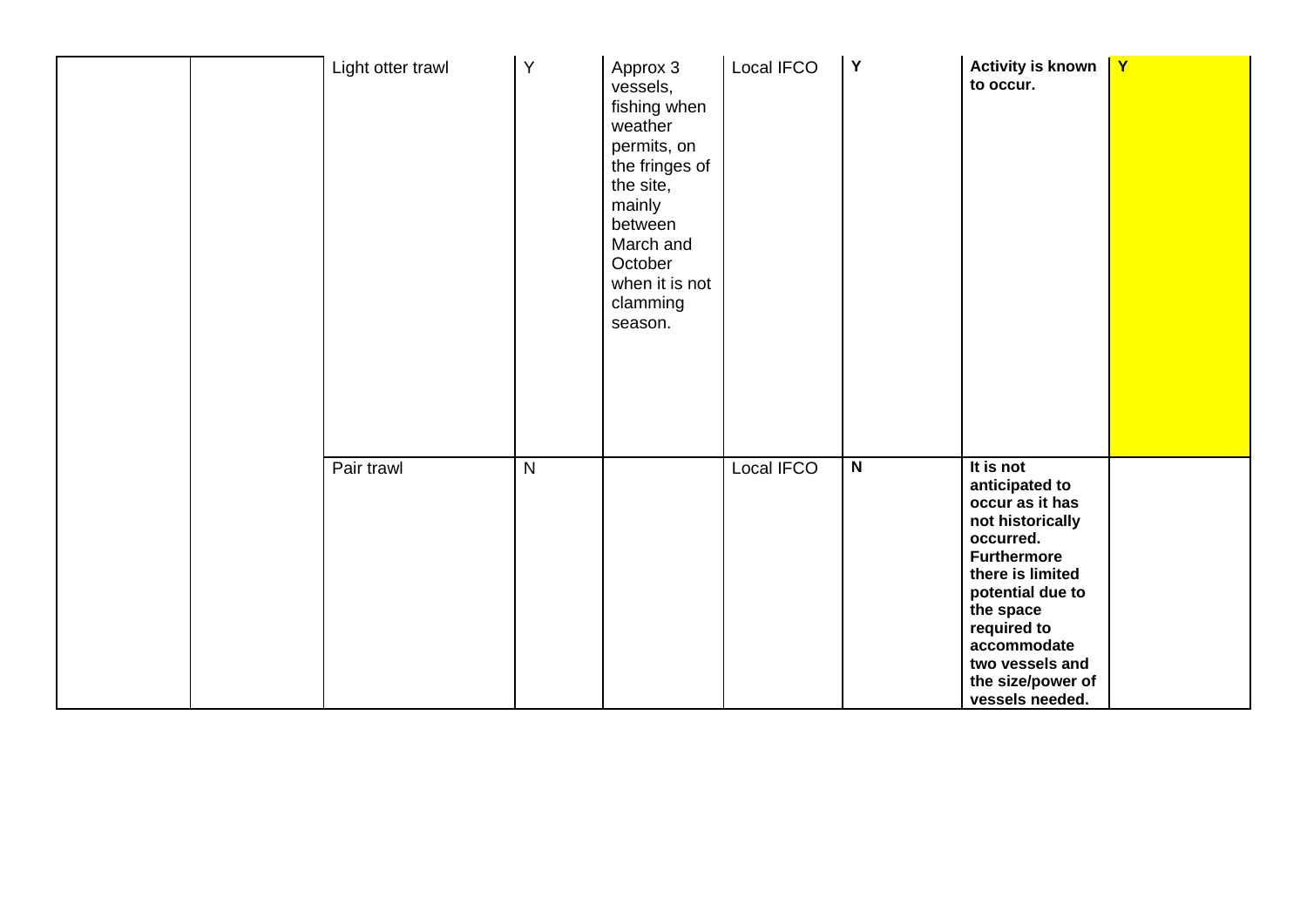| Anchor seine       | $\mathsf{N}$ | Local IFCO        | $\mathbf N$             | Gear type has<br>not been<br>historically used<br>within the area<br>and is not<br>anticipated to<br>occur. Activity<br>needs a large<br>area and in the<br>site considered<br>would be limited.<br>In addition, large<br>vessels are also<br>required for this<br>gear type and<br>vessels over 12<br>m in length are<br>prohibited from<br>fishing within the<br><b>Southern IFCA</b><br>district. |
|--------------------|--------------|-------------------|-------------------------|------------------------------------------------------------------------------------------------------------------------------------------------------------------------------------------------------------------------------------------------------------------------------------------------------------------------------------------------------------------------------------------------------|
| Scottish/fly seine | $\mathsf{N}$ | <b>Local IFCO</b> | $\overline{\mathbf{N}}$ | Gear type has<br>not been<br>historically used<br>within the area<br>and is not<br>anticipated to<br>occur. Activity<br>needs a large<br>area and in the<br>site considered<br>would be limited.<br>In addition, large<br>vessels are also<br>required for this<br>gear type and<br>vessels over 12<br>m in length are<br>prohibited from<br>fishing within the<br><b>Southern IFCA</b><br>district. |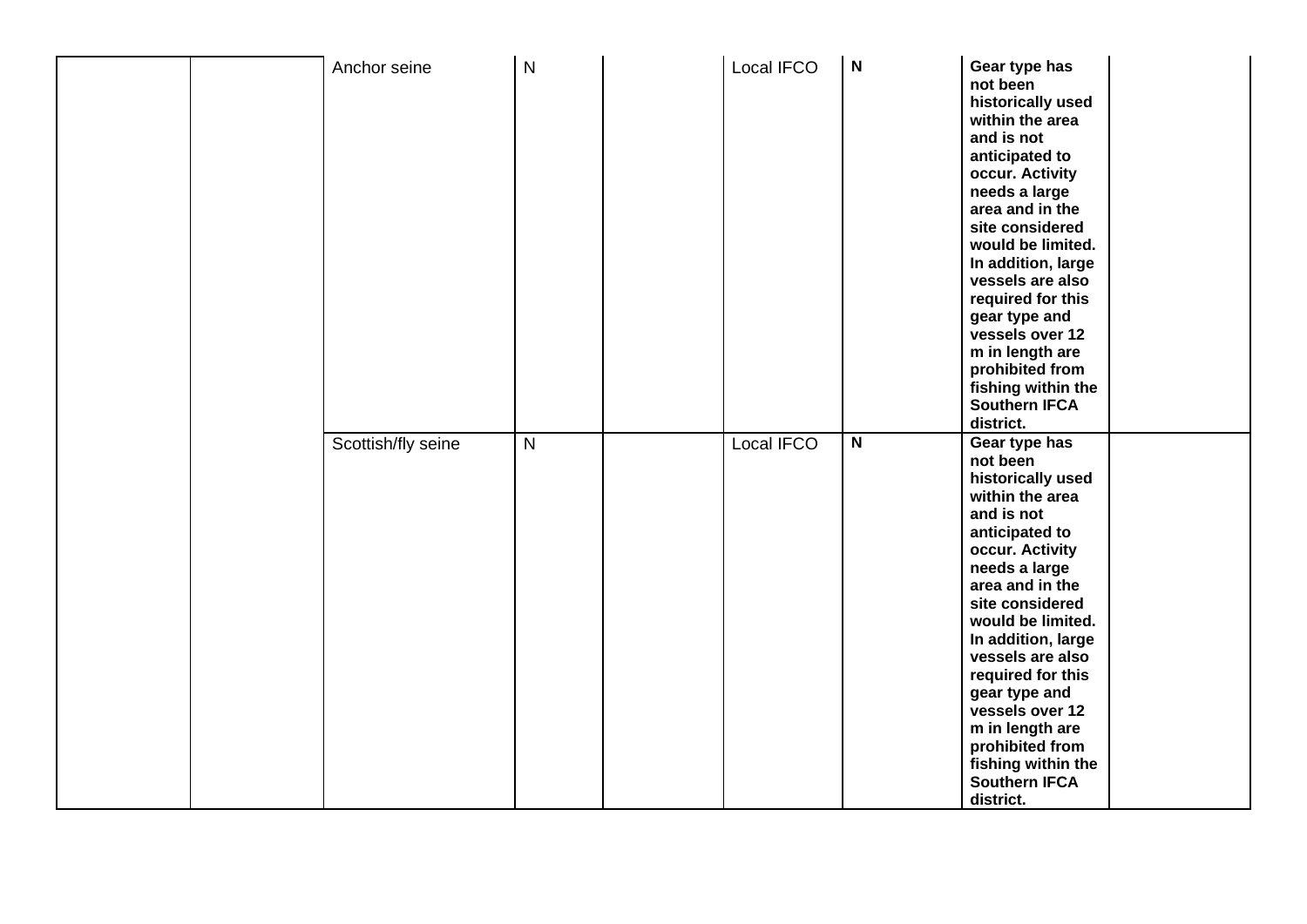| Pelagic towed<br>fishing gear | <b>Towed</b><br>(pelagic) | Mid-water trawl<br>(single) | N            | Local IFCO | $\mathsf{N}$            | Gear type has<br>not been<br>histoircally used<br>within the area.<br><b>Activity has the</b><br>potential to occur<br>however this<br>gear type does<br>not come into<br>contact with the<br>seabed and<br>therefore there is<br>no chance for<br>interaction with<br>designated<br>features.                                                                                                                 |  |
|-------------------------------|---------------------------|-----------------------------|--------------|------------|-------------------------|----------------------------------------------------------------------------------------------------------------------------------------------------------------------------------------------------------------------------------------------------------------------------------------------------------------------------------------------------------------------------------------------------------------|--|
|                               |                           | Mid-water trawl (pair)      | $\mathsf{N}$ | Local IFCO | $\overline{\mathsf{N}}$ | Gear type has<br>not been<br>historically used<br>within the area.<br><b>Activity has the</b><br>potential to occur<br>however this<br>gear type does<br>not come into<br>contact with the<br>seabed and<br>therefore there is<br>no chance for<br>interaction with<br>designated<br>features. Also<br>limited potential<br>due to the<br>restricted area of<br>the site to<br>accommodate for<br>two vessels. |  |
|                               |                           | Industrial trawls           | N            | Local IFCO | $\overline{\mathbf{N}}$ | <b>Activity is not</b><br>able to occur due<br>to the size of<br>vessel required.<br>Vessels over 12<br>m are prohibited<br>from fishing                                                                                                                                                                                                                                                                       |  |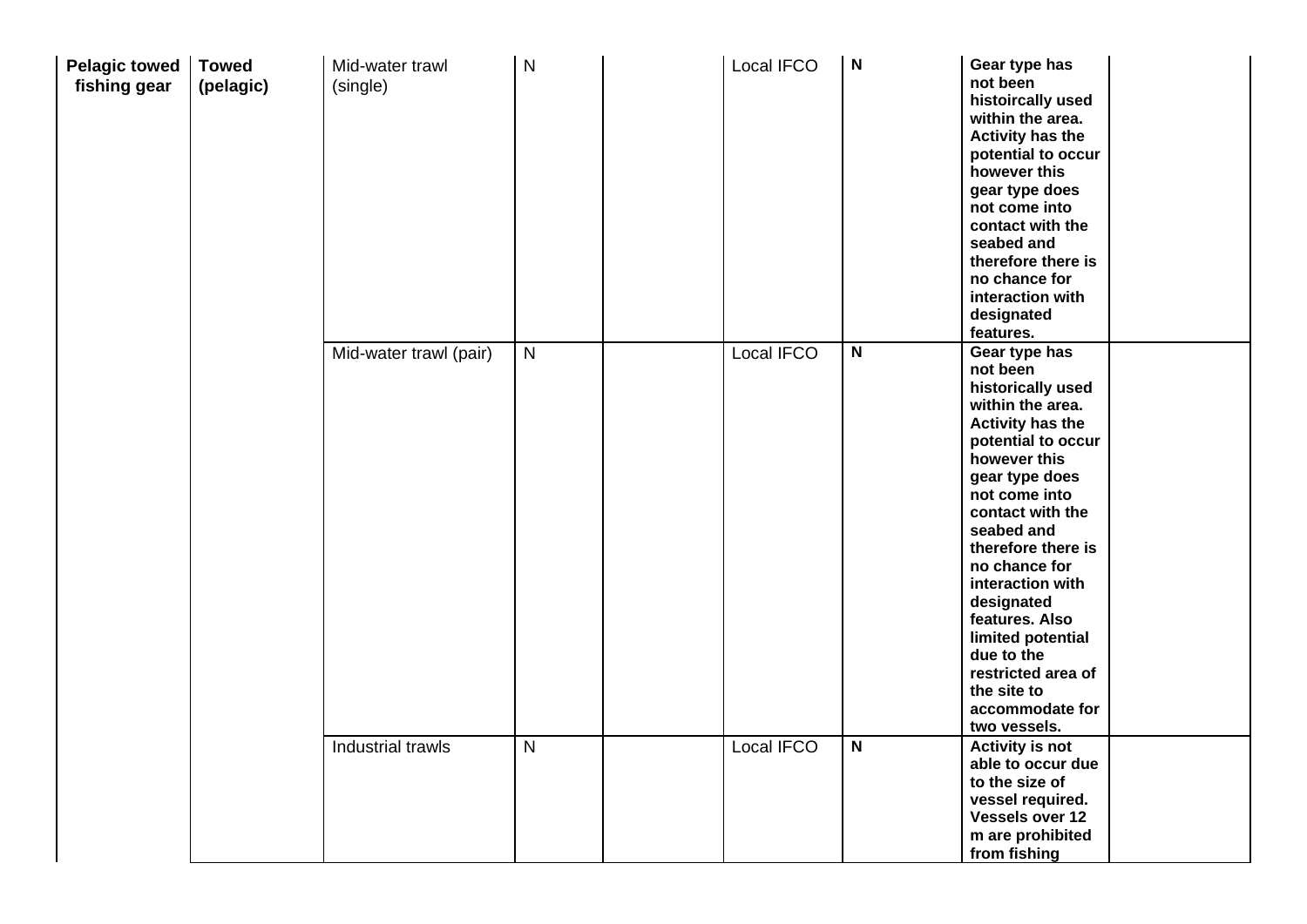|                                     |                           |          |                |                                                                                                                                                                                                                                                                      |            |                | within the<br><b>Southern IFCA</b><br>district. |   |
|-------------------------------------|---------------------------|----------|----------------|----------------------------------------------------------------------------------------------------------------------------------------------------------------------------------------------------------------------------------------------------------------------|------------|----------------|-------------------------------------------------|---|
| <b>Bottom towed</b><br>fishing gear | <b>Dredges</b><br>(towed) | Scallops | $\overline{Y}$ | The activity<br>occurs with<br>up to 5<br>vessels<br>taking part in<br>the fishery.<br>However, a<br>maxium of 3<br>at a time are<br>seen on the<br>fringes of the<br>site. The<br>fishery<br>occurs over<br>the winter<br>and usually<br>lasts around<br>one month. | Local IFCO | $\overline{Y}$ |                                                 | Y |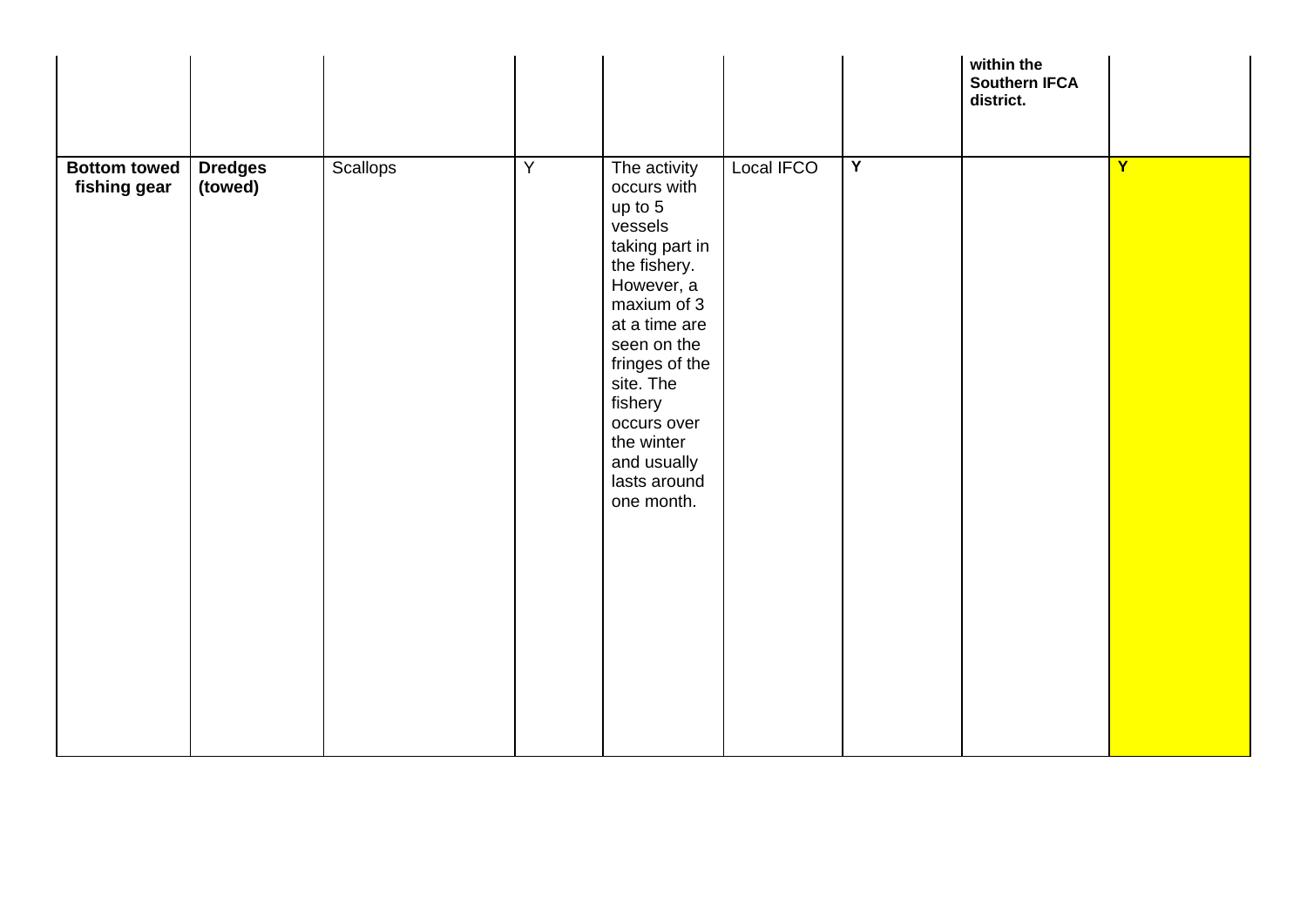|  | Mussels, clams,<br>oysters<br>Pump scoop (cockles, | $\mathsf{N}$<br>$\overline{N}$ | Local IFCO<br>Local IFCO | N<br>$\mathsf{N}$ | <b>Clam and mussel</b><br>target species<br>are not known to<br>occur within the<br>site. Oyster<br>dredging has<br>historically taken<br>place within the<br>Solent which the<br>site sits within<br>proximity to. The<br>Solent oyster<br>population has<br>since been in<br>decline and there<br>are currently no<br>indications of<br>recovery,<br>however<br>restoration<br>efforts<br>commenced in<br>2015 and<br>continue to do<br>so. Based on the<br>current status of<br>the Solent oyster<br>population and<br>the direction of<br>decline (from<br>west to east) in<br>the Solent, the<br>activity is not<br>anticipated to<br>occur within the<br>site within the<br>foreseeable<br>future.<br><b>A Statutory</b> |  |
|--|----------------------------------------------------|--------------------------------|--------------------------|-------------------|--------------------------------------------------------------------------------------------------------------------------------------------------------------------------------------------------------------------------------------------------------------------------------------------------------------------------------------------------------------------------------------------------------------------------------------------------------------------------------------------------------------------------------------------------------------------------------------------------------------------------------------------------------------------------------------------------------------------------------|--|
|  | clams)                                             |                                |                          |                   | instrument<br>prohibits pump<br>scoop fishing in<br>the Solent.                                                                                                                                                                                                                                                                                                                                                                                                                                                                                                                                                                                                                                                                |  |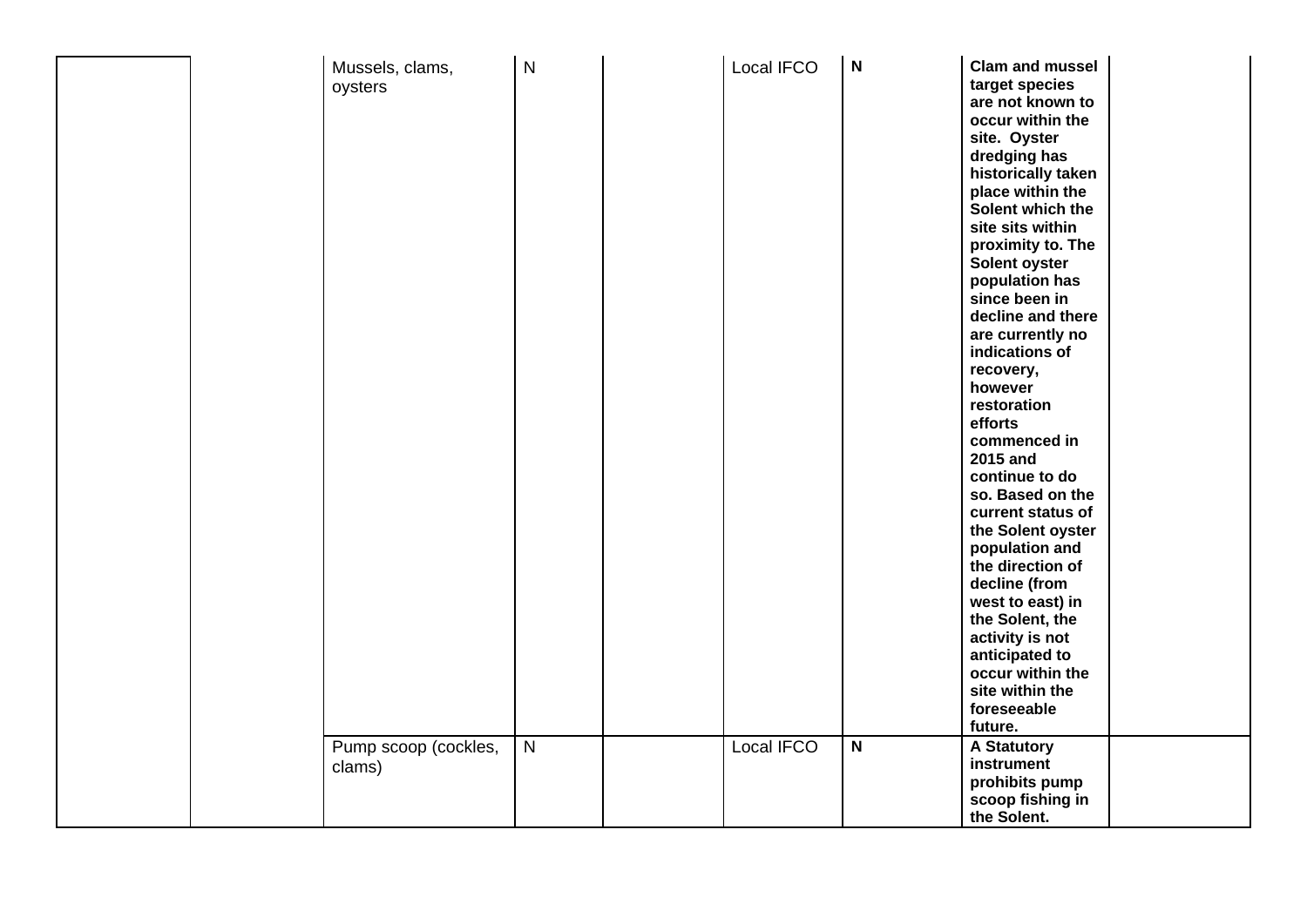| <b>Suction</b>         | <b>Dredges</b><br>(other)     | Suction (cockles)                    | $\mathsf{N}$   | Local IFCO        | $\boldsymbol{\mathsf{N}}$ | <b>Suction dredging</b><br>for cockles,<br>clams, mussels<br>and oysters is<br>prohibited (by<br>default) in the<br><b>Southern IFCA</b><br>district (by<br><b>Southern IFCA</b><br>byelaws).                                                                                                       |   |
|------------------------|-------------------------------|--------------------------------------|----------------|-------------------|---------------------------|-----------------------------------------------------------------------------------------------------------------------------------------------------------------------------------------------------------------------------------------------------------------------------------------------------|---|
| <b>Tractor</b>         |                               | Tractor                              | $\mathsf{N}$   | Local IFCO        | $\mathsf{N}$              | The activity has<br>not historically<br>occurred within<br>the site. The<br>potential for<br>activity to occur<br>is limited due to<br>limited access<br>and substrate<br>suitability.                                                                                                              |   |
| <b>Intertidal work</b> | <b>Intertidal</b><br>handwork | Hand working (access<br>from vessel) | $\overline{N}$ | <b>Local IFCO</b> | $\overline{\mathbf{N}}$   | Handworking<br>with access from<br>a vessel infers a<br>muddy habitat<br>where there<br>difficulty<br>accessing areas.<br>At this site, the<br>dominance of<br>mixed sediments<br>means there is<br>limited need for a<br>vessel as the<br>substrate means<br>the area is<br>accessible on<br>foot. |   |
|                        |                               | Hand work (access<br>from land)      | $\overline{Y}$ | Local IFCO        | $\overline{Y}$            | <b>Activity is known</b><br>to occur.                                                                                                                                                                                                                                                               | Y |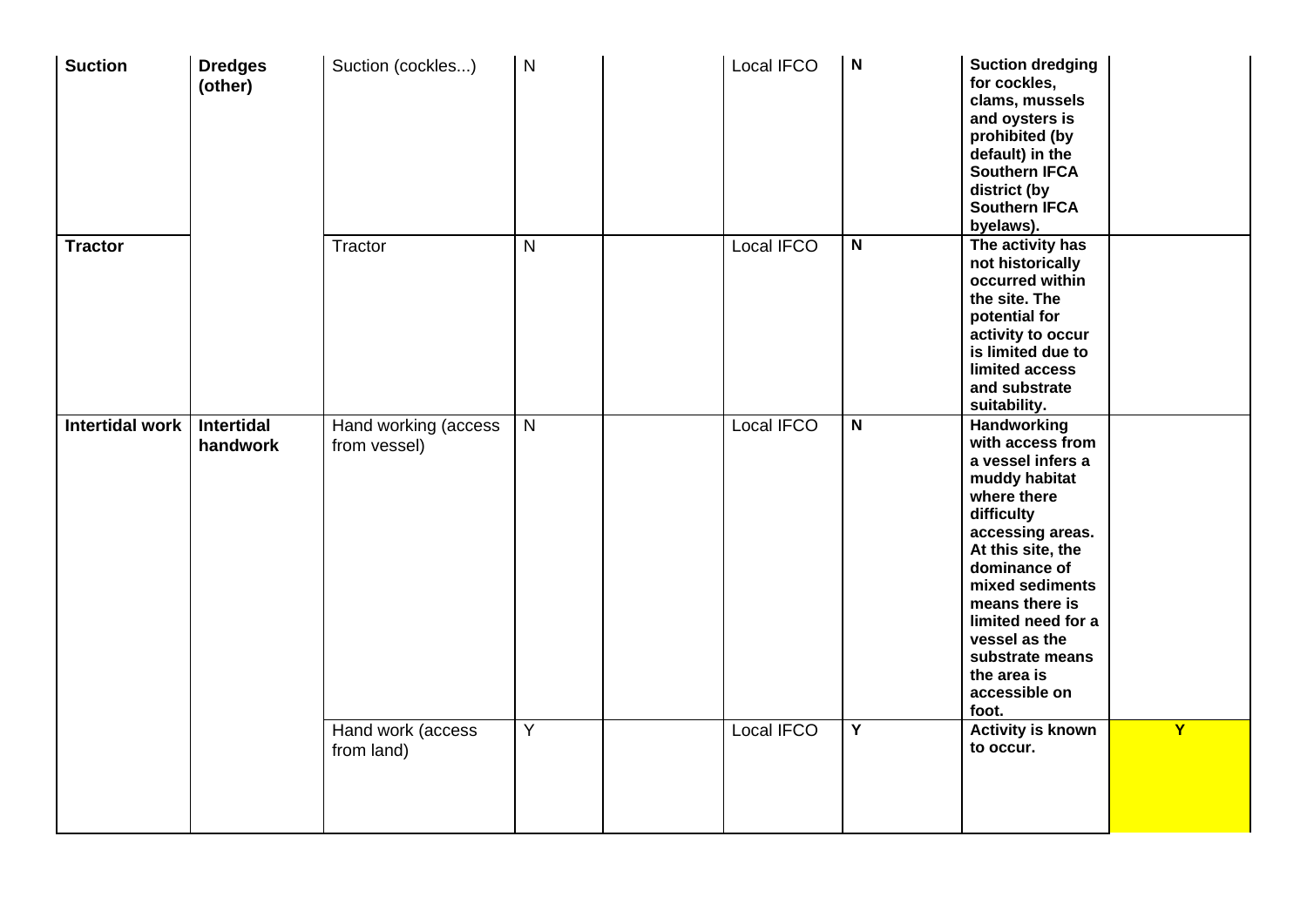| Static -<br>pots/traps | Static -<br>pots/traps | Pots/creels<br>(crustacea/gastropods) |   | Local IFCO | Y            | <b>Activity is known</b><br>to occur.                                                                         |  |
|------------------------|------------------------|---------------------------------------|---|------------|--------------|---------------------------------------------------------------------------------------------------------------|--|
|                        |                        | Cuttle pots                           |   | Local IFCO | Y            | <b>Activity is known</b><br>to occur.                                                                         |  |
|                        |                        | Fish traps                            | N | Local IFCO | $\mathsf{N}$ | <b>Activity has not</b><br>historically<br>occurred within<br>the site and is<br>not anticipated to<br>occur. |  |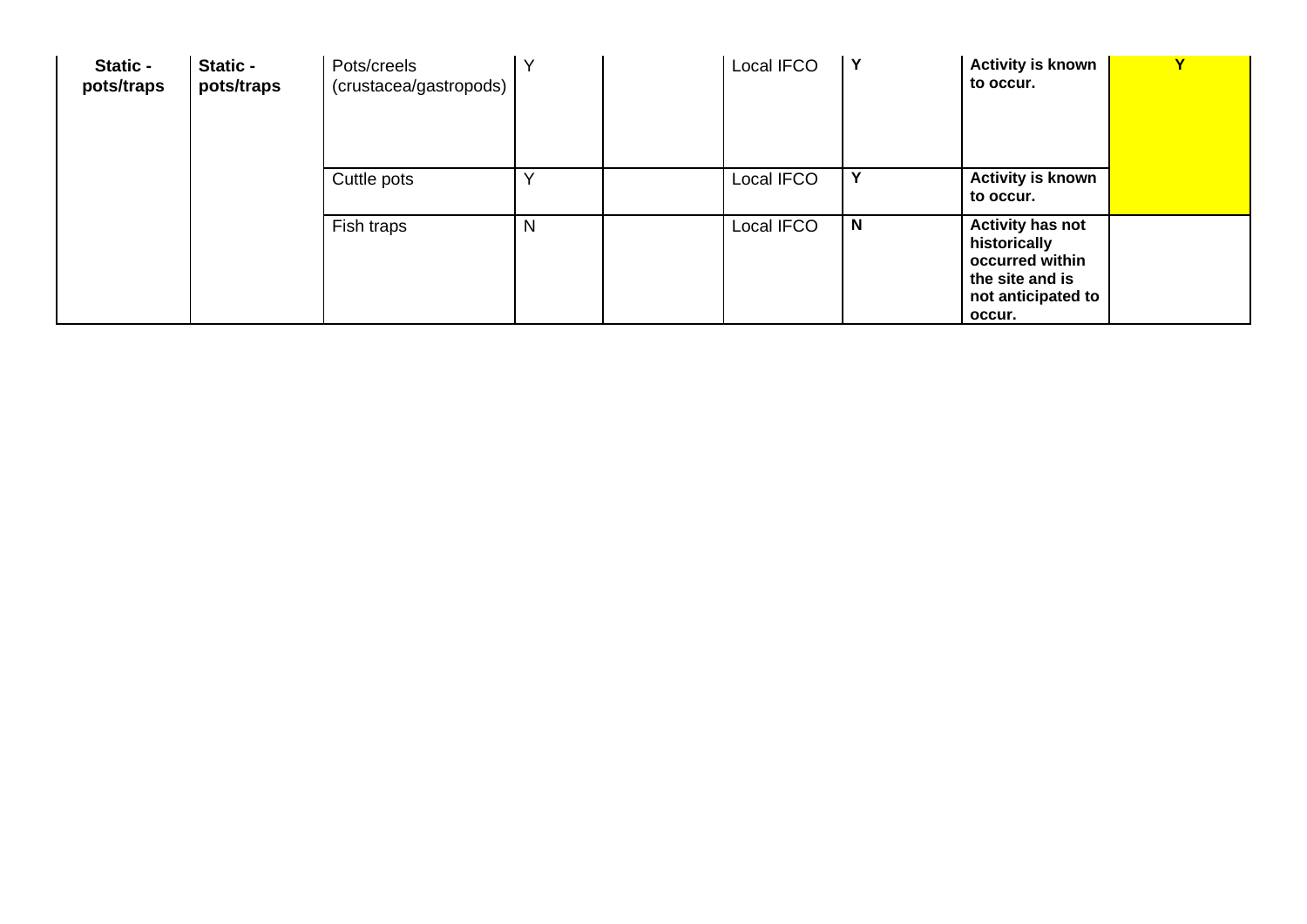| <b>Demersal</b><br>nets/lines | <b>Static - fixed</b><br>nets | Gill nets<br><b>Trammels</b> | $\sf Y$<br>$\overline{Y}$ | Less than ten   Local IFCO<br>vessels use<br>nets in the<br>site. Some<br>are active all<br>year round<br>whilst others<br>only operate<br>the acitivty in<br>the summer.<br>The target<br>species are<br>bream, sole,<br>plaice,<br>smoothhound<br>and others. | Local IFCO | Y | <b>Activity is known</b><br>to occur.<br>See 'gill nets' | $\mathbf{Y}$ |
|-------------------------------|-------------------------------|------------------------------|---------------------------|-----------------------------------------------------------------------------------------------------------------------------------------------------------------------------------------------------------------------------------------------------------------|------------|---|----------------------------------------------------------|--------------|
|                               |                               | Entangling                   | $\overline{Y}$            |                                                                                                                                                                                                                                                                 | Local IFCO |   | See 'gill nets'                                          |              |
|                               |                               |                              |                           |                                                                                                                                                                                                                                                                 |            |   |                                                          |              |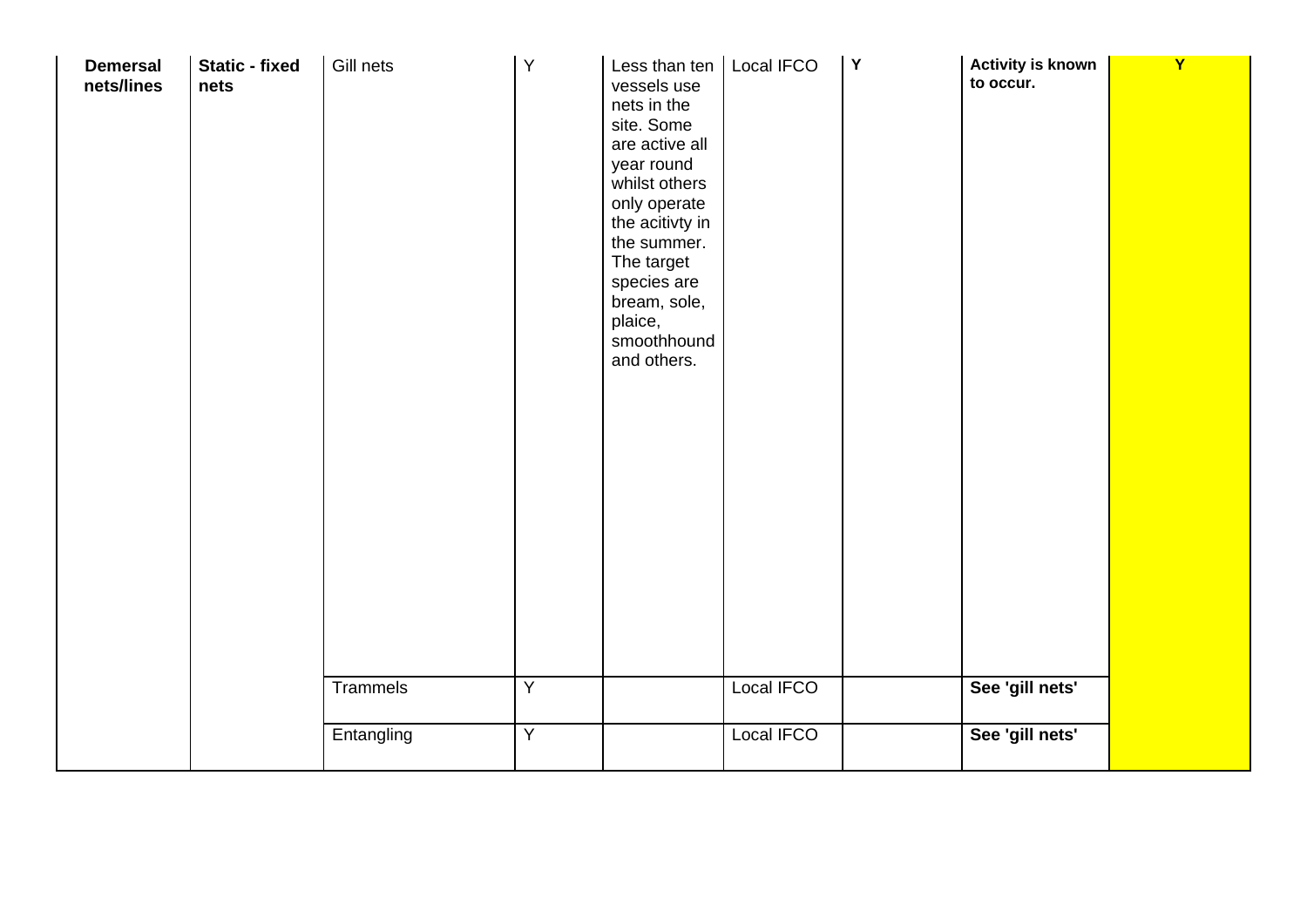| Pelagic<br>nets/lines         | Passive - nets | Drift nets (pelagic)  | $\mathsf{N}$   | Local IFCO | $\boldsymbol{\mathsf{N}}$ | <b>Activity is not</b><br>anticipated to<br>occur and<br>potential for the<br>activity is limited<br>by the rushing<br>tide that effects<br>the site,<br>particularly the<br>outer areas.<br><b>Because of other</b><br>gear |   |
|-------------------------------|----------------|-----------------------|----------------|------------|---------------------------|------------------------------------------------------------------------------------------------------------------------------------------------------------------------------------------------------------------------------|---|
| <b>Demersal</b><br>nets/lines |                | Drift nets (demersal) | $\mathsf{N}$   | Local IFCO | $\mathsf{N}$              | <b>Activity is not</b><br>anticipated to<br>occur and<br>potential for the<br>activity is limited<br>by the rushing<br>tide that effects<br>the site,<br>particularly the<br>outer areas.                                    |   |
|                               | <b>Lines</b>   | Longlines (demersal)  | <b>Unknown</b> | Local IFCO | Y                         | It is anticipated<br>that demersal<br>longlines have<br>the potential to<br>be used used<br>within the site as<br>they are used in<br>the Solent.                                                                            |   |
| Pelagic<br>nets/lines         |                | Longlines (pelagic)   | Uknown         | Local IFCO | Y                         | It is anticipated<br>that demersal<br>longlines have<br>the potential to<br>be used used<br>within the site as<br>they are used in<br>the Solent.                                                                            | Y |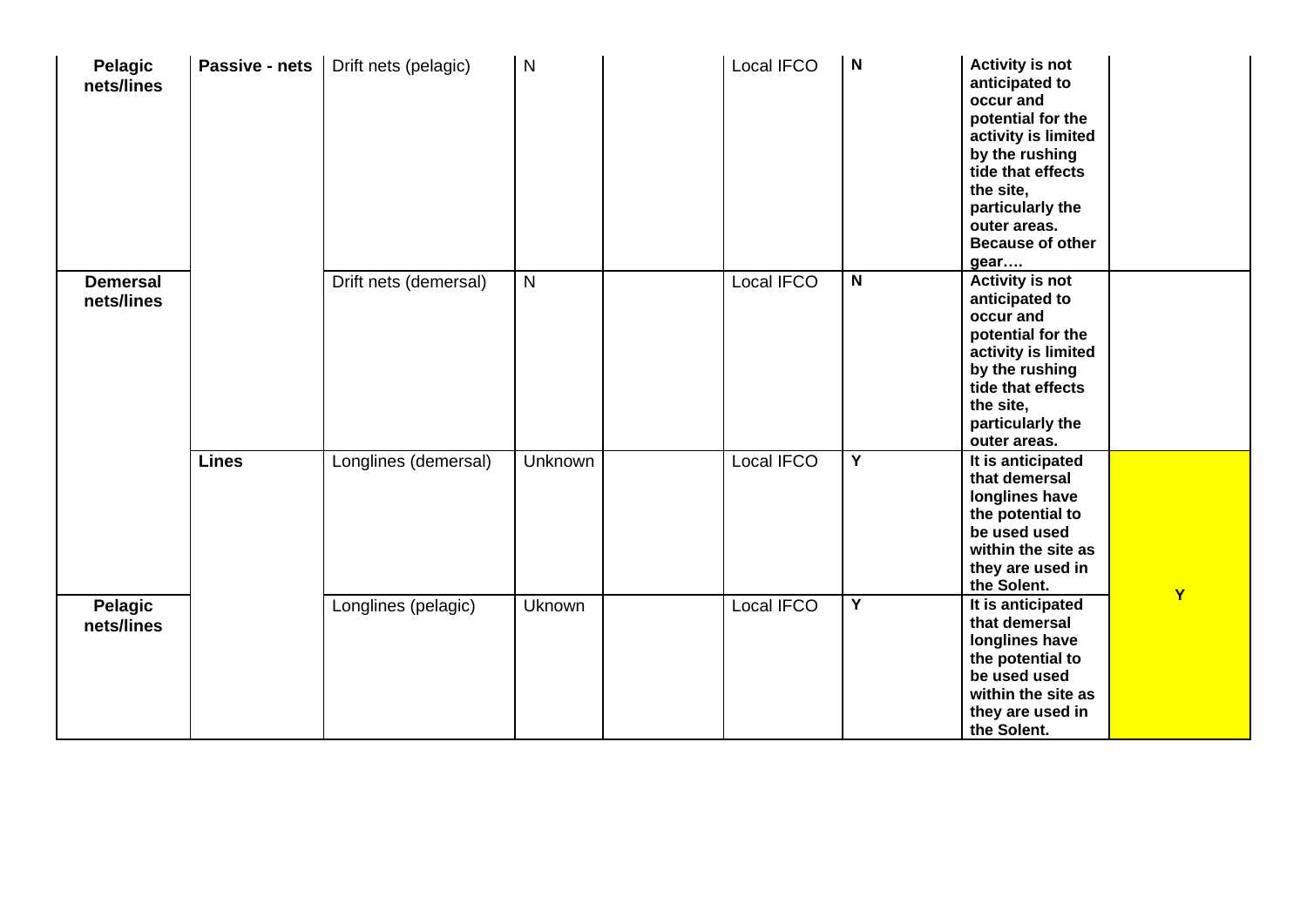|                               |                         | Handlines (rod/gurdy<br>etc) | Y            |                  | Local IFCO | $\mathbf Y$    | The activity is<br>known to occur<br>however this<br>gear type does<br>not come into<br>contact with the<br>seabed and<br>therefore there is<br>no chance for<br>interaction with<br>designated<br>features. Shore-<br>based angling is<br>limited and due<br>to the nature of<br>the shoreline is<br>highly unlikely to<br>interact with any<br>of the designated<br>features (which<br>are<br>predominantly<br>subtidal). |  |
|-------------------------------|-------------------------|------------------------------|--------------|------------------|------------|----------------|-----------------------------------------------------------------------------------------------------------------------------------------------------------------------------------------------------------------------------------------------------------------------------------------------------------------------------------------------------------------------------------------------------------------------------|--|
|                               |                         | Jigging/trolling             | Y            | see<br>handlines | Local IFCO | $\overline{Y}$ | <b>See 'handlines</b><br>(rod/gurdy etc)'                                                                                                                                                                                                                                                                                                                                                                                   |  |
| <b>Purse seine</b>            | Seine nets<br>and other | Purse seine                  | $\mathsf{N}$ |                  | Local IFCO | $\mathsf N$    | <b>Activity has not</b><br>historically<br>occurred within<br>the site and is<br>not anticipated to<br>occur.                                                                                                                                                                                                                                                                                                               |  |
| <b>Demersal</b><br>nets/lines |                         | Beach seines/ring nets       | N            |                  | Local IFCO | $\mathsf N$    | <b>Activity has not</b><br>historically<br>occurred within<br>the site and is<br>not anticipated to<br>occur.                                                                                                                                                                                                                                                                                                               |  |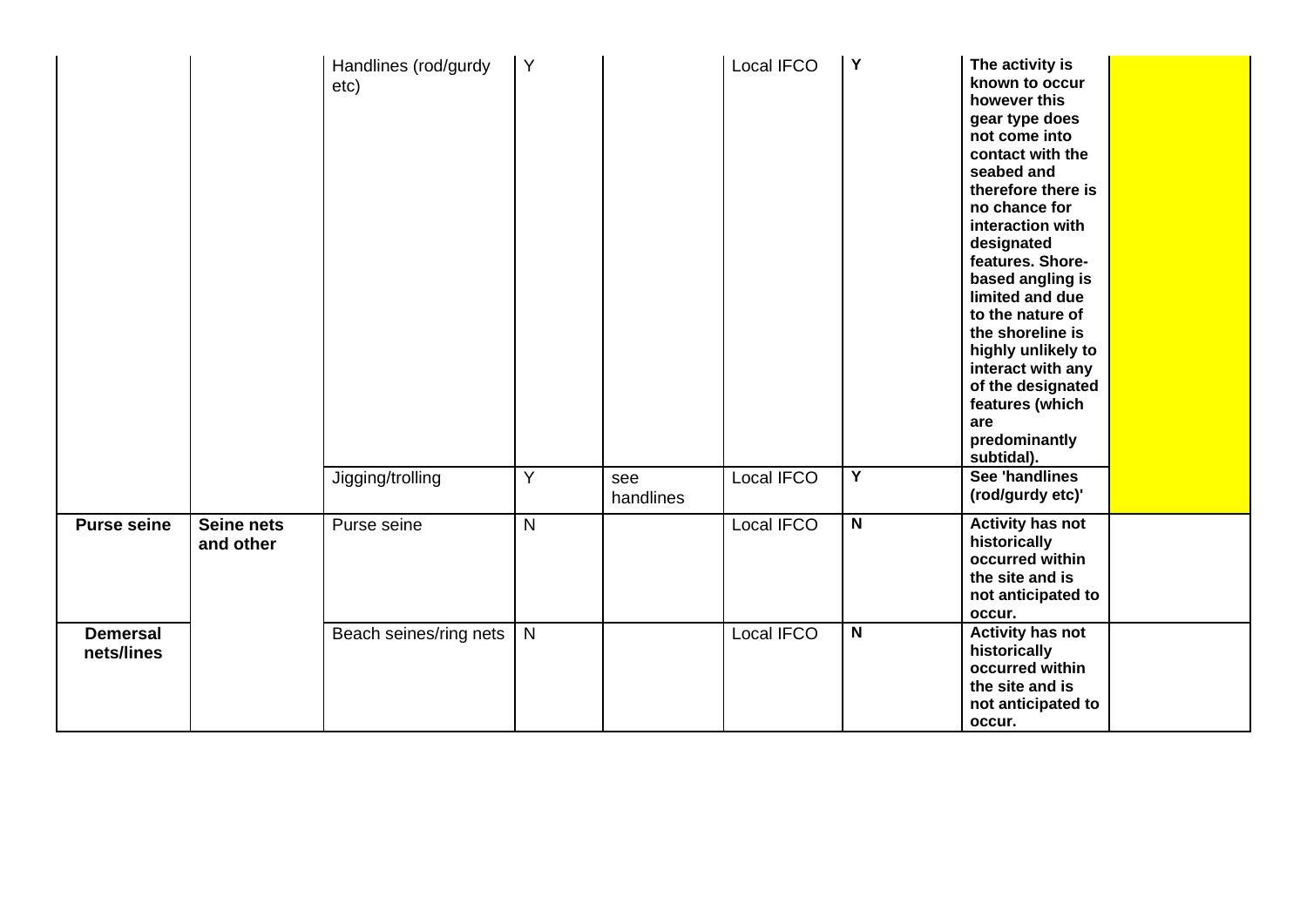| <b>Miscellaneous</b>                |                      | Shrimp push-nets   | Unknown        | Local IFCO | $\mathbf Y$             | The activity is<br>known to occur<br>else where<br>around the Isle of<br>Wight. It is not<br>known to occur<br>in the Bembridge<br><b>MCZ but may</b><br>have the<br>potential to<br>occur. | $\mathbf{Y}$ |
|-------------------------------------|----------------------|--------------------|----------------|------------|-------------------------|---------------------------------------------------------------------------------------------------------------------------------------------------------------------------------------------|--------------|
| EA Only                             |                      | Fyke and stakenets |                | EA Only    |                         |                                                                                                                                                                                             |              |
| <b>Miscellaneous</b>                | <b>Miscellaneous</b> | Commercial diving  | $\overline{N}$ |            | $\overline{\mathsf{N}}$ | <b>Activity has not</b><br>historically<br>occurred and is<br>not anticipated to<br>occur.                                                                                                  |              |
| <b>Bottom towed</b><br>fishing gear |                      | Bait dragging      | $\overline{N}$ |            | $\overline{\mathsf{N}}$ | <b>Activity has not</b><br>historically<br>occurred within<br>the site and is<br>not anticipated to<br>occur. The<br>majority                                                               |              |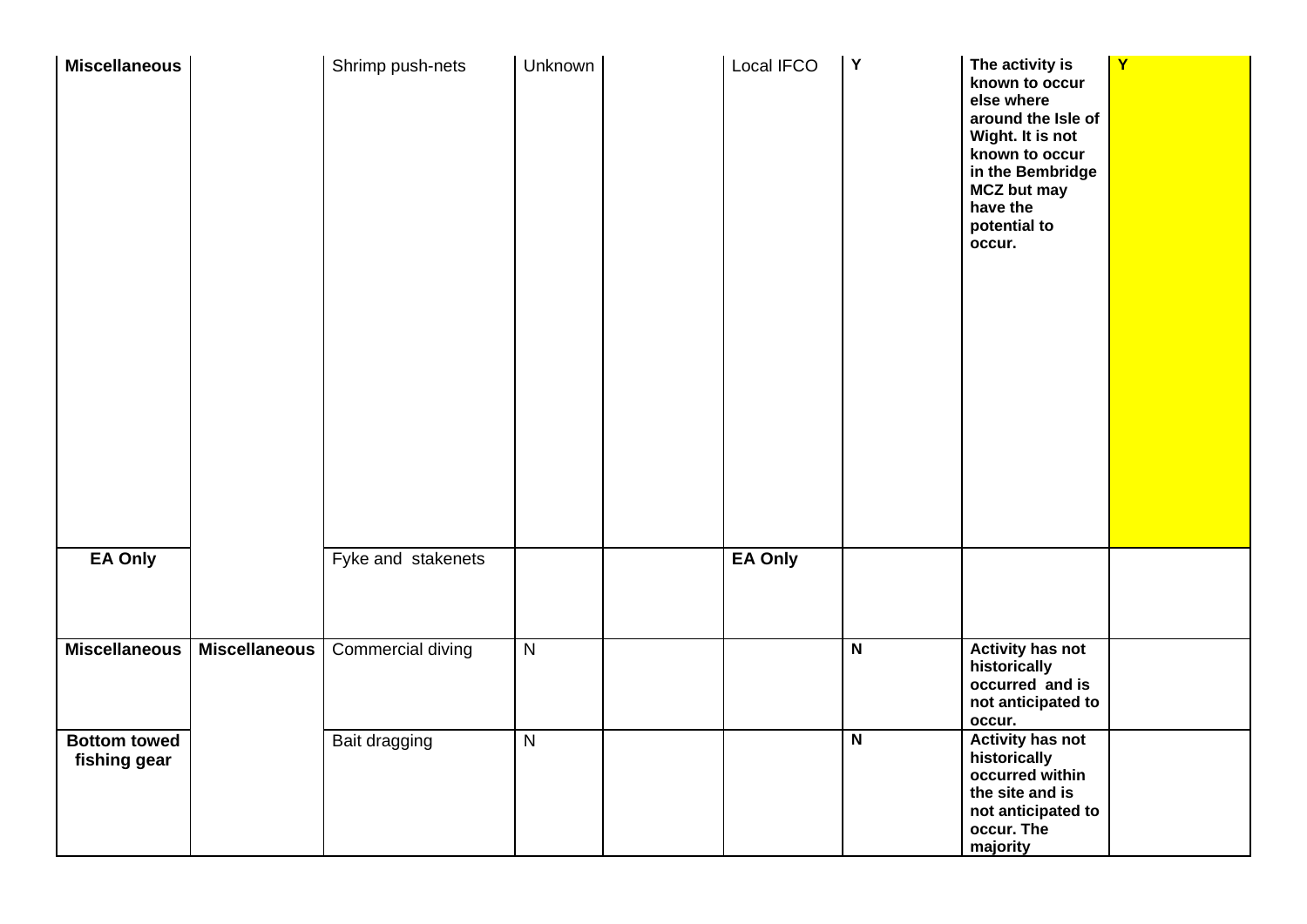<span id="page-48-0"></span>

|                        |                        |                   |   |  |   | substrate present<br>is not suitable for<br>the activity to<br>take place. As<br>such, the target<br>species are also<br>not present.                                |                         |
|------------------------|------------------------|-------------------|---|--|---|----------------------------------------------------------------------------------------------------------------------------------------------------------------------|-------------------------|
| <b>Miscellaneous</b>   |                        | Crab tiling       | N |  | Υ | The activity is<br>not known to<br>occur within the<br><b>Bembridge MCZ</b><br>but there is the<br>potential that the<br>activity could<br>occur within the<br>site. | $\overline{\mathbf{Y}}$ |
| <b>Intertidal work</b> | <b>Bait collection</b> | Digging wth forks | Y |  | Y | <b>Activity know to</b><br>occur.                                                                                                                                    | $\overline{\mathbf{v}}$ |